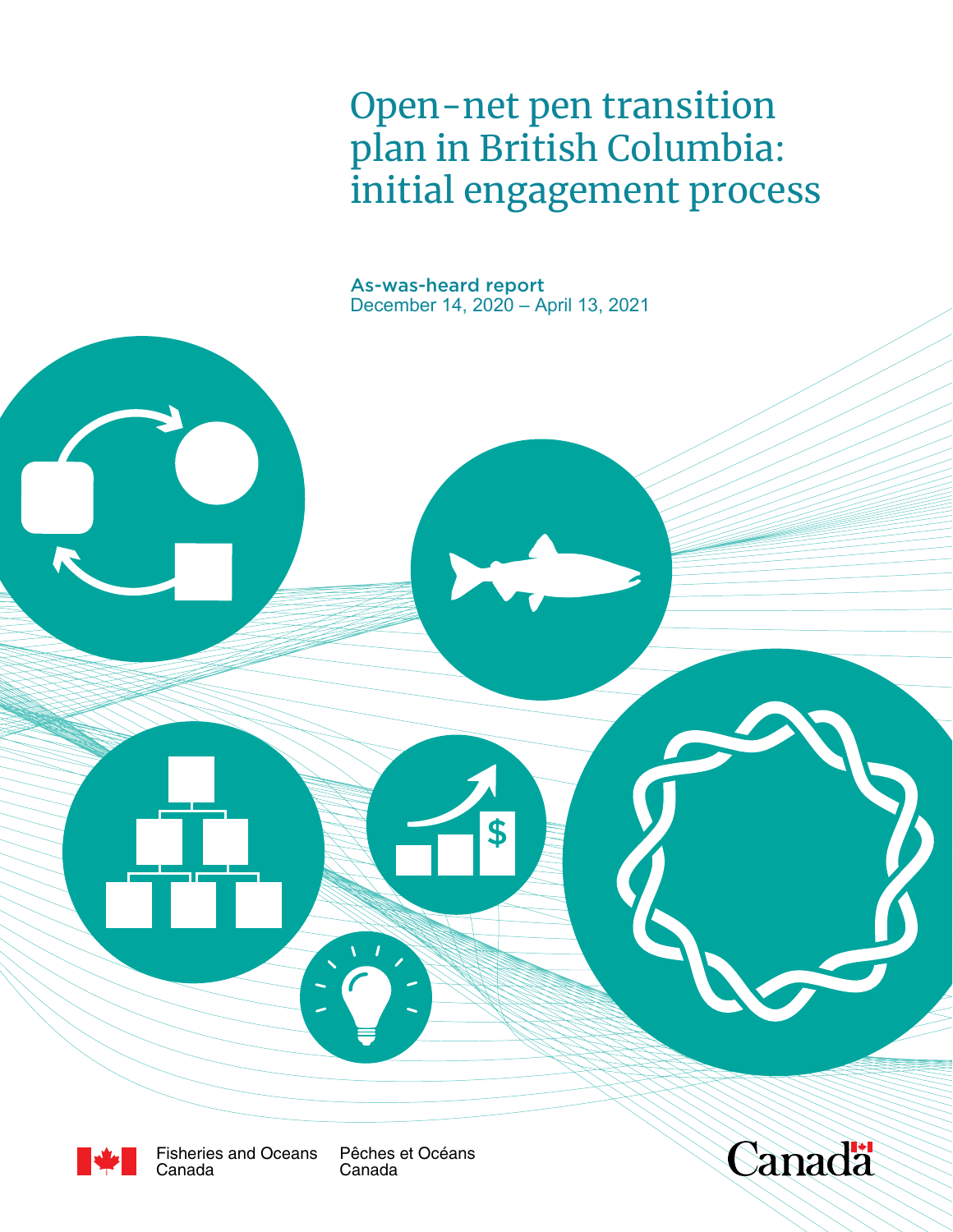# Letter from the Parliamentary Secretary

With warming waters and declining biodiversity in our oceans, action to support the health of our marine ecosystem is needed now more than ever. This means developing sustainable approaches to the use of ocean resources and spaces that prioritizes conservation and protection while also supporting the many coastal communities that depend on them. In British Columbia (BC), we have clearly heard the need for a more sustainable approach to aquaculture, and the imperative to protect and restore wild Pacific salmon.

The Minister of Fisheries, Oceans and the Canadian Coast Guard was mandated by the Prime Minister to:

"Work with the province of British Columbia and Indigenous communities to create a responsible plan to transition from open net-pen salmon farming in coastal British Columbia waters by 2025…"

The Minister asked that I engage with affected First Nations, communities, aquaculture industry leaders and stakeholders, interested environmental organizations, and parliamentarians to inform our approach in British Columbia moving forward. In addition, we invited academics, industry workers and suppliers, and members of the international community to participate as well. We made sure that every person who wanted to present to the panel had an opportunity to do so. Over the course of the last number of months we spoke to 114 participants and received over 5,400 written submissions. I offer my sincerest thanks to all who participated and hope that you will find your views well represented in this report. I would also like to acknowledge the Province of BC who joined the roundtables as an observer and Fin Donnelly, BC's Parliamentary Secretary for Fisheries and Aquaculture, who participated in every session.

This interim report covers what we heard over the course of the engagements. These are provided on a non-attributed basis to protect the participants and allow everyone to speak freely. We felt it was important that any readers of this interim report see the full range of views that were presented. As this is a "what we heard report," a full analysis of viewpoints raised during the engagements was not undertaken. All notes and submissions will be made available on an attributable basis to help inform the next stage of consultations, which has received \$20 million in funding through Budget 2021.

When I was first appointed as Parliamentary Secretary to the Minister of Fisheries and Oceans in 2017, the first two documents I read were the 2005 Wild Salmon Policy and the 2012 Cohen Commission Report. Each of these documents significantly engaged British Columbians and examined key issues with regard to wild salmon and finfish aquaculture. Each of these documents is still extremely relevant today.

The Wild Salmon Policy was developed over a period of five years and has four guiding principles that are still in place today:

- 1. That the conservation of wild Pacific salmon and their habitats is the highest priority in resource management decision-making;
- 2. That resource management processes and decisions will honour Canada's obligations to First Nations;
- 3. That resource management decisions will consider biological, social, and economic consequences, reflect best science including Aboriginal Traditional Knowledge, and maintain the potential for future generations to meet their needs and aspirations; and
- 4. That resource management decisions will be made in an open, transparent, and inclusive manner.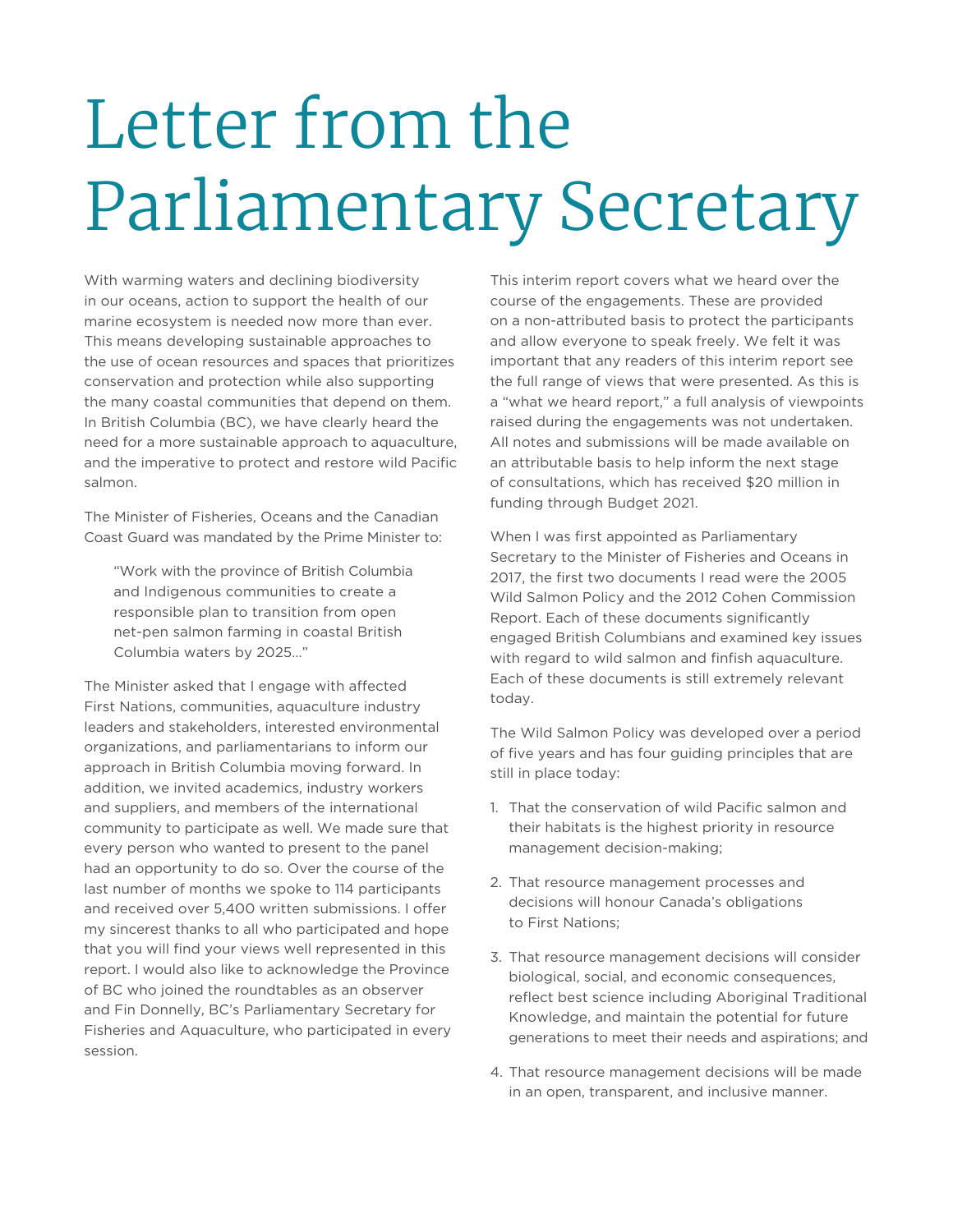There was unanimity in our consultations that the government must do everything in its power to protect and restore wild salmon populations in British Columbia. The government's historic \$647 million investment in wild Pacific salmon in Budget 2021 should go a long way in ensuring that we can deliver on the promise of the Wild Salmon Policy.

Further, the United Nations Declaration on the Rights of Indigenous Peoples (UNDRIP) has already been passed into law, both federally and provincially in BC. Our government is committed to a nation-to-nation relationship with the Indigenous peoples of Canada, and there is no path forward for aquaculture without meaningful involvement of BC First Nations.

Following its establishment in 2009, the Cohen Commission extensively examined salmon farming in British Columbia. In fact, one of the report's key deadlines under recommendation 19 with regard to the Discovery Islands passed during our engagement period. On December 17th, 2020, Minister Jordan announced her intention to phase out existing salmon farms in the Discovery Islands by June 30, 2022. This announcement certainly affected the content of submissions during the engagement on the broader finfish transition plan.

The announcement also highlighted that any responsible transition strategy must position the sector for growth and job creation, with particular attention to rural and coastal economies. Farmed salmon aquaculture biomass has been plateauing over the past ten years and adopting more sustainable finfish aquaculture approaches and supporting diversification will help provide more growth and opportunities to this sector. Significant reductions in biomass in the Broughton Archipelago and the Discovery Islands gives us an opportunity to measure the economic impact of these decisions on local economies as well as the environmental impacts on local marine ecosystems. In my view, a significant impact study of these decisions should be thoroughly resourced to inform the broader strategy with regard to a responsible transition.

It is going to be essential for all levels of government and Indigenous representatives to work extremely closely and with urgency during the next stage of this transition. A large percentage of tenure decisions will need to be made by June 2022—an important milestone for this transition. The decisions made during this transition will have a significant impact on the livelihoods of British Columbians, and it will be important for us to work together to build a shared vision for a responsible path forward. Done correctly, I believe this can be part of a larger, multi-pronged approach to recover Pacific salmon stocks to traditional levels of abundance while growing a globally competitive and sustainable aquaculture industry in British Columbia.

Shared information gathering, leadership, and decision-making would also present an additional opportunity for the future management of aquaculture and wild salmon in British Columbia. Justice Cohen identified many stressors to wild salmon in his report beyond salmon farming which included: predation, infectious diseases, contaminants, and climate change, alongside further stressors in the freshwater environment including logging, agriculture, gravel removal, pulp and paper mills, mining, municipal wastewater, and other development-related impacts on fish habitat. This was in addition to algal blooms, sea lice, variations in marine productivity, and competition with other hatchery fish and non-salmon species. Many of these stressors cross multiple jurisdictions. A coordinated, multi-government approach with the goal of increasing the future abundance of wild salmon stocks and the future growth of a sustainable aquaculture industry would be an ideal alignment of interests for all parties involved. I think this approach aligns well with the vision set forward in Budget 2021 with regard to creating a Pacific Salmon Secretariat and a Restoration Centre of Expertise.

While there is still much work to be done, I am happy to present this interim report to lay the foundation for the transformation of the aquaculture sector in BC. Once again, thank you to all involved in this report, and I eagerly await the next steps in this historic process.

#### **Terry Beech**

*MP – Burnaby North – Seymour Parliamentary Secretary for the Department of Fisheries and Oceans*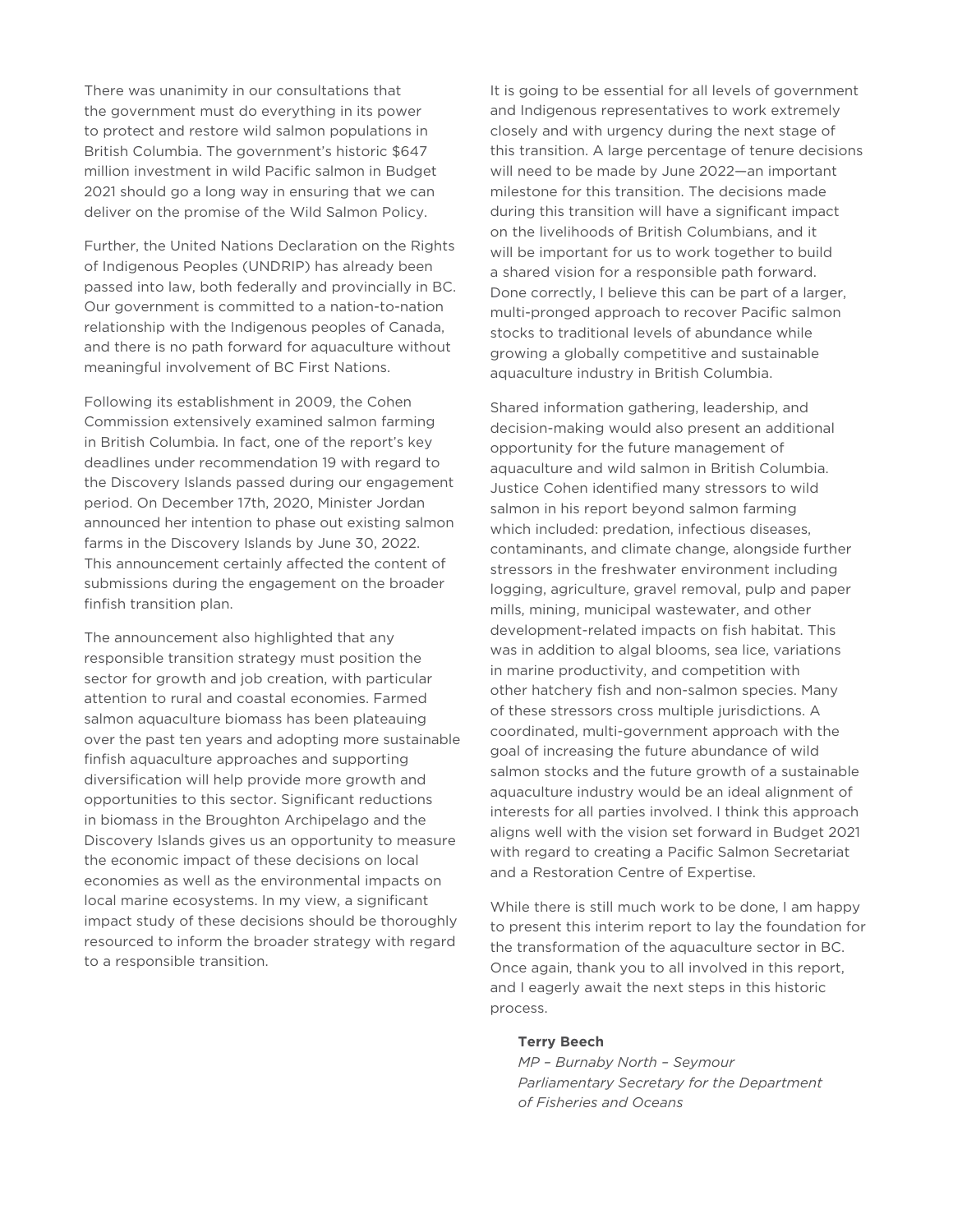# Table of contents

| EXECUTIVE SUMMARY1                                                                    |
|---------------------------------------------------------------------------------------|
| <b>INTRODUCTION</b> 4                                                                 |
| <b>SECTION 1: DEFINITION AND DEVELOPMENT</b><br>OF A RESPONSIBLE PLAN TO TRANSITION6  |
| Comments on current vision statement                                                  |
| Definition and key components of a responsible                                        |
| Timeline for the transition plan  8                                                   |
| Process of engagement for providing input                                             |
| Information and research for developing<br>a responsible transition plan 11           |
| Economic considerations for a plan to transition<br>from open-net pen aquaculture  12 |
| Views on the Discovery Islands decision  12                                           |
| <b>SECTION 2: ADVANCING RECONCILIATION15</b>                                          |
| UNDRIP and government-to-government                                                   |
| Significance of wild salmon for First Nations 17                                      |
| Traditional knowledge and local stewardship  17                                       |
| First Nations positions on open-net pen                                               |
| First Nations involvement with salmon                                                 |
| Considerations for a transition plan that<br>advances reconciliation  21              |

**SECTION 3: PACIFIC SALMON . . . . . . . . . . . . . . . . 22**

| Relationship between open-net pen salmon                               |
|------------------------------------------------------------------------|
|                                                                        |
| Significance of wild Pacific salmon                                    |
| to communities and for reconciliation $\ldots \ldots \ldots \ldots$ 24 |

| Economic significance of wild Pacific salmon  24                              |
|-------------------------------------------------------------------------------|
| Factors to consider in protecting<br>and rebuilding wild fish stocks  25      |
| <b>SECTION 4: ENCOURAGING INVESTMENT</b><br>IN BC AQUACULTURE 27              |
| Improving certainty for communities                                           |
| Regulatory structures and risk tolerance 27                                   |
| Local conditions, infrastructure and workforce  28                            |
| Local knowledge and research capacity  28                                     |
| Government incentives and catalysts 29                                        |
| International models: incentivizing innovation<br>and leveraging knowledge 30 |
| <b>SECTION 5: TECHNOLOGY AND INNOVATION 31</b>                                |
| Existing and new technologies of interest 31                                  |
| Environmental considerations for alternative                                  |
| Economic considerations for alternative                                       |
| Partnerships, circular economy models                                         |
| <b>SECTION 6: GOVERNANCE CONSIDERATIONS 39</b>                                |
| Legislative/regulatory environment  39                                        |
| Governance models and mechanisms 40                                           |
| DFO, provincial, local and First Nations roles                                |
| Licencing fees and other resource                                             |
| Area-based management  42                                                     |
|                                                                               |

#### **APPENDIX: SUGGESTED FURTHER RESEARCH . . 43**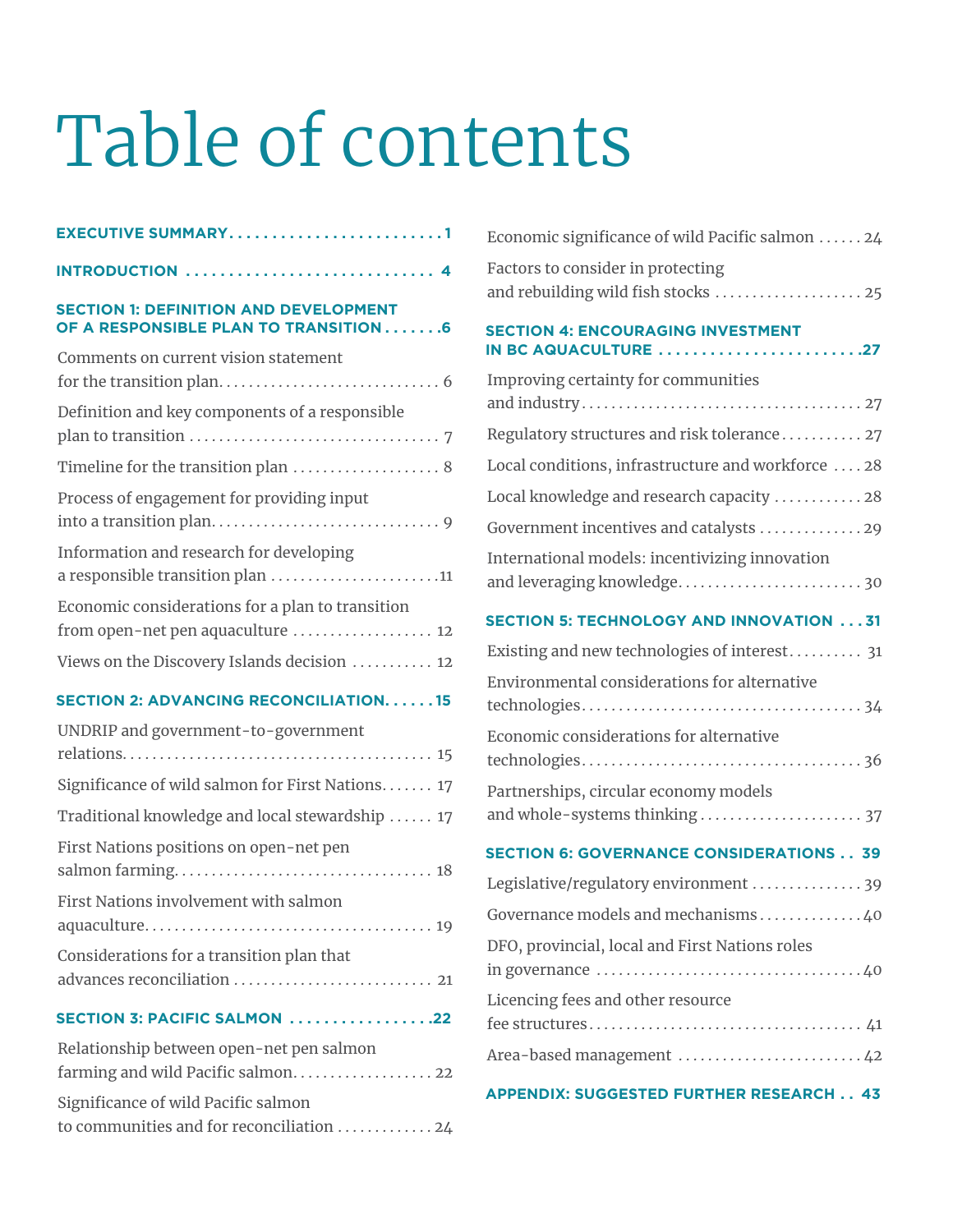# Executive summary

In December 2019, the Prime Minister's mandate letter to Minister of Fisheries, Oceans and the Canadian Coast Guard Bernadette Jordan included a commitment to work with the Province of British Columbia and Indigenous communities to create a responsible plan to transition from open-net pen farming in coastal British Columbia (BC). From December 14, 2020, to April 13, 2021, Parliamentary Secretary Terry Beech, appointed by Minister Jordan, led an initial engagement process to gather input and perspectives on the development of a responsible plan for this transition.

This initial engagement process involved two days of pre-engagement sessions in December 2020 and seven days of virtual roundtable sessions with small groups and individuals. Participants included First Nations representatives, provincial and municipal governments, international experts and government personnel, fish health experts, veterinarians and pathologists, academics, environmental groups, investors, foreign aquaculture operators, local industry, and ancillary industry operators. Fin Donnelly, MLA for Coquitlam Burke Mountain and BC's Parliamentary Secretary for Fisheries and Aquaculture, attended as an observer representing the provincial government. Over 900 pages in written submissions were also gathered through an online survey and by email, both of which were open to the public. Over 5000 form emails linked to a David Suzuki Foundation campaign concerning the transition from open-net pen aquaculture were also received.

The engagement sessions addressed six key themes:



#### **Definition and development of a responsible plan to transition**

The following draft vision statement was presented for discussion: *To position BC as a global leader in innovative and sustainable aquaculture production, while protecting and rebuilding wild fish stocks as we transition from open-net pen salmon farming on the West Coast.*

Participants generally supported the vision of BC as a global leader in innovative and sustainable aquaculture production, but had a range of views on what it would entail. There was alignment in acknowledging the importance of protecting and rebuilding wild Pacific salmon stocks; however, when discussing how to transition from open-net pen salmon farming in BC, participants expressed a diverse range of views.

Participants shared ideas for the key components of a plan for a responsible transition from opennet pen salmon farming on the West Coast, and made suggestions for an appropriate process of engagement for providing input into the transition plan. Some of the key themes were openness and transparency, inclusivity, employing the best available science in decision-making, reflecting work already done on aquaculture, and aligning with the United Nations Declaration on the Rights of Indigenous Peoples (UNDRIP).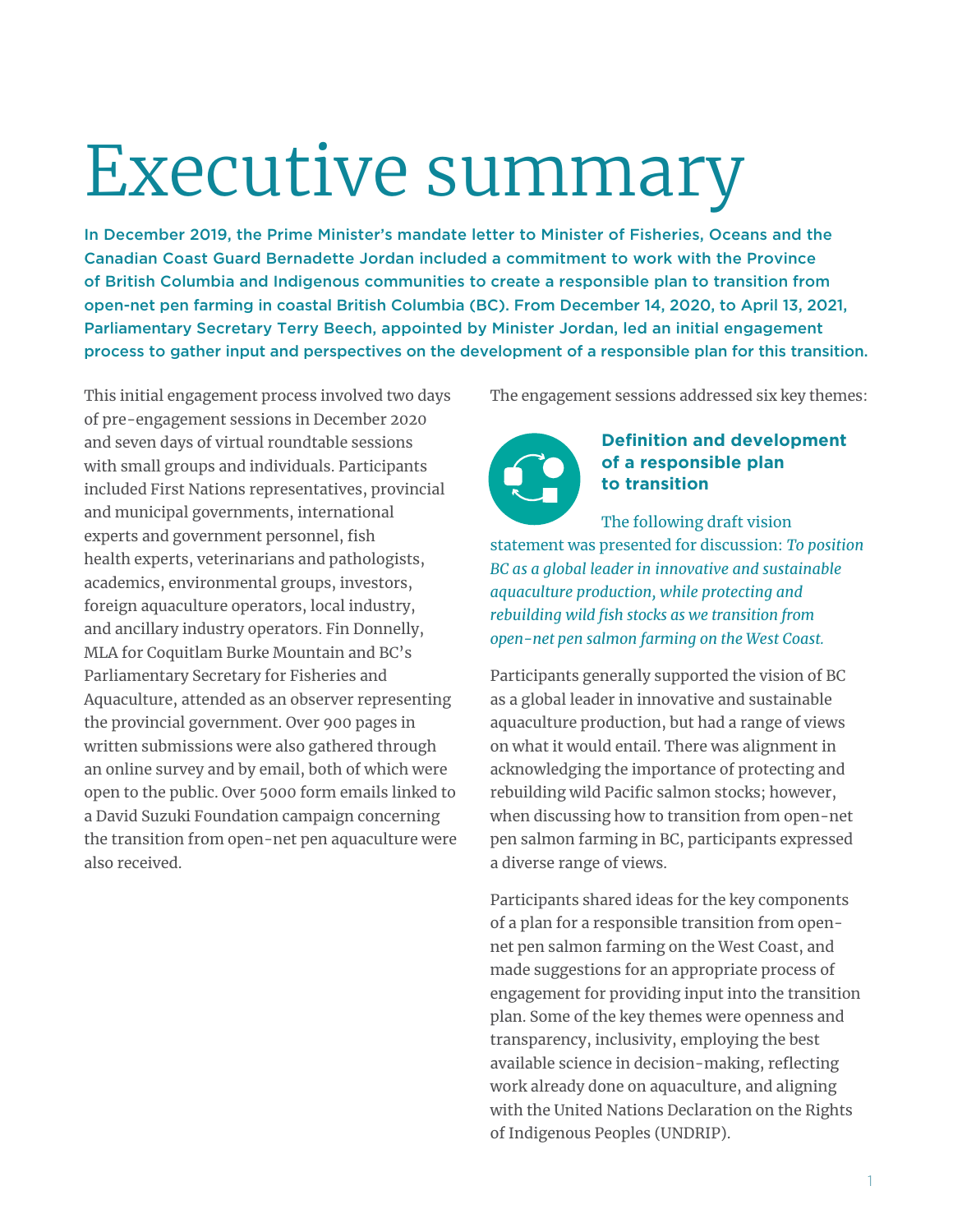

#### **Advancing reconciliation1**

Participants discussed the need to follow government-to-government protocols for engagement and

decision-making and allow sufficient time for the process. A key concern was that many First Nations do not have the capacity or resources to fully participate in an engagement process. Views were shared on the significance of wild salmon for First Nations—culturally, economically, and as a food source. Participants discussed the role of traditional knowledge and local stewardship, as well as governance considerations. First Nations took a variety of positions on open-net pen salmon farms, with some communities opposed to having opennet pen farms in nearby waters and others actively involved in such operations. Alternate forms of aquaculture were also discussed.



#### **Pacific salmon**

Participants generally aligned in their recognition of the cultural and economic importance of

wild Pacific salmon to BC communities, and the environmental, economic, and social impacts of the reduction in wild salmon populations. There was a significant diversity of views on the relationship between open-net pen salmon farming and wild Pacific salmon. While the many threats to wild Pacific salmon (including fishing, climate change, habitat loss, forestry and urbanization) were widely acknowledged, some people expressed the view that open-net pen farms are a source of additional harm to wild salmon, while others expressed the view that these farms do not pose significant risk.



### **Encouraging investment in BC aquaculture**

Participants discussed BC's current and potential competitive

advantage in the aquaculture sector and shared views on how to encourage investment and innovation in BC. A key theme was the importance of improving certainty for communities and industry regarding the federal policy and vision for aquaculture in BC. Participants shared views on how to optimize the regulatory environment, tailor government incentives and catalysts, and foster local infrastructure, knowledge, and research capacity.



#### **Technology and innovation**

Numerous forms of aquaculture were explored as potential alternatives to open-net pen farming. Information was shared

on both land-based and marine-based systems, the latter including offshore aquaculture, semi-closed containment systems, and marine closed-containment systems. Hybrid systems, which use land and marine facilities at different stages of the life cycle, were also discussed. The discussions touched on a number of innovative technologies that can support these systems, as well as innovations in open-net pen technologies. There were a range of views on the environmental, economic, and logistical considerations for each type of aquaculture. Other ideas for innovation included circular economy models and wholesystems thinking, scaling aquaculture operations to sustainably meet the needs of communities, and growing other food like seaweed and shellfish.

<sup>&</sup>lt;sup>1</sup> The UN Declaration on the Rights of Indigenous Peoples (UNDRIP) provided important context for conversations about transitioning from open-net pen salmon farming in a way that advances reconciliation with Indigenous Peoples. At the time of the engagement process, a federal bill had been introduced to bring Canadian law into alignment with UNDRIP, and the Province of British Columbia had passed legislation (which came into force in 2019) to ensure that BC laws are consistent with UNDRIP.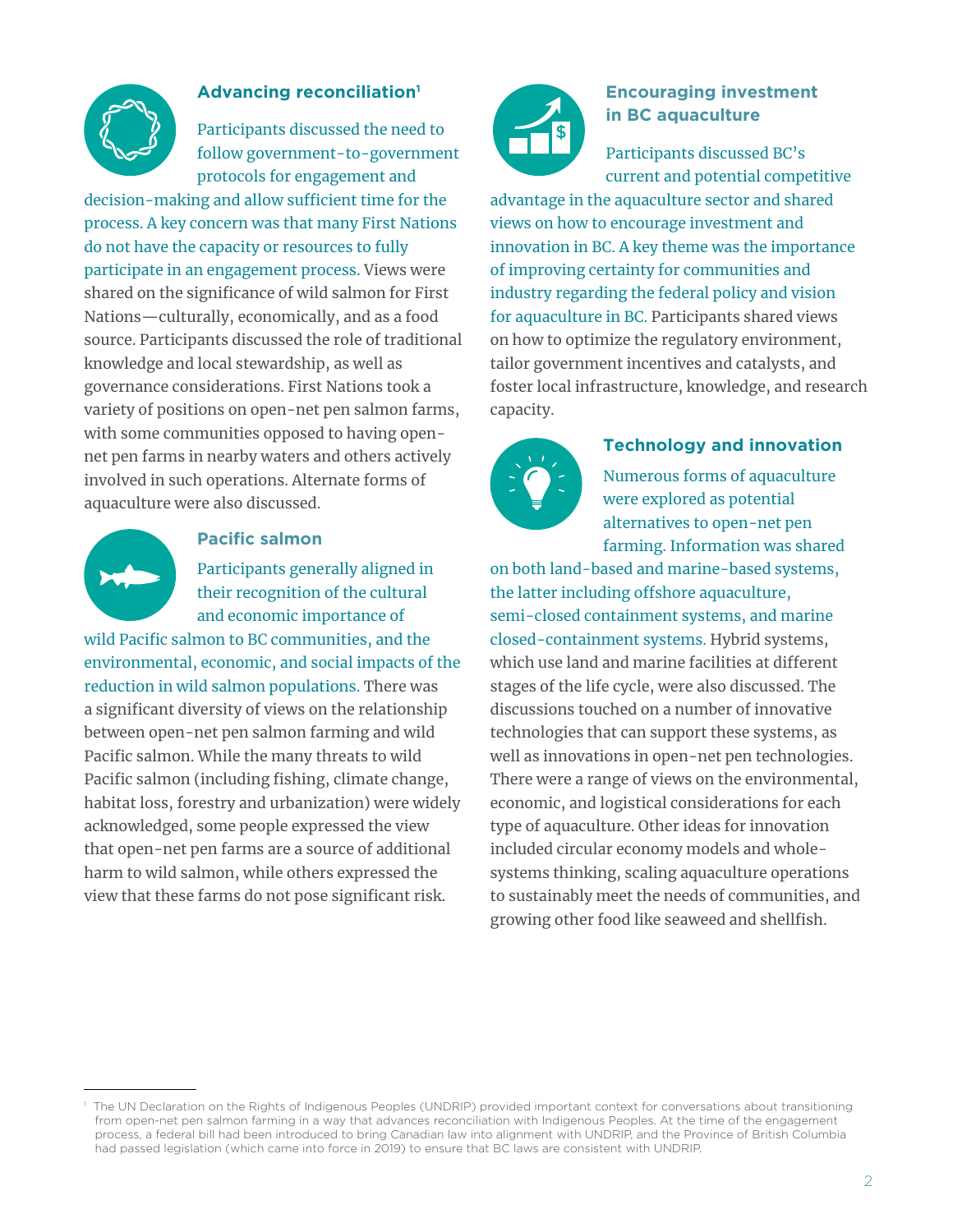

#### **Governance considerations**

Participants shared ideas regarding the legislative and regulatory environment

for open-net pen farms currently in place, international models for regulating aquaculture, licencing and resource fees, and governance models. Area-based management was a governance option of interest to many.

Participants praised the model for putting the focus on people and ecosystems and enabling local decision-making based on local knowledge; but a key concern was the fact that local decisions could impact far-away areas, given the scope of salmon migratory runs.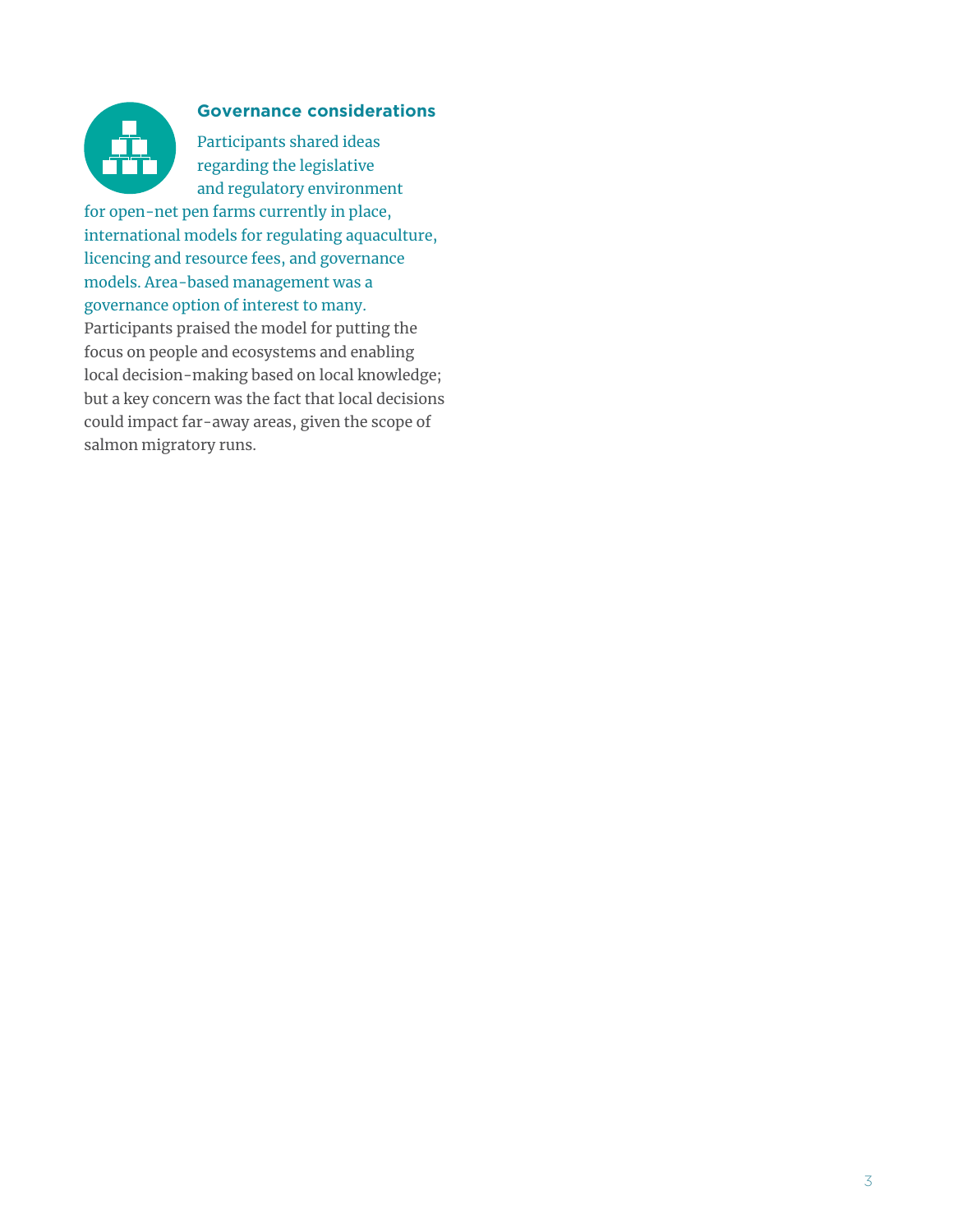# Introduction

The Government of Canada recognizes the important role that aquaculture plays in Canada's coastal communities, for the economy, and for food security. The Government of Canada is committed to managing aquaculture responsibly, and to ensuring that Canada is a global leader in sustainable aquaculture. Aquaculture is generally recognized as one of the most efficient animal protein production methods in terms of greenhouse gas emissions and feed conversion rates. The Food and Agriculture Organization of the United Nations report, *The State of World Fisheries and Aquaculture 2020*, recognizes that aquaculture has a key role to play in feeding a growing world population with food that is nutritious and has a low carbon footprint. In BC, marine finfish aquaculture supports thousands of jobs in coastal communities and contributes significantly to the provincial economy. Sustainable aquaculture management is key to supporting a thriving aquaculture industry in BC.

The December 2019 mandate letter from the Prime Minister to Bernadette Jordan, Minister of Fisheries, Oceans and the Canadian Coast Guard, included a commitment to work with the Province of British Columbia and Indigenous communities to create a responsible plan to transition from open-net pen farming in coastal BC. On November 12, 2020, Minister Jordan announced that Parliamentary Secretary Terry Beech would be tasked with leading an initial engagement process on the development of a responsible plan to transition from open-net pens in coastal BC waters.

On December 14 and 16, 2020, Parliamentary Secretary Beech held two days of pre-engagement meetings, with Fin Donnelly, MLA for Coquitlam Burke Mountain and BC's Parliamentary Secretary for Fisheries and Aquaculture, attending as an observer. The purpose of these meetings was to prepare for the roundtable sessions and gather preliminary advice regarding how the engagement should occur and what the range of viewpoints could be.

They then held seven days of roundtable sessions between February 22 and April 13, 2021. In total, there were 114 accepted invitations to participate. Participants that attended included First Nations representatives, provincial and municipal governments, international experts and government personnel, fish health experts, veterinarians and pathologists, academics, environmental groups, investors, foreign aquaculture operators, local industry, and ancillary industry operators. Each day featured a series of 45-minute video meetings with different groups. In the first part of each meeting, people introduced themselves and stated their primary concerns. That was followed by a discussion. Meeting attendees and any other interested parties, including the general public, were invited to submit comments and additional information through an online web survey and an email inbox as well through an open process that ended on March 26, 2021. In response to the online survey, 476 submissions were received; 23 submissions unrelated to the questionnaire were received by email. Over 5000 form emails linked to a David Suzuki Foundation campaign concerning the transition from open-net pen aquaculture were also received.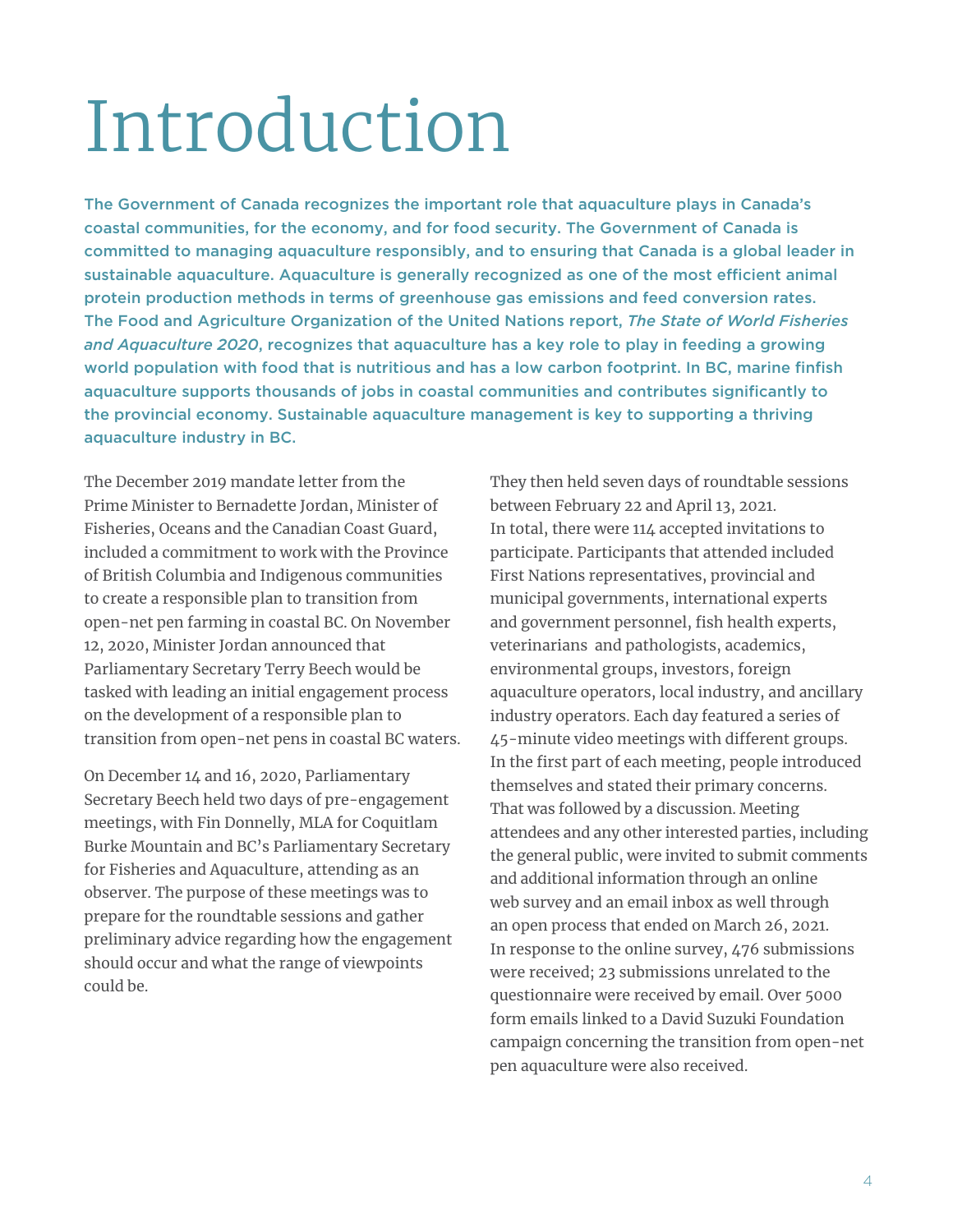This report is a non-exhaustive, as-was-heard summary of the opinions expressed and input gathered through the seven days of roundtable sessions and the pre-engagement meetings, supplemented by views shared through the online survey and email submissions. 2

This was an initial engagement process. Phase 1 of a formal engagement process is planned to begin in the fall of 2021, and more information will be shared in the months leading up to that process. That formal engagement and other work toward the development of a transition plan will be informed by a detailed record of this initial engagement process, the extensive written submissions received, and the many suggestions for further research and resources to be consulted.

<sup>&</sup>lt;sup>2</sup> For the production of this report, DFO contracted with a professional note-taker and a separate report writer to attend all video meetings and take detailed notes. The writer organized those detailed notes under the six key themes, expressing ideas in the words of participants as much as possible while summarizing the content. The report does not attempt to quantify or give weight to any of the views expressed. DFO staff reviewed the written submissions received to identify material that was not covered during the video sessions, and the writer incorporated additional points and detail into the final report. The report was prepared and finalized in consultation with DFO.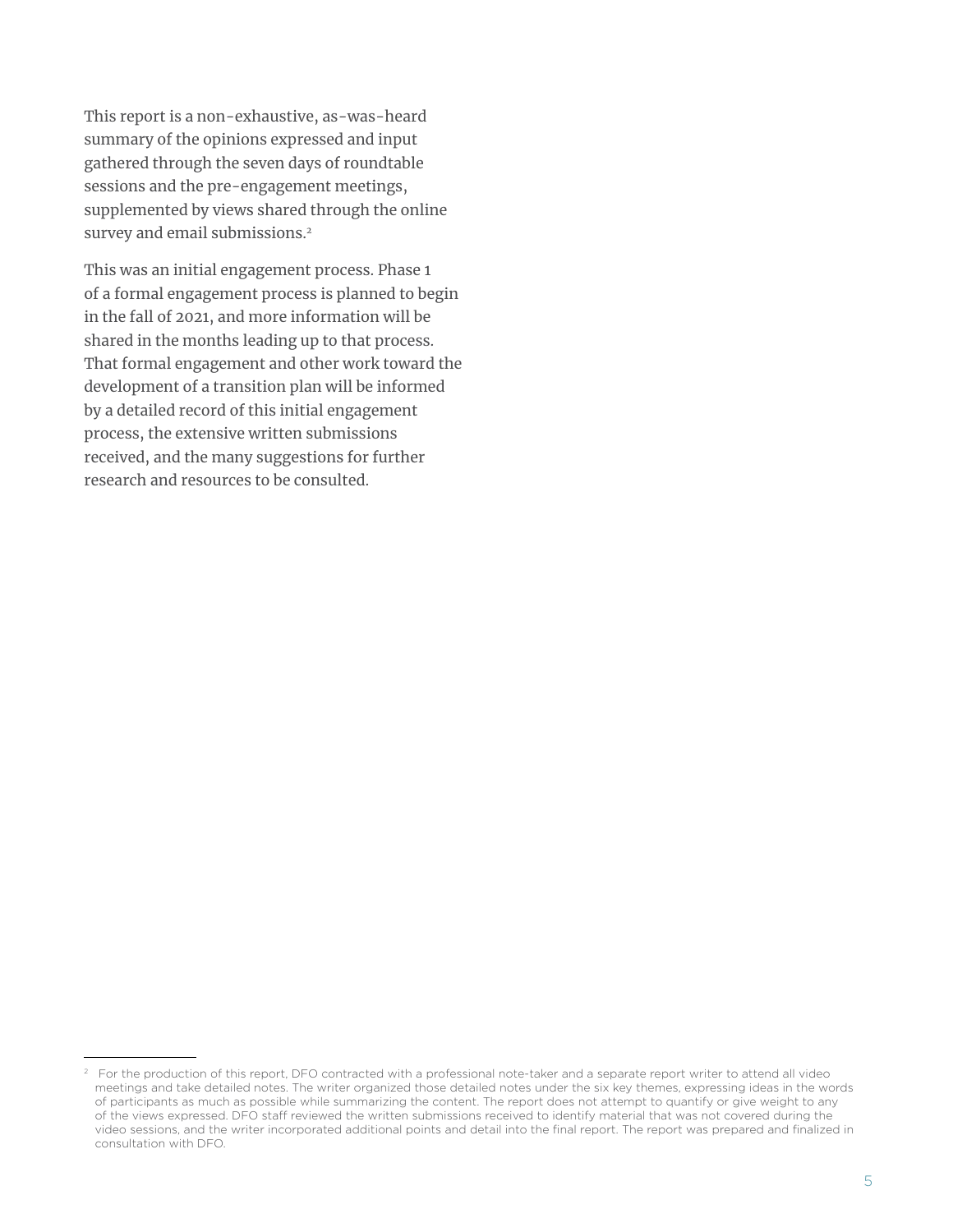# SECTION 1

# Definition and development of a responsible plan to transition

# **COMMENTS ON CURRENT VISION STATEMENT FOR THE TRANSITION PLAN**

Engagement participants commented on the following Fisheries and Oceans Canada (DFO) vision statement:

**VISION**: To position British Columbia as a global leader in innovative and sustainable aquaculture production, while protecting and rebuilding wild fish stocks as we transition from open-net pen salmon farming on the West Coast.

Participants expressed a range of views on the vision as a whole and made comments on individual portions of the vision. Most expressed support for protecting and rebuilding wild fish stocks, but they did not agree on whether BC should make the transition from open-net pen salmon farming. The specific areas of disagreement on this point are discussed further under "Relationship between open-net pen salmon farming and wild Pacific salmon."

# The following comments were made on the vision statement as a whole:

- The vision is "backwards" in the sense that the significance of wild Pacific salmon should appear at the very beginning, positioning it as the top priority.
- Rebuilding wild fish stocks should not be tied to the evolution of the aquaculture industry it should be a separate initiative.
- Without sacrificing the health of wild Pacific salmon, the next priority in the vision should be to build strong economic opportunities for communities.
- The vision implies that there is a connection between rebuilding wild fish stocks and transitioning from open-net pen aquaculture. Some participants agreed that there is a connection, while some did not agree.
- BC should aim to be a global leader in sustainable wild fish stock resource management, rather than in aquaculture production of foreign fish species.
- While the vision statement outlines a necessary change, it is a huge endeavour and there will be many challenges—industry cannot do this all by itself.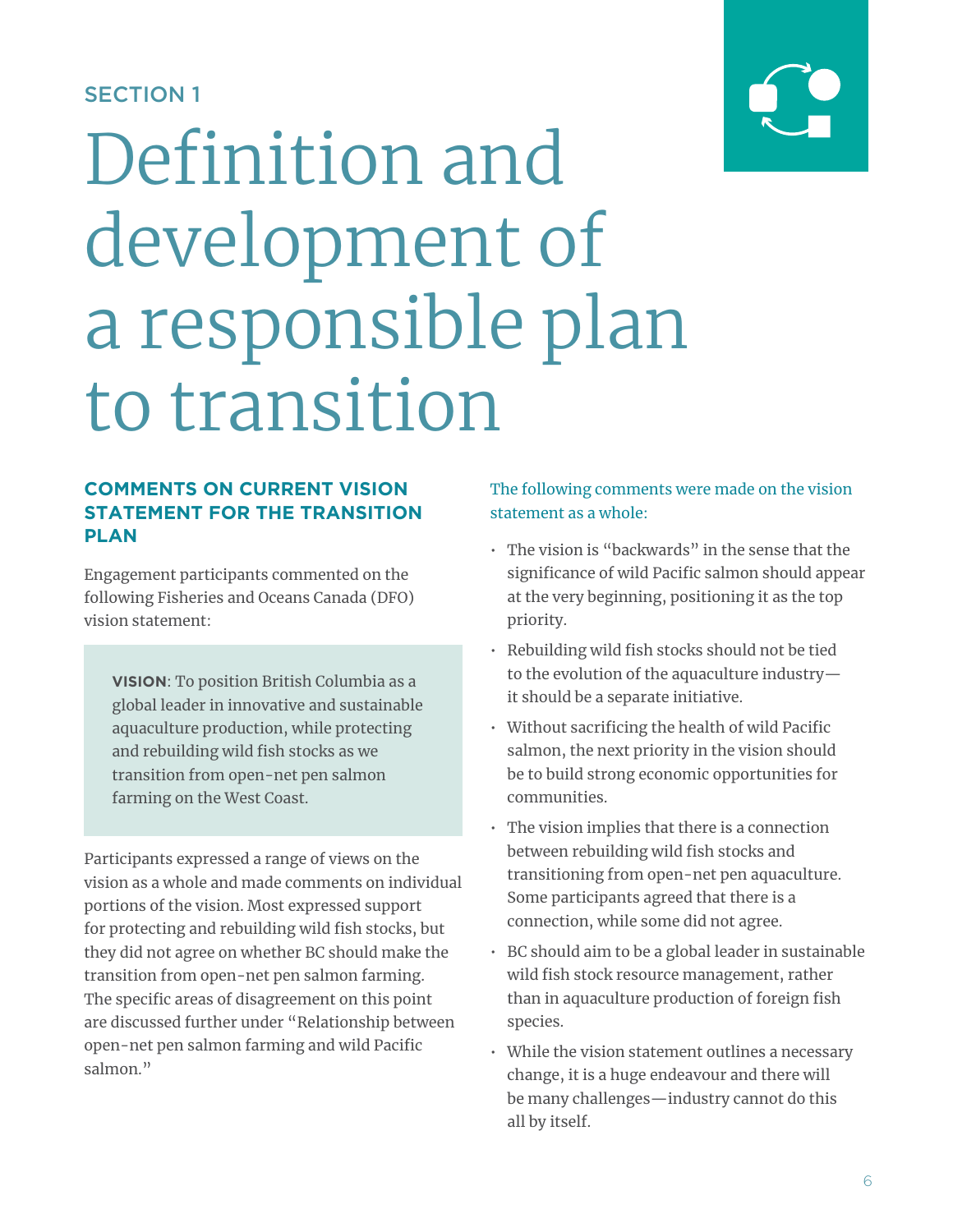- The vision should be to protect wild salmon through more innovative and sustainable aquaculture practices.
- The vision should also include language stating that First Nations have authority over their water and land.

# Regarding the phrase, "…as we transition from open-net pen salmon farming on the West Coast," the following comments were made:

- The vision should focus on what BC is moving toward in terms of outcomes and standards, rather than what it is "transitioning from." It should not dictate which technology and methods are to be used in achieving the outcomes and standards.
- This phrasing is problematic because it does not say what the transition will lead to, and industry needs to know where the sector is going.
- It should be clear that "transition" means "change" and stated clearly that the change will be to land-based aquaculture.

# There were requests for greater clarity on several aspects of the vision statement and the December 2019 mandate letter for the Minister of Fisheries, Oceans and the Canadian Coast Guard:

- If the direction taken is to transition from opennet pen farming, the industry needs clarity and specificity on which environmental impacts and risks need to be addressed, to help in planning which alternative technologies to adopt.
- It's not clear whether "wild fish stocks" is meant to refer solely to salmon, or includes all wild fish.
- More information is needed on how this transition plan relates to other federal initiatives, and how plans for the Pacific region align with the vision in other regions of Canada.
- Referring to the mandate letter, some called for a clear definition of a "responsible transition" and a better understanding of what "transition" really means, and for greater clarity on the commitment in the mandate letter and the intended outcome of this transition process.
- Is open-net pen farming of Pacific salmon also a concern that will be addressed, in addition to the farming of Atlantic salmon?
- Is it assumed that the transition will be to some other form of salmon farming? Other, more regenerative forms of aquaculture could include growing things like shellfish or seaweed, which could help to improve fish habitat.
- How would the aquaculture industry prove that it is "sustainable"? It should be rebuilding the wild fish stocks.

# Several suggestions were made for improving the vision statement:

- Define "responsible" as set out in the mandate letter.
- State that the transition should be sustainable, and define what that means.
- Focus on sustainable activity and protection of the environment.
- Focus on the end state that changes are meant to achieve, rather than on specific technological solutions.
- Include a "human" aspect to the vision, such as having healthy communities.
- Include words on rights for title holders.

# **DEFINITION AND KEY COMPONENTS OF A RESPONSIBLE PLAN TO TRANSITION**

Many participants agreed that there needs to be a plan if BC is going to transition from open-net pen salmon farming, although there was not agreement on whether that transition should take place or what it should look like.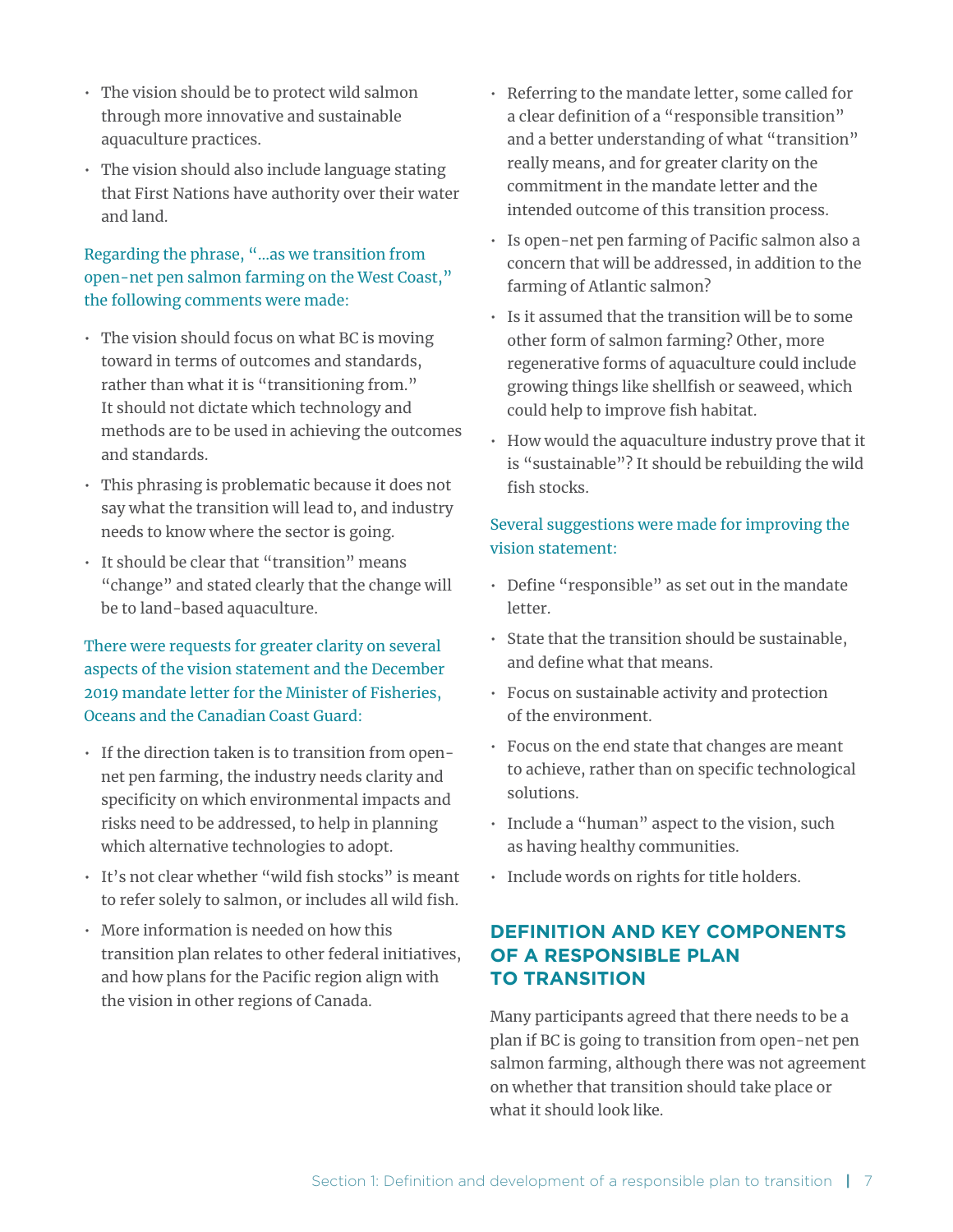### Participants identified multiple components of a responsible transition plan:

- Transparency and open communication
- Protection of the First Nations rights-holder status and compliance with UNDRIP
- Consideration of the priorities of the Fisheries Act, which were said to be confirmed by the Supreme Court: the conservation and protection of fish, the protection of Indigenous fisheries, and the protection of commercial fisheries and aquaculture
- Inclusion of current transition activities such as the Broughton agreement and the Discovery Islands changes
- Science-based decision-making guided by the precautionary approach and referencing international models
- Informed by a comprehensive understanding of the salmon farming industry and how all impacted parties are affected
- Measurable goals and targets to monitor shortand long-term success, for both aquaculture production and wild salmon returns
- Clear objectives, timeline, and accountabilities, with interim steps and annual public reporting
- Fostering of innovation, including exploration of emerging technologies (such as containment technologies) and their feasibility and suitability to the region
- A plan for the fish currently in open-net pen farms, and for the smolts in hatcheries
	- A plan to transition and possibly retrain workers, to prevent net job loss
	- Remediation of the areas used by fish farms
	- Increased licence fees for open-net pen fish farms prior to the transition
	- Prioritization of the preservation of wild salmon—rebuilding and enhancement of habitat
- Monitoring of environmental factors, marine health and fish populations, with data shared in a timely way on a public website to ensure transparency and accountability
- A means to resolve the continuous and divisive debating that has reduced public understanding and trust (e.g. by moving to area-based management)

Some participants stipulated that the only responsible transition would be to land-based aquaculture. Others disagreed and had various suggestions for marine-based options that would address any concerns related to open-net pen farming (as discussed further under "Technology and innovation").

# **TIMELINE FOR THE TRANSITION PLAN**

Regarding the 2025 timeline for a plan to transition from open-net pen salmon farming, some participants said they felt strongly that the process is happening too fast, while others said it must happen as soon as possible. One participant asked whether 2025 was the date targeted for having a plan in place or the date for having open-net pens completely out of the water.

Some participants said that three to five years was an appropriate timeline for transitioning out of open-net pen farming.

Those who felt the transition is happening too fast said that a common vision should be developed first, before steps are taken to plan and make the transition. It was noted that the industry would need time to transition as they had to plan for a biological cycle of four to seven years. Shutting down in the midst of that cycle is very disruptive, it was suggested, and some companies may have to cull fish. The timeline for switching from open-net pen operations by 2025 may be too short for some First Nations and remote communities that are currently running those operations, if they do not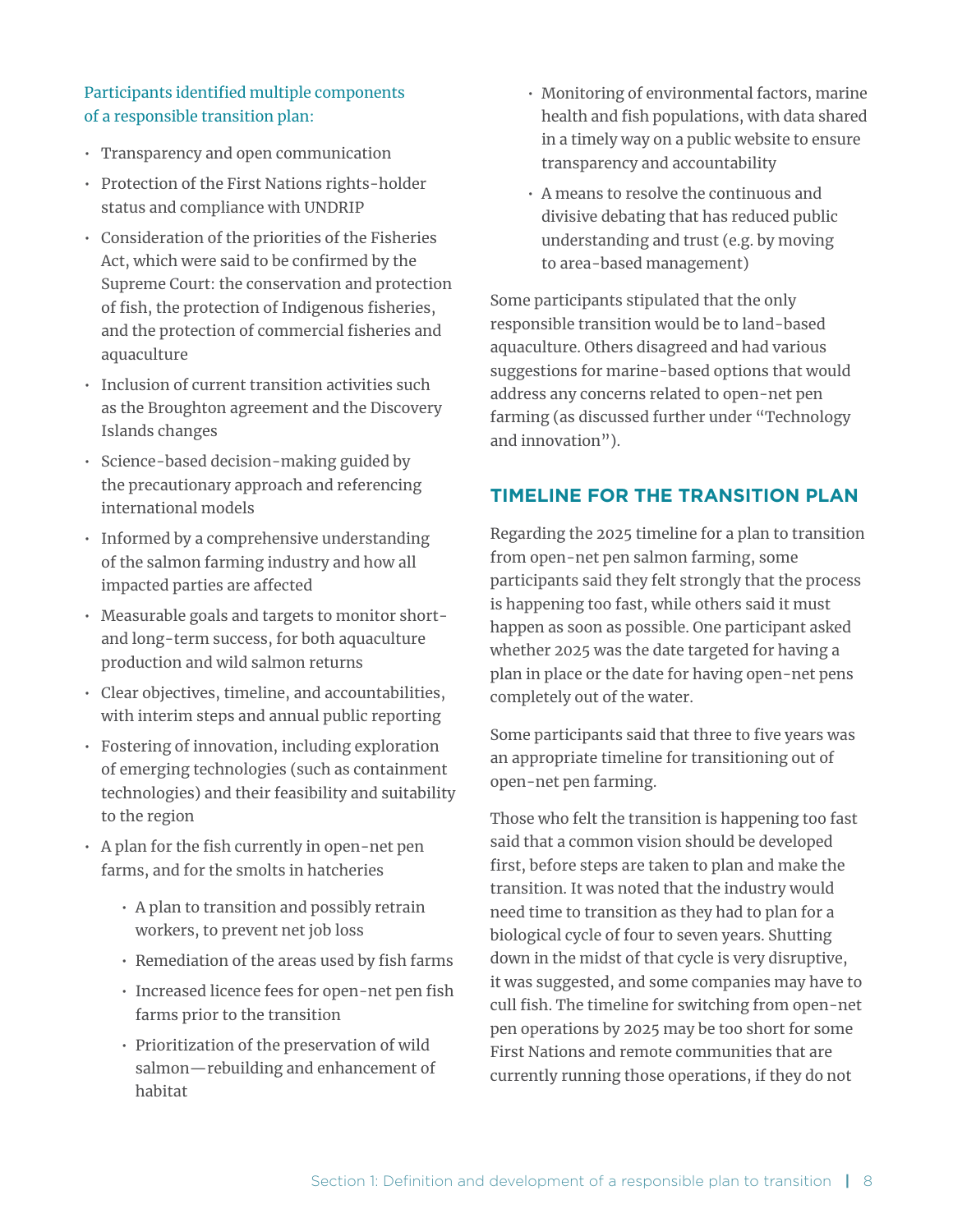have sufficient infrastructure in place (e.g. power or water supplies to operate land-based facilities).

Those who felt the transition must happen as soon as possible emphasized that in their view the issue is urgent and it is important to make the transition by 2025. Removing open-net pens from the water as soon as possible would address their harm to wild salmon stocks, they said. Some participants added that the transition from open-net pen salmon farms has been recommended for about 20 years, with several processes recommending that open-net pen farms be removed from the water, starting with the 2001 Legate Inquiry and more recently discussed in the report of the Cohen Commission of Inquiry into the Decline of Sockeye Salmon in the Fraser River. ("Cohen Commission report"). One person suggested that the government should simply pass a law to get the open-net pen farms out of the water.

### Several suggestions were made for compromising on the timeline:

- If there is a strong plan with measurable goals and targets that are monitored, having a transition that is a bit late is okay, as long as it is occurring.
- The transition plan could focus on removing sites in areas of higher harm first (such as those closest to migratory pathways).
- Short-term changes in procedures could address the most urgent issues, while allowing time for a more fulsome process of discussion.

# **PROCESS OF ENGAGEMENT FOR PROVIDING INPUT INTO A TRANSITION PLAN**

#### **Open, transparent, and inclusive**

Participants called for an open, transparent, inclusive process of engagement where everyone affected by the decisions feels involved and can

contribute. Some said that they had expected a formal consultation process with a secretariat, website, and email. It was also suggested that the process should lead to a shared vision, rather than being built around a pre-established vision. Suggestions for improving openness and transparency included making meeting summaries public, providing progress reports on the transition plan, providing sufficient time for meaningful engagement, ensuring that decisions are guided by science, raising local awareness and prioritizing local voices, and holding consultations in the communities directly affected. Some participants expressed the view that the situation is past the point of an open and transparent process, given the Discovery Islands announcement.

# Suggestions were made for who to include in the engagement process:3

- Local First Nations
- First Nations rights and title holders by region
- People with Indigenous traditional knowledge and community knowledge
- People who live and work in the remote communities most affected
- Companies in the aquaculture industry
- Workers in the aquaculture industry with on-the-ground knowledge
- Businesses that provide services ancillary to the aquaculture industry
- Municipal governments
- The Province of BC and all orders of government
- Wildlife tourism sectors
- Small land-based farm operators
- Researchers and experts
- All relevant interest and stakeholder groups
- Everyone who wants a voice in this process

<sup>&</sup>lt;sup>3</sup> Participants were not explicitly asked to provide a full list of list groups that they would like to see included in the engagement process, but were asked for suggestions to ensure that the process would be open and transparent.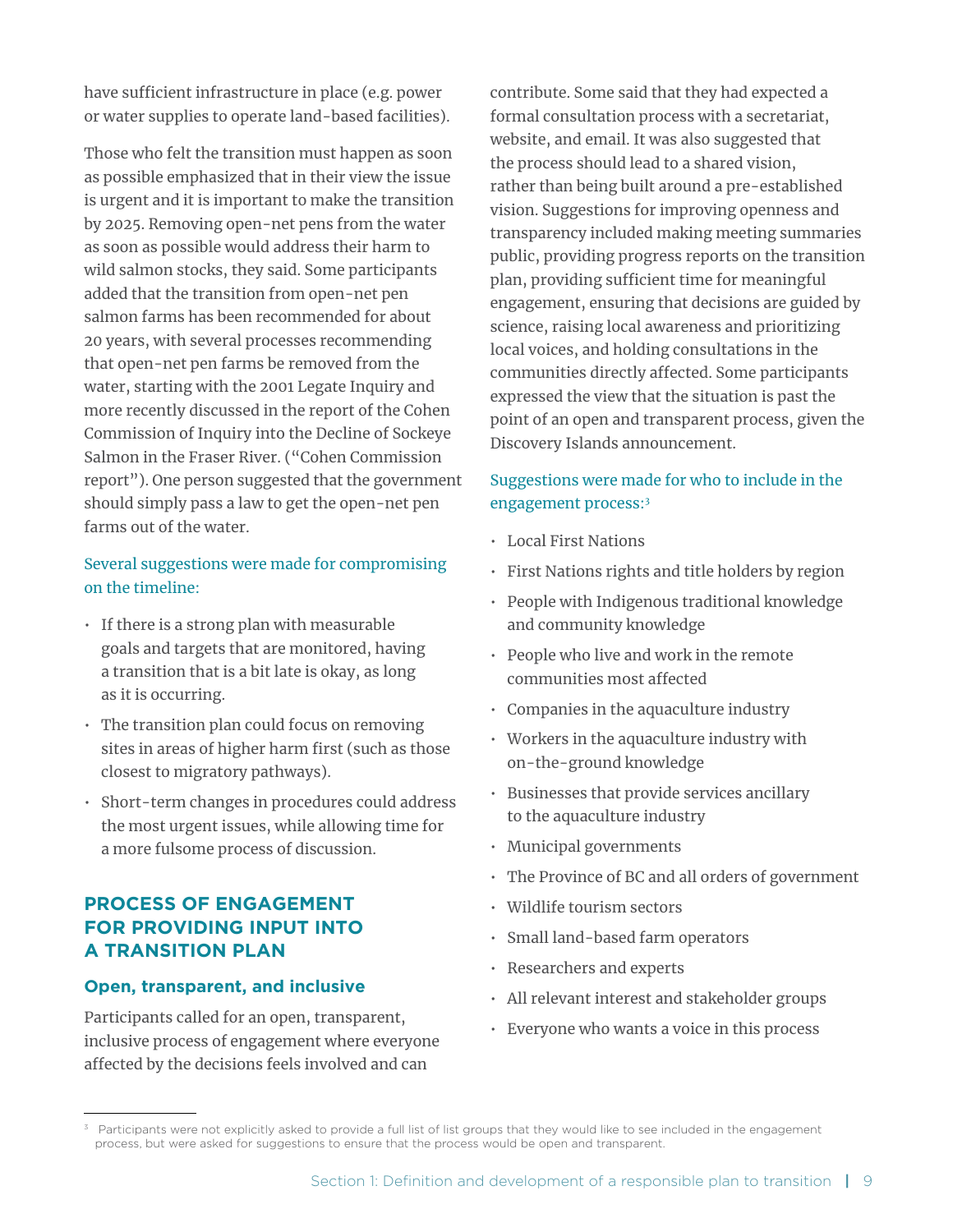Several participants said that the consultation should be made public (factoring in privacy considerations) and that public input should be sought as well. This could include a website to ensure transparency and accountability.

#### **Models and suggestions for an appropriate process**

Participants shared a few examples of other processes that could serve as models:

- The Broughton process
- The Killer Whale symposiums
- The species at risk model
- Metro Vancouver's Liquid Waste Management plan

Several participants advocated for a participatory process, which they said would give all stakeholders, as well as the general public, an opportunity to review the information and learn about the shades of grey in assessing the pros and cons of aquaculture.

One suggestion was an expanded version of the Broughton process, either breaking the province into regions or designing a tiered consultation with one large table and several focus groups that feed into it. Many said that the Broughton process was a good model for an overarching provincial approach and an example of shared decision-making, and that it was a fair process. Another perspective was that the Broughton process was limited in its application, and was possible because there were no pre-existing protocol agreements in the Broughton area. It was noted that the open-net pen aquaculture discussion would be more complicated as it involves different jurisdictions, potential technological changes, a labour disruption, and possible investment in innovation by companies.

Others suggested a problem-solving approach where companies, First Nations, and others would be invited to come together and identify a practical path forward that would meet pre-defined criteria for success (such as regulatory requirements and objectives).

In general, participants recommended that the process should start with the development of a common vision, and then work backwards to develop the regulations and standards needed to support that vision. The process should begin with a clear articulation of the foundations of decisionmaking.

#### **Who should lead the process**

Several participants suggested that there was some distrust of DFO as the organizer of an engagement process for providing input into a transition plan. To increase transparency and trust, a number of people suggested bringing in a neutral, nongovernmental third party to lead the formal engagement process. While many saw a supporting role for DFO in the process, one suggestion was to limit the participation of the Aquaculture Management Branch, to avoid any potential or perceived conflict of interest.

#### **Alignment of the engagement process with previous work and role of governments**

Clarity was sought on how this process would build on past work related to new aquaculture technology, as well as on the role of the Province of BC in this process. A number of participants said that the role of governments should be to ensure that the process is fair and open, with some emphasizing that local governments and First Nations should have primary roles.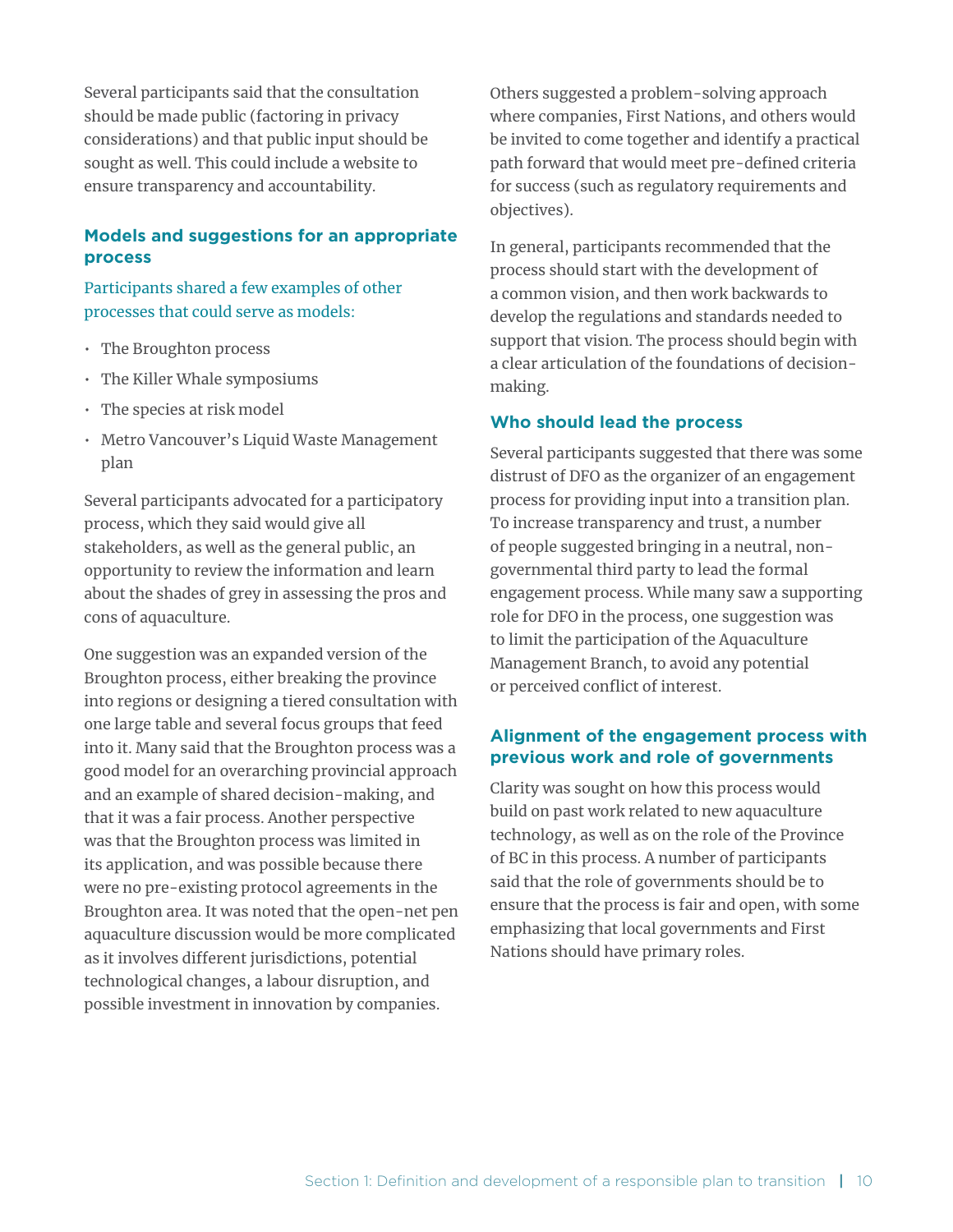### **Alignment with UNDRIP and principles of reconciliation**

It was noted that the process must be consistent with UNDRIP, incorporate and recognize First Nations titles and concerns, and make decisions based on principles of reconciliation. Specific suggestions on how this could be ensured are summarized in the "Advancing reconciliation" section below.

# **INFORMATION AND RESEARCH FOR DEVELOPING A RESPONSIBLE TRANSITION PLAN**

#### **Employing the best available science in decision-making**

There was considerable discussion of the science around both open-net pen aquaculture and wild Pacific salmon, and how to incorporate the best of that science into decision-making.

While science can provide a basis for making sound decisions, this is complicated by the fact that aquaculture science has areas of grey, said several participants. One person acknowledged that it is difficult to parse the science when different experts have different views, and suggested that DFO scientists who oversee fish health in the region and gather data on the ground could contribute useful knowledge.

Participants suggested that when incorporating science into the decision-making process, decision-makers should consider the full range of DFO and independent peer-reviewed science, as recommended by the Cohen Commission report. Some cautioned against placing trust in scientific advice from groups with a vested interest, while others commented that biases should be accepted as unavoidable and declared upfront.

Several people urged that if there was doubt or confusion regarding the scientific basis for the plan to transition from open-net pen farming, then it would be worthwhile to take the time for a discussion of the science. Some people said that it was important to clarify what the questions and issues are—what the transition plan is meant to address.

# Participants made a number of recommendations for incorporating science into the decision-making process:

- Trust existing scientific bodies.
- Listen to impartial scientists and peer-reviewed science.
- Do literature reviews and refer to existing reports on aquaculture.
- Provide sufficient funding to investigate any open questions.
- Fund an independent advisory committee to review evidence, answer questions, and provide advice.
- Gather information on international best practices, and deepen collaboration with leading salmon-producing nations.
- Consult local people with on-the-ground experience, and incorporate traditional ecological knowledge.

One point made was that while decisions should be informed by a scientific risk assessment, they are ultimately made based on a multiplicity of factors. In addition to environmental and economic considerations, decision-makers may also consider community and Indigenous knowledge and socioeconomic considerations. One intangible factor mentioned was social licence, with some people commenting that there is strong support for open-net pen farming in parts of BC, and others saying that on this issue, multiple factions have aligned to oppose open-net pens.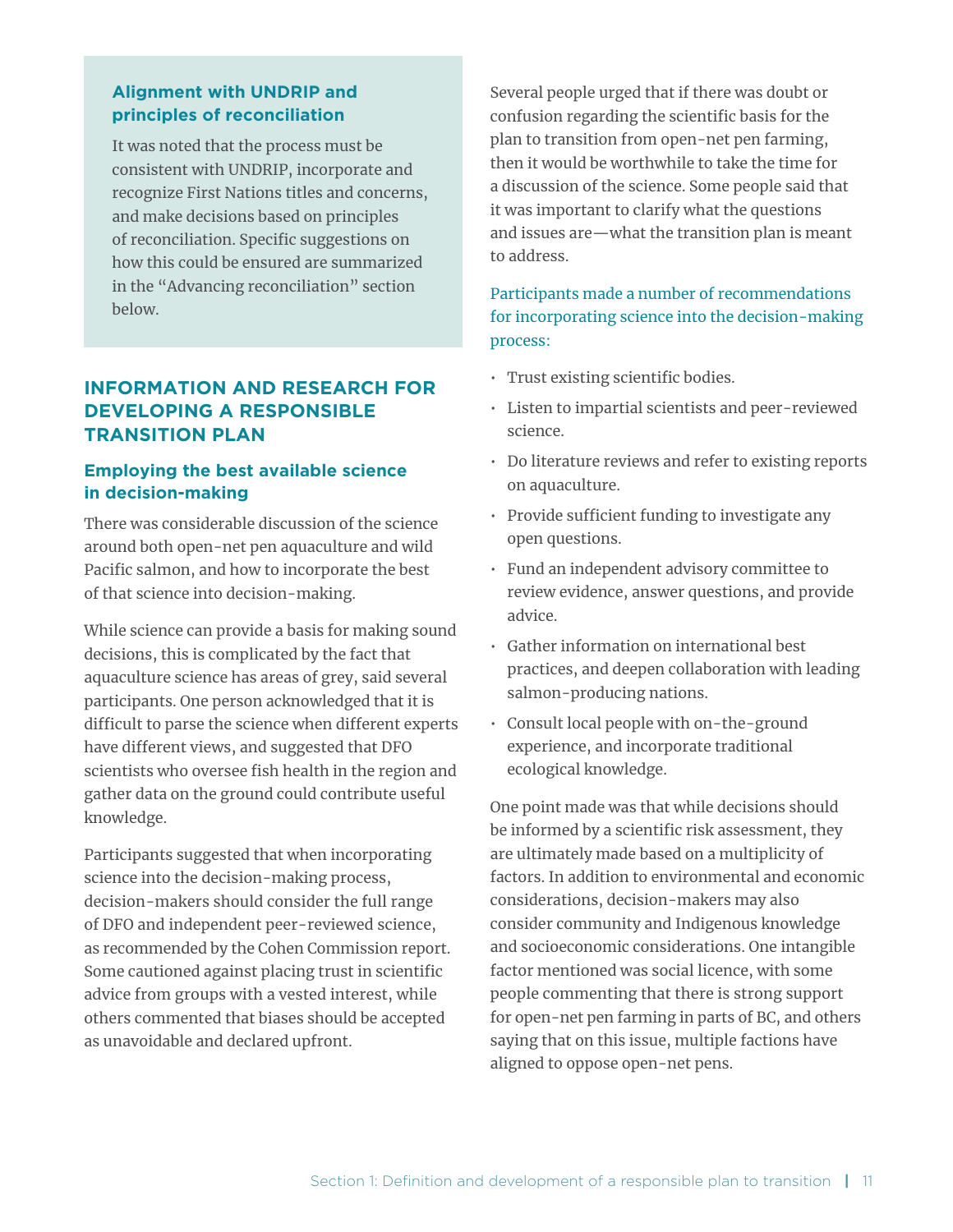#### **Additional information and research**

While some participants stated that sufficient research exists to proceed with a plan regarding open-net pen salmon farming, others made suggestions for further research that would be useful in developing a responsible transition plan. A number of sources of information and suggestions for further research were also submitted via the web and email during the engagement period. See the appendix at the end of this report for more information.

# **ECONOMIC CONSIDERATIONS FOR A PLAN TO TRANSITION FROM OPEN-NET PEN AQUACULTURE**

Many participants stressed the economic importance of the salmon farming sector for communities and First Nations, sharing details about the many businesses and local jobs in the sector, both directly in fish farming and through the chain of suppliers and services. Another consideration was that through this employment, money then flows to the local community, other businesses in the local community, and not-forprofit organizations.

#### **Planning and government support for the sector during the open-net pen transition plan**

Several participants said that the broader plan to transition from open-net pen salmon farming by 2025 would need to be done carefully; otherwise, businesses would be hurt and the seafood industry in Canada would be damaged. While Canada is a net exporter of salmon to other markets, it also imports salmon, and a concern raised was that if production stops, product will come in from other countries to fill the gap, with people in BC losing their livelihoods. It was also noted that the trained labour, expertise, suppliers, and services that support the industry are a key part of BC's competitive advantage and would be negatively affected by a transition that is not well-planned.

Participants made several suggestions for actions the government could take during the transition from open-net pen aquaculture to help local communities adapt. The following ideas were shared by one or more participants:

- Make the transition slowly and incrementally.
- Focus on another method of growing fish that would make the same economic and social contribution to the rural fabric and economy.
- Support infrastructure development in coastal communities, including power, water and sewage systems, road access, green energy, product storage, and infrastructure that would enable the development and improvement of alternative aquaculture technologies.
- Allow aquaculture farms to engage in a shortterm program of ocean ranching to provide fish to the coastal industry for harvest while natural habitats are being rebuilt.
- Speed up DFO research on mark-selective fishery management and using mass marking to learn more about stocks. This would provide information on where different species spend time and how much they travel. Through markselective fisheries, species that do not travel much could provide benefit to communities once they reach minimum legal size.

# **VIEWS ON THE DISCOVERY ISLANDS DECISION**

Participants provided feedback on the federal government's December 17, 2020, announcement that salmon farming licences would be phased out in the Discovery Islands by June 30, 2022. This announcement was separate from the federal mandate to develop a responsible plan to transition from open-net pen salmon farming in coastal BC waters by 2025.

Some participants stressed that it was urgent to close down open-net pen salmon farming as soon as possible to protect wild salmon stock and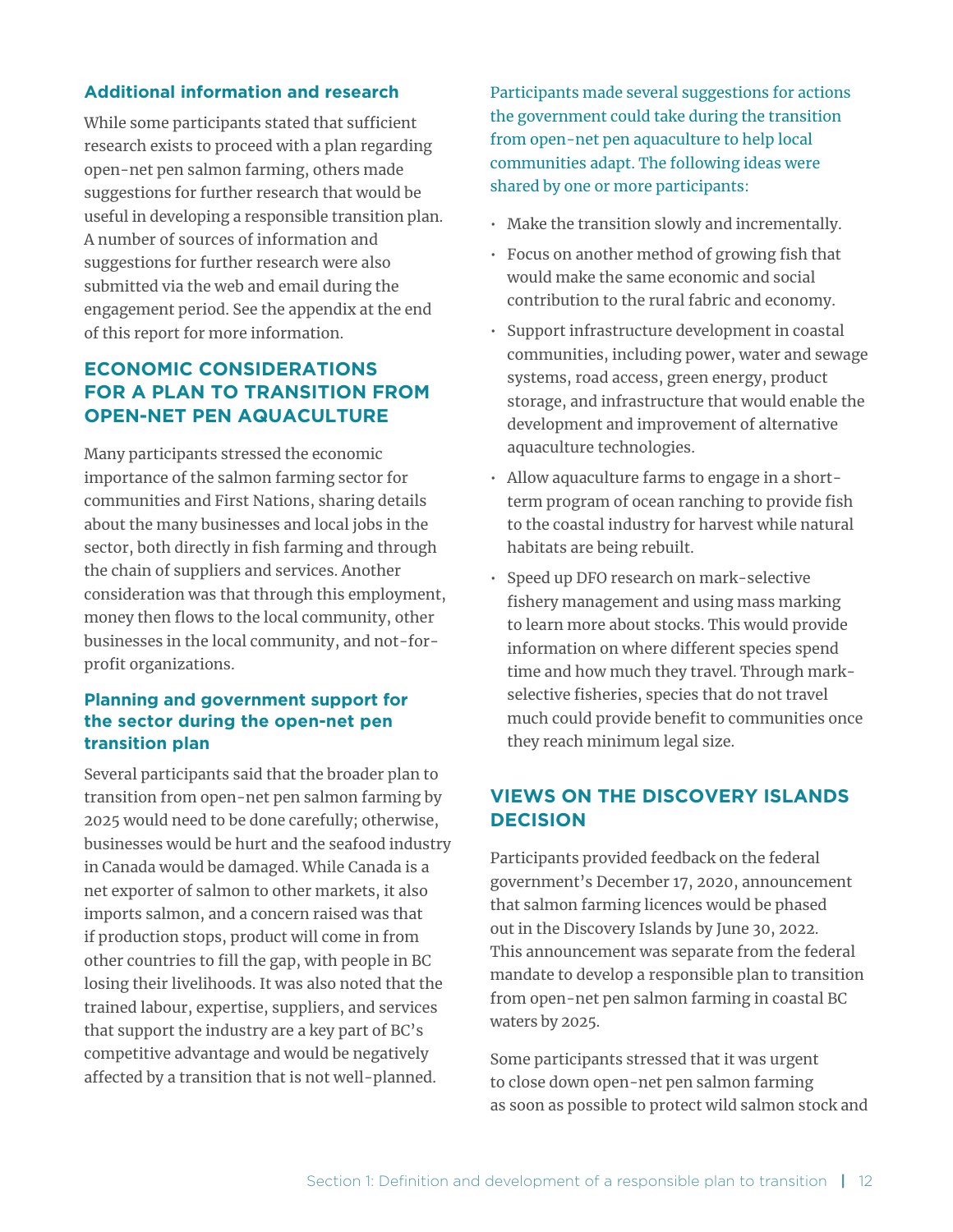praised the Discovery Islands decision, while others were strongly opposed—particularly to the short timeline for the closing of the Discovery Islands farms.

#### **Environmental considerations**

Some participants in support of the Discovery Islands decision shared their view that it would be environmentally beneficial, making the following statements:

- Given the many threats wild salmon are facing in their own environment despite massive declines in fishing activities, salmon aquaculture has to take its share of the dislocation, and closing down the Discovery Islands open-net pen farms is the right decision.
- The Cohen Commission report recommended taking action on this by 2020.
- The Discovery Islands decision should be applauded because wild salmon and Atlantic farmed salmon have difficulty coexisting, and from this perspective open-net pen farms are not advisable in the Discovery Islands or Broughton Archipelago areas.
- The Discovery Islands decision was a difficult but important decision that is supported by science.
- Mouth rot is much higher in areas around farms than elsewhere and is being passed on to wild salmon in the Discovery Islands. This is just one of 39 pathogens identified.

#### **Impacts on employment and local economies**

There was considerable discussion of the economic impacts of this announcement on communities.

Many participants said that local businesses in aquaculture are now laying off employees, some of whom had been trained and hired with government financial support. In general, the view was that

local businesses connected to open-net pen farming now had to stop investing, lighten their workforce, and rethink how to use current assets. Some predicted collateral damage to the supply chain by June 2022, with the potential for larger companies to move their investments elsewhere if policy decisions are not supportive of the industry.

Participants noted that many of the small BC communities impacted by the decision have already been affected by changes in commercial fisheries, logging, and mining. They warned about the socioeconomic impacts of this latest change, with one person raising concerns about issues like outmigration and homelessness. Some asked what the federal government would be doing to support these communities.

One participant local to the area offered a different perspective on the impact of the Discovery Islands decision, stating that only a few workers on the area's fish farms are locals, and suggesting that these individuals could easily be employed elsewhere. They mentioned opportunities in other aquaculture enterprises, such as scallop or kelp farms, and specific job openings listed in a number of other sectors. They also called for government investment in local businesses and conservation efforts that could provide further employment.

Another participant observed that every aspect of the economy is being impacted by environmentally mandated changes, and said that just as the commercial fishing sector has been impacted by mandates to protect wild salmon, the aquaculture sector will also inevitably be affected and will have to adapt.

#### **Impacts on industry and innovation**

Several participants said that larger companies were freezing investment in BC aquaculture and may consider refocusing on other jurisdictions due to a lack of certainty and a lack of clarity regarding the regulatory and policy vision for BC aquaculture.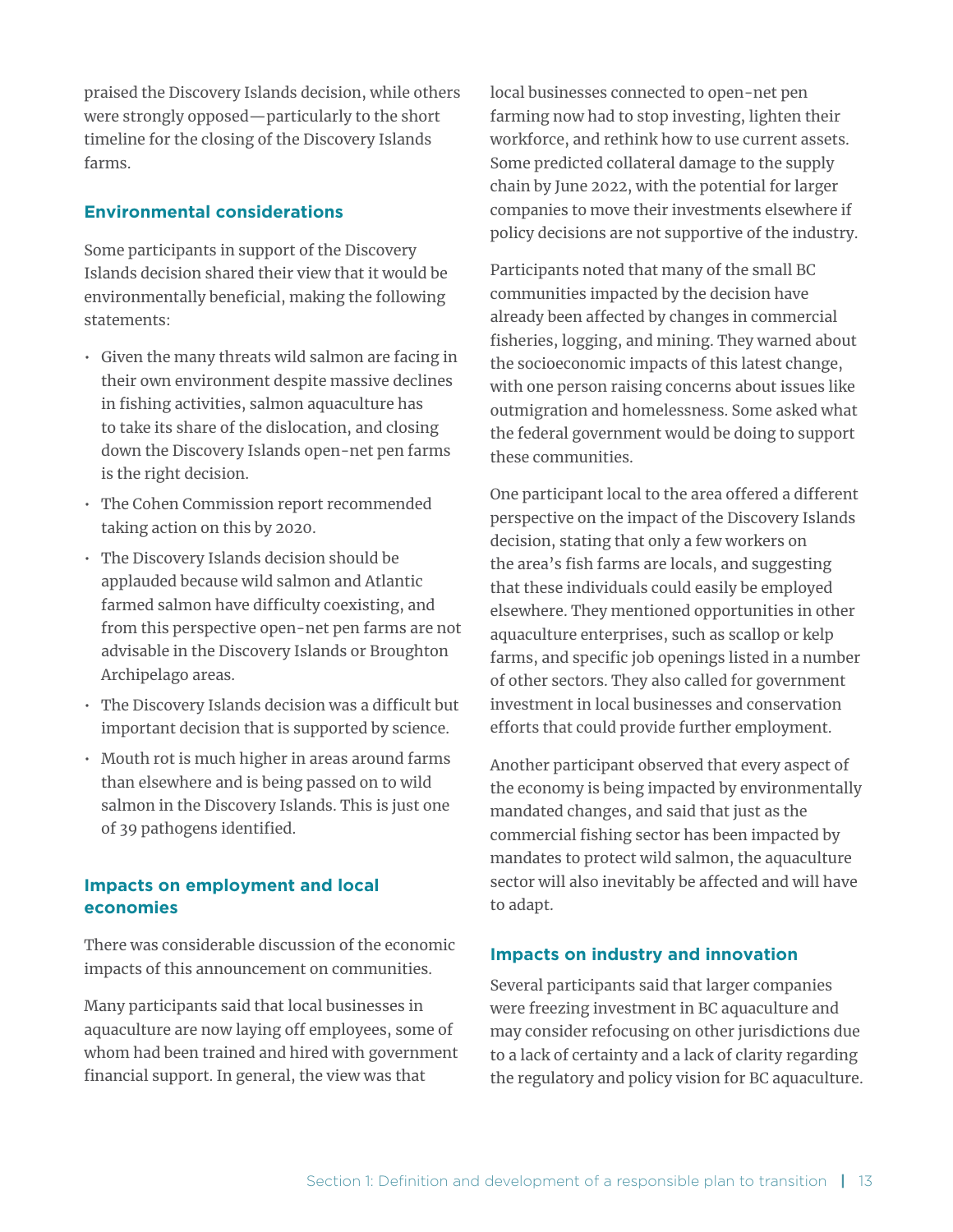If a large percentage of production can be shut down overnight, they argued, then companies cannot feel comfortable investing in BC.

One point made was that some companies had planned to use the income from existing open-net pen farms to finance experiments with closedcontainment or land-based operations, and they were now unable to move forward with these plans.

#### **First Nations views on the decision**

First Nations views on the Discovery Islands announcement varied: one stated that they had already been negotiating to have industry vacate the area by 2022, so the Minister's announcement was aligned with those plans. Others said that they were not satisfied with the announcement because it did not involve consultation and did not allow for a transition period. One participant expressed frustration that First Nations were being blamed for the announcement, saying they had wanted to do the right thing in a planned way, and not to affect people's work and livelihoods.

#### **Comments on the decision-making process**

Participants made the following comments on the process around the Discovery Islands announcement and next steps:

- Local aquaculture interests and larger companies feel blindsided and disenfranchised.
- The socioeconomic impact does not seem to have been taken into account, and mitigating strategies for locals are not sufficient.
- Relations with the federal government have been negatively affected.
- Companies thought that by addressing the Cohen Commission recommendations they would be allowed to continue operating, at least until 2025.
- There is a contradiction between providing federal funding to improve open-net pen systems, which occurred recently, and then eliminating those operations.
- There is no clear indication of what the transition might look like. The effects in the area should be monitored after removal of open-net pen farms. Economically, communities need support to make the transition.
- Some participants said that the decision was rushed and done without consultation and that people are feeling disenfranchised, while others said the need for this change had been discussed over many years and it had happened too slowly.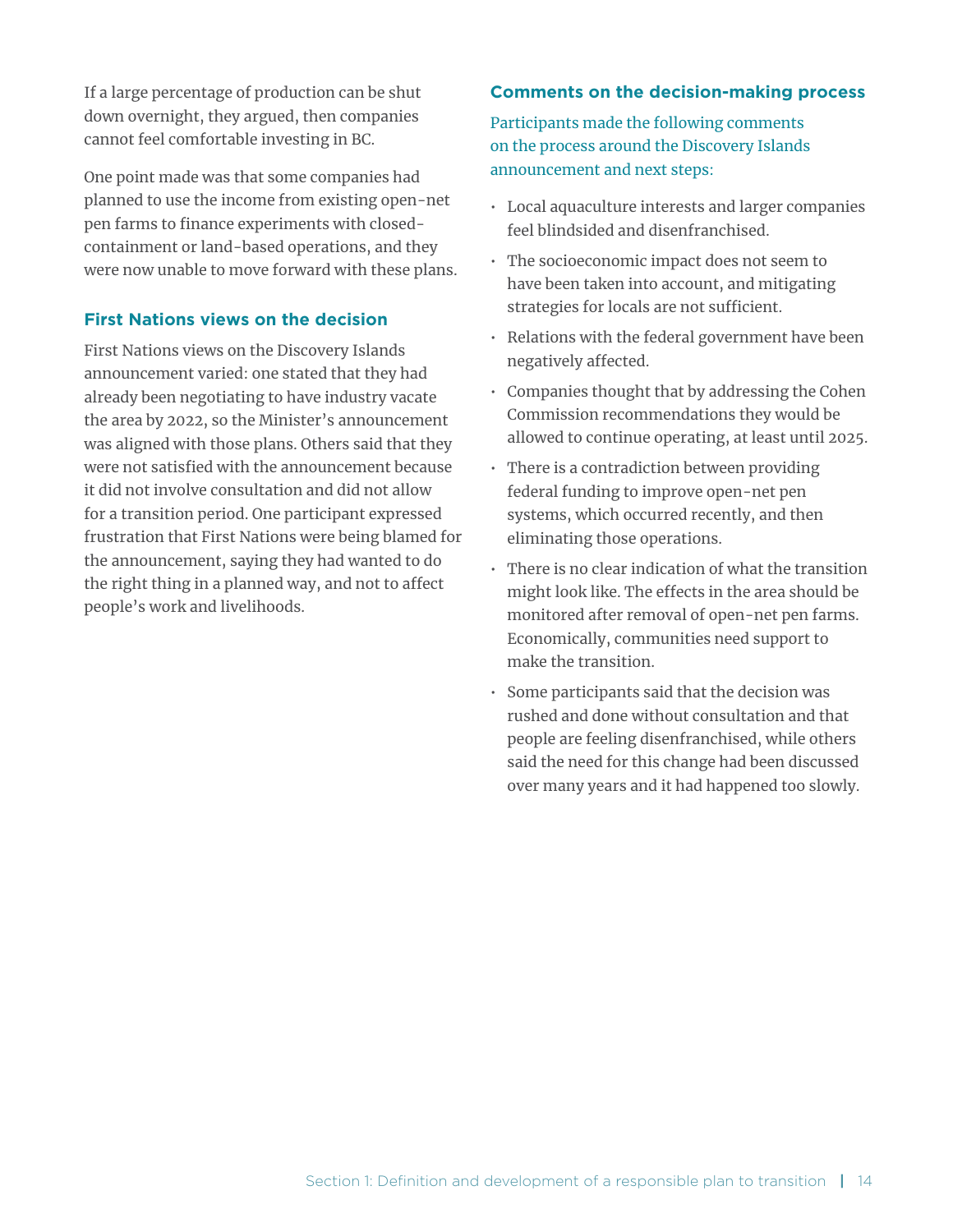# SECTION 2

# Advancing reconciliation

# **UNDRIP AND GOVERNMENT-TO-GOVERNMENT RELATIONS**

The UN Declaration on the Rights of Indigenous Peoples (UNDRIP) provided important context for the discussions. At the time of the engagement process, a federal bill had been introduced to bring Canadian law into alignment with UNDRIP, and the Province of British Columbia had passed legislation (which came into force in 2019) to ensure that BC laws are consistent with UNDRIP.

**The BC act stipulates:** *"In consultation and cooperation with the Indigenous peoples in BC, the government must take all measures necessary to ensure the laws of BC are consistent with the Declaration."* 

# **Decision-making regarding aquaculture and fisheries**

Several issues were raised regarding an ongoing lack of proper engagement with First Nations on fisheries and aquaculture, and the general principles that should be observed instead. Participants shared some experiences with DFO that illustrated these concerns:

• Some said they had received form letters either informing them on short notice of an aquaculture development, or responding to First Nations concerns communicated to DFO about an aquaculture issue.

- One nation discussed seeing industry get better access to the Minister and having more resources to spend time in Ottawa lobbying.
- Another nation said they had been trying to work with DFO to conduct their own habitat studies and set up hatcheries within territories.
- "We have a strained relationship with DFO," said another participant, explaining that they had taken DFO to court over a decision that had gone against an agreement they had in place.
- "We the chiefs gave the authority to DFO to manage the resources and we've come to the state where we're at the last buffalo, only instead it's the last wild salmon and the last herring," said one participant.

Several participants said that in their view DFO had been working in the interest of industry rather than salmon for decades and cited the Cohen Commission report as stating that this duality needs to be eliminated. Indigenous law must be incorporated into aquaculture management, many said, and it was noted that some nations are considering doing their own monitoring and enforcement of farms in their territory.

### **Engagement on the mandate to create a responsible plan to transition from open-net pen salmon farming**

Participants said that the federal government should clarify how UNDRIP will be implemented in this process, and should employ a nation-tonation, government-to-government model of shared decision-making. A key point was that there



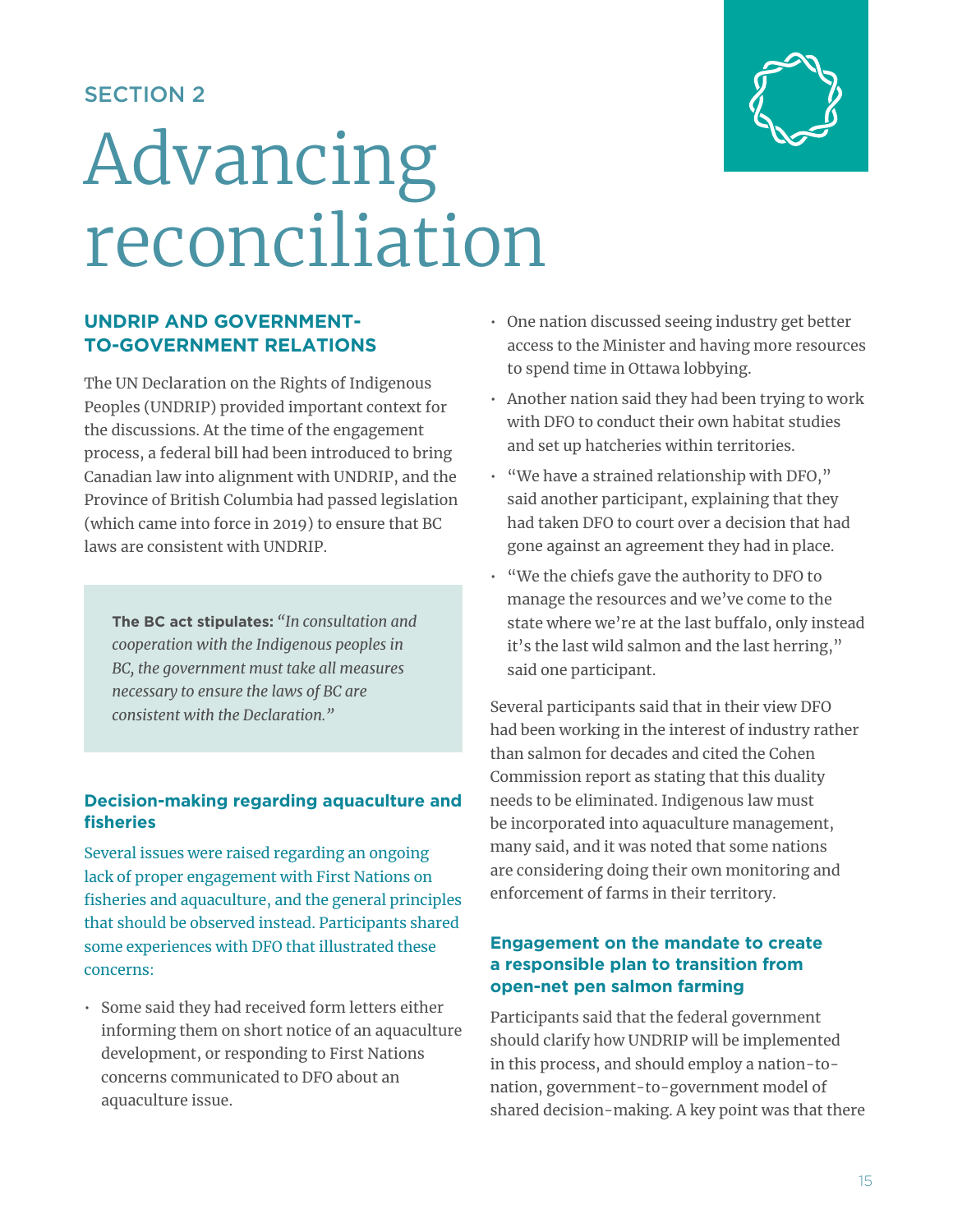are different protocols for different First Nations. While organizations can play a role as convenors or in identifying common areas of concern and joint interests, they do not speak for all of the nations. One nation discussed being a "modern treaty nation," noting that this is not the case for all nations. To respect treaties, the federal government must be familiar with what it has agreed to in each treaty and proceed accordingly, they said.

#### **Engagement process**

# Participants made several specific recommendations on an engagement process that would appropriately involve First Nations:

- Respect the sovereignty of First Nations, acknowledge their territories, and do not bundle them in with industry or communities. Provide opportunities for First Nations leadership and relationship-building with federal and provincial governments. Use a tri-partite government-togovernment process.
- Make the role of the BC government in this process clear, and clarify how the BC government's commitment to consentbased tenure licencing by 2022 will affect the development of the transition plan.
- Involve First Nations in designing the process. Support an Indigenous leader to co-lead on this process, and have a process where the First Nations can self-organize.
- Ensure that people have communication materials to bring back to their communities.
- Provide sufficient time. The cultural way of determining the best solution is that everyone has a voice and is heard. This requires more than a few minutes of engagement.
- Recognize that the one-on-one format works better for some than being combined with a huge group of nations with varying perspectives and having to share floor time.
- "Consultation" is not an appropriate term rather, this should be a government-togovernment consent process.
- Consider the incorporation of Indigenous knowledge within the process.
- Explore the Broughton process and its implementation of UNDRIP as an example of shared, consent-based decision-making. In that process, the federal government met with hereditary and elected political leaders.

Many participants called for an independent third party to manage the engagement process, rather than DFO, citing a lack of transparency and perceived conflicts of interest, as DFO also oversees aquaculture. It was also noted that this third party could be made up of (or include) First Nations.

#### *First Nations capacity to engage*

Another issue was First Nations capacity and resources to fully participate in an engagement process. The federal government was urged to build resourcing and capacity support into the process to ensure strong participation from First Nations communities. Some participants shared examples of this capacity issue, such as not having the time or resources to learn about the issue on which they were being consulted, having too heavy a workload to focus on an external matter (as well as local crises to deal with), and now, having to deal with Covid-19.

#### *Ensuring inclusiveness*

### The following comments were made on who should be included in engagement processes:

- Involve each of the nations.
- Include hereditary chiefs.
- Engage the Union of BC Indian Chiefs and the BC Assembly of First Nations in this process.
- Have an "opt-in" approach for First Nations engagement, with a specific structure and process.
- Fully engage the rights-holders and engage with title-holders that have working relationships with industry.
- Include experts on the issue and on the legalities of First Nations consent.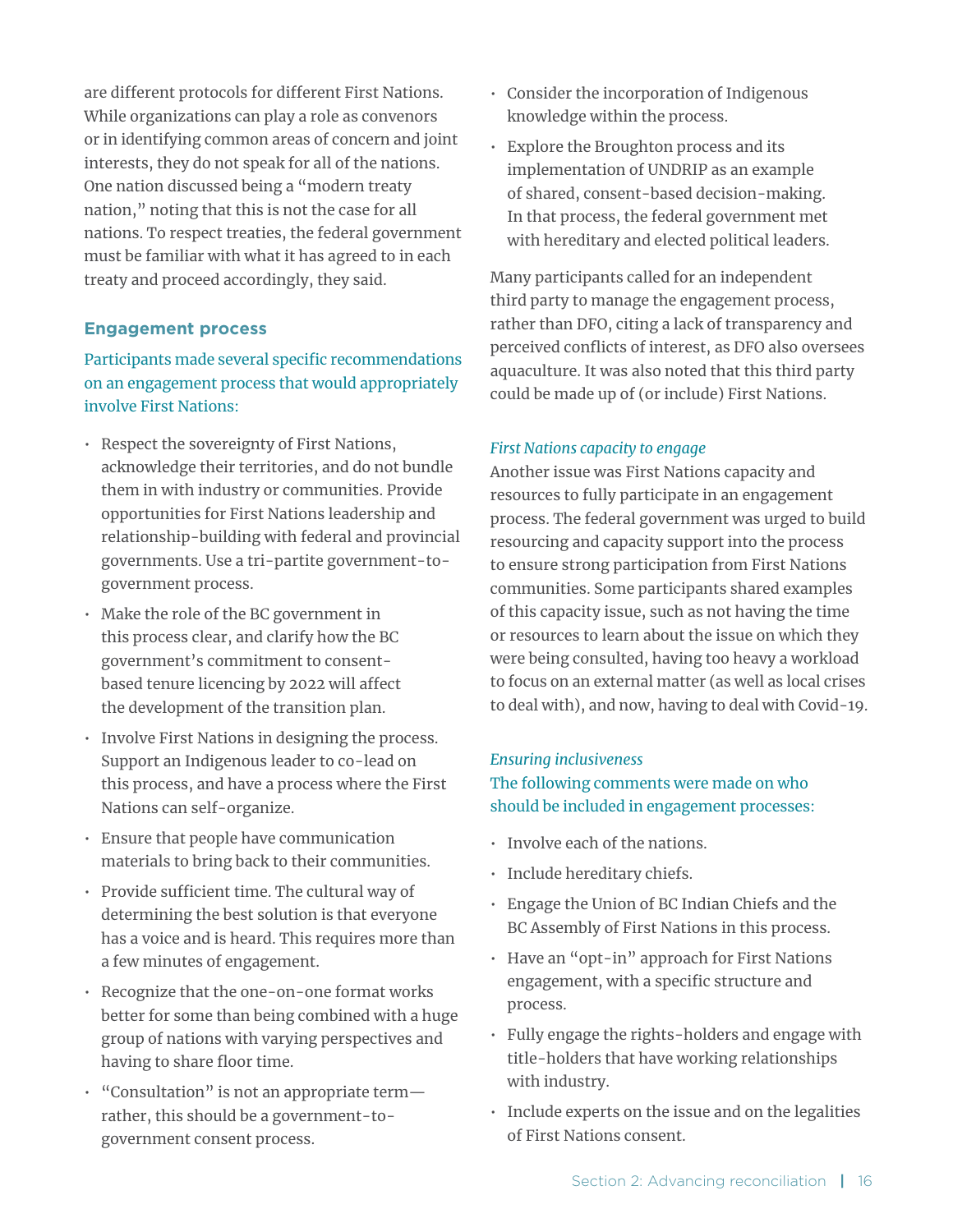# **SIGNIFICANCE OF WILD SALMON FOR FIRST NATIONS**

Participants discussed the significance of wild salmon to First Nations—culturally, as a food source, and economically—and the impact of declining wild salmon populations.

#### **Cultural significance**

Some First Nations participants said that salmon "has been part of us since time immemorial; that is why we have a chapter in our treaty on fish." Wild salmon are integral to First Nations traditions, their traditional diet, and a vital basis of their livelihoods and communities. Salmon fishing kept the youth occupied with healthy activity. If there is no salmon to catch, they added, traditional knowledge will be lost.

#### **Food security and traditional diet**

Participants noted that wild salmon are integral to the traditional diet of BC First Nations. Where they have an abundance of wild salmon, communities are able to achieve their food requirement. Where this is not the case, people must rely on grocery stores as a food source. One First Nation described wild sockeye as "our medicine, our food" and said in the past three years they had not had any. BC First Nations rely on salmon and other marine resources as food sources, they said.

#### **Economic significance**

Many First Nations participants discussed the historic importance of the commercial salmon fishing industry, with some saying people still rely on commercial fishing for income, but catching salmon is "always touch and go" and it is difficult to compete with other fishers. The economic impact of losing wild salmon populations has been huge, said First Nations participants—and many other problems followed that loss. Fishing that was plentiful in the coastal territories has been reduced to nothing. One nation whose people had lived off the sockeye run "since forever" now counts every fish that returns and has seen a consistent decline in salmon numbers over the years.

### **TRADITIONAL KNOWLEDGE AND LOCAL STEWARDSHIP**

#### **First Nations traditional knowledge**

Several First Nations discussed their efforts toward protecting and rebuilding wild Pacific salmon stocks and habitat, and the role of traditional knowledge in understanding the ecosystems of their territories.

Some First Nations commented on the changes they had observed in the ecosystems that support wild salmon. They spoke of elders who remember the salmon populations that used to exist in the area, and who could attest to changes in the ecosystem such as invasions of jellyfish and squid, blooms of different kinds of plankton, drought, flash floods, and rivers that are no longer being cooled by glaciers. One view was that, in light of all these changes, wild salmon would not recover to its former abundance, and it was suggested that they were now "fighting over the last fish."

The role of elders as keepers of traditional knowledge was discussed in relation to local governance efforts, and it was suggested that elders have a lot to offer toward finding solutions to the many pressures on wild salmon, including changes to forests and watersheds.

#### **Local stewardship and enhancement**

It was noted that a one-size-fits-all set of regulations for aquaculture will not work for a number of reasons, including variations in local geography. For example, the steepness of a river bank impacts the optimal buffer zone for salmon spawning areas, so a local buffer zone may need to be adjusted.

Local monitoring and conservation were seen as the main tools for properly managing ecosystems, and some examples were given of First Nations efforts currently underway to protect and rebuild wild salmon stocks:

• Fertilizing a lake to bring back a sockeye run that is currently extinct: The challenge is that when the fry hit the ocean, if there is a sea lice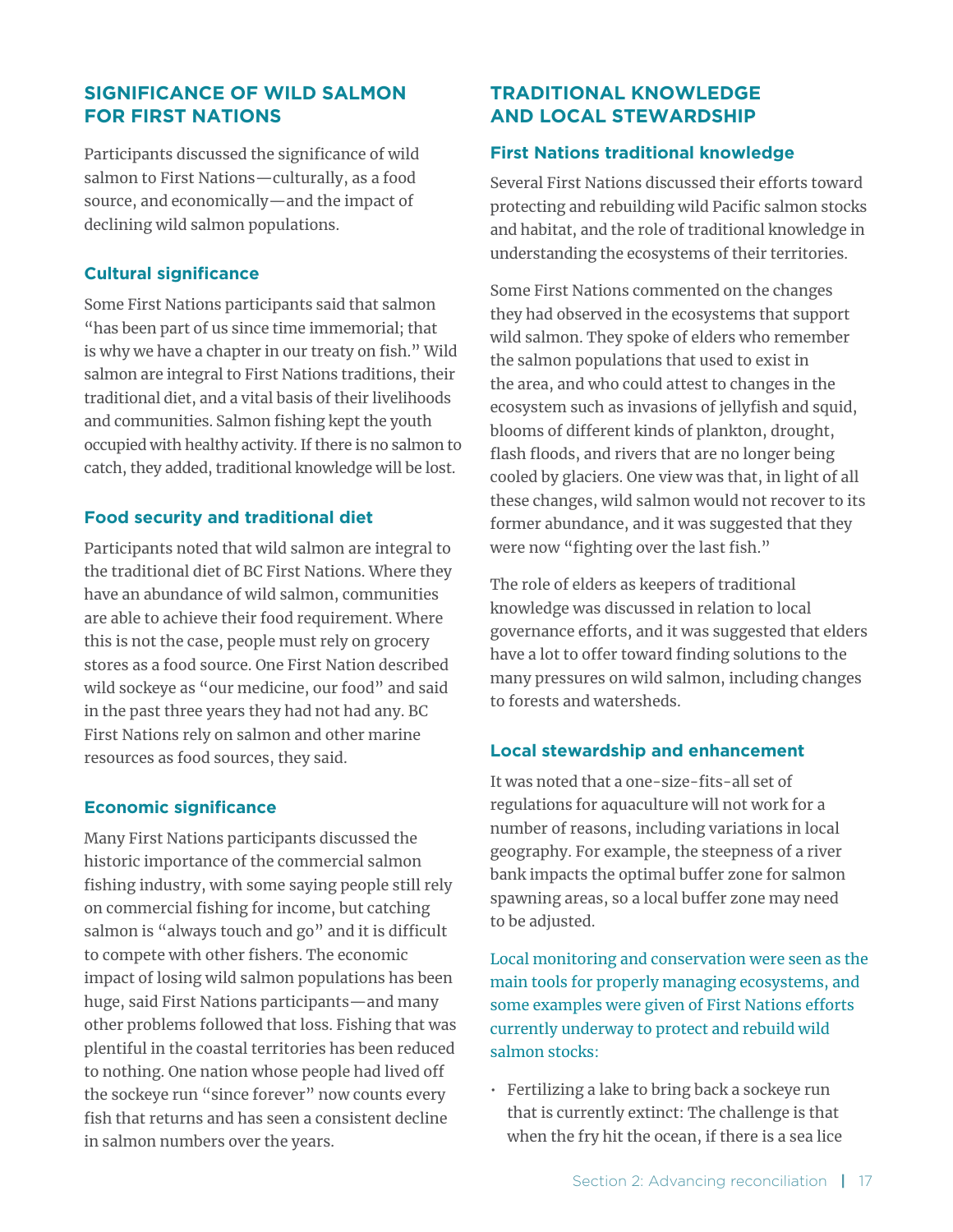issue, it counteracts all the careful work to start them in the lake. Juveniles are a critical part of any salmon run and are subject to the highest mortality, facing challenges at every stage.

- Setting up open-net pens to hold chinook salmon fry that emerge from the river until they mature to a point where they are less vulnerable to predators.
- Doing research on estuaries and different salmon species.
- Raising funds for enhancement efforts through a conservation fee for tourist participation in local bear tours.

# Participants made the following suggestions for supporting and increasing First Nations stewardship and enhancement efforts:

- Co-management of the resources in First Nations territory. When nations are able to get accurate information, they can work with others to mitigate any issues.
- A guardian program with cabins for the guardians.
- Capacity building to enable data collection, oversight (including the guardians) and traditional knowledge.
- Monitoring species with a wider lens, to better predict and address pressures on salmon (e.g. monitoring herring).
- Funding to restock rivers with sockeye (although this will be challenging, considering the impacts of forestry).
- An application process for activities that impact First Nations lands and water, requiring the applicant to demonstrate how they will mitigate environmental impacts.
- Core funding for First Nations to hire full-time fisheries managers or coordinators.

It was noted that increased enhancement efforts could create employment for many people.

# **FIRST NATIONS POSITIONS ON OPEN-NET PEN SALMON FARMING**

First Nations positions on open-net pen salmon farming were wide-ranging, with some saying the farms should be removed from the water as soon as possible and others saying that they intended to continue open-net pen farming on their territory. Some First Nations said that while they did not support open-net pen salmon farming in their territory, they recognized the benefits it had brought to other First Nations and wanted to ensure that a plan to transition to something else would not impact those communities negatively.

# First Nations participants who **did** want to see a transition from open-net pen farms expressed the following views:

- If fish farms are going to be allowed to stay, we have to be at the table. Those fish travel. We have to think about our neighbours and the animals that depend on wild salmon.
- We do not support any further water-based salmon farming. We support the transition to land-based salmon farms by 2025.
- Our common objective is the protection of wild stocks. We need joint operations by Canada, BC and First Nations to do this. We need our wild salmon stocks for jobs, food and economic fishing rights.
- Until aquaculture was introduced to our waters, we had no worries about sea lice.
- The best solution is land-based aquaculture, and there's proven technology to do this.
- We can no longer have profitability at any cost. We need to save the wild salmon. There is other work to do but we can take this step quickly and watch for immediate relief.
- Having fish farms in any area on the coast is an infringement of Indigenous rights and title to the salmon fishery. All Indigenous people along the Fraser River need to have a say in this decision.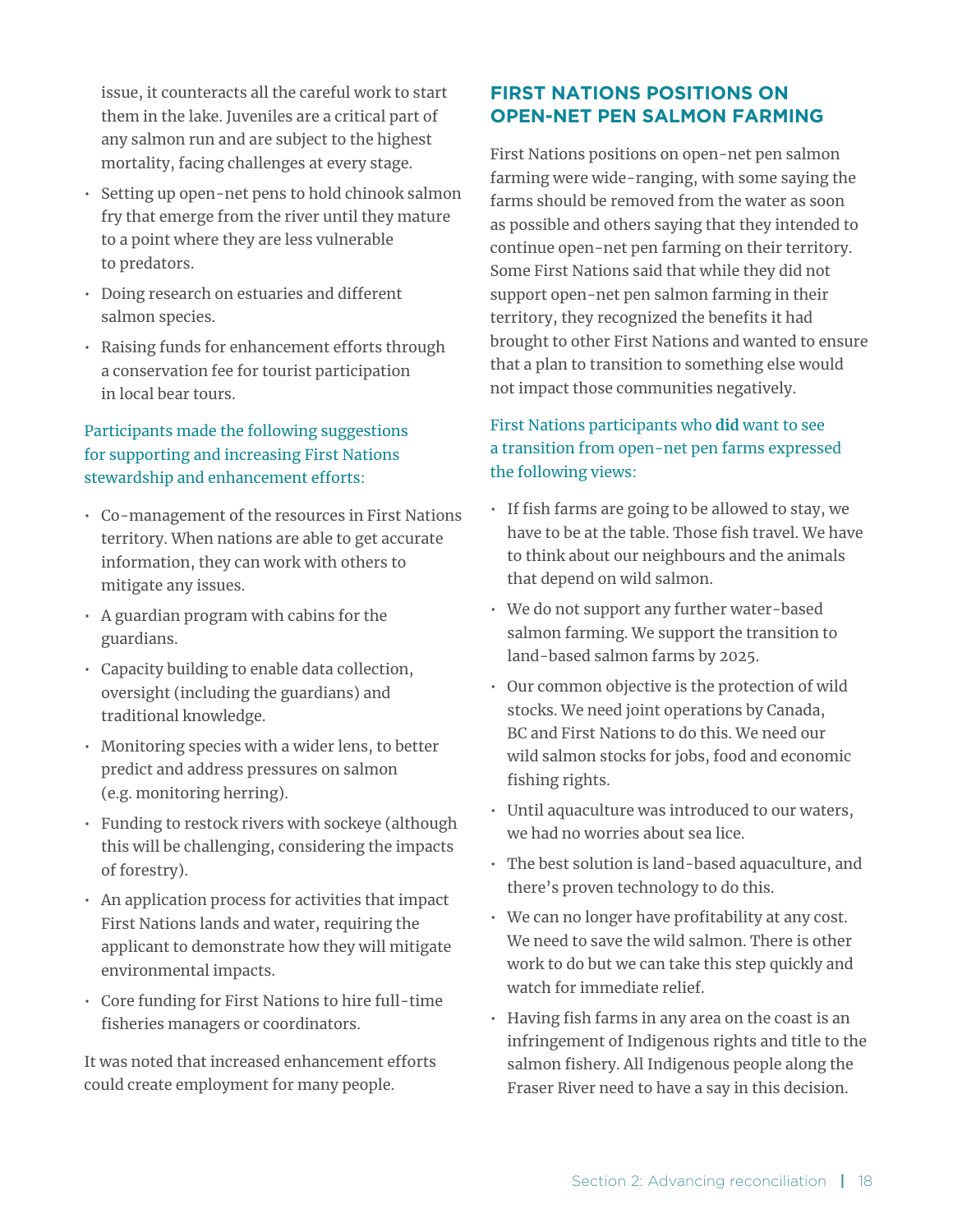First Nations participants who **did not** want to see a transition from open-net pen farms, or who were open to changes that would allow open-net pen farms to remain, expressed the following views:

- We are not opposed to open-net pens in the ocean, or to closed containment, but they should not be in the inlet where all the fish grow.
- We're only asking that it be managed better. Clams, herring and prawns are impacted. We respect those who have agreements, and they respect us.
- It is up to each nation to decide what is right for them, as long as it doesn't impact the fish in our waters.
- A cookie-cutter approach won't work because what's sustainable in one area might not be somewhere else.

### **FIRST NATIONS INVOLVEMENT WITH SALMON AQUACULTURE**

#### **First Nations partnerships with industry**

A number of First Nations participants discussed the economic importance of open-net pen salmon farming to their communities, as well as the history of how they became involved in the sector. They shared a range of experiences with the aquaculture industry.

Several nations said that they had resisted entering into impact-benefit agreements with companies to have open-net pen aquaculture on their territory, but had ultimately made the agreements because they saw the development as inevitable and felt it was better to receive some benefit. They mentioned several factors that led to this decision:

- A past BC government call-out for aquaculture made the open-net pen presence in the area inevitable.
- Nations lacked funding or capacity to pursue litigation to keep open-net pen farms out of their territory, so they chose to sign on instead.
- Nations were under economic duress, partly

due to the loss of the commercial fishing and processing sectors.

- Agreements in overlapping territories mean that the salmon farming was going forward anyway, so nations that would not have supported it signed on in order to have some benefit.
- One nation that was salmon farming on its own since the 1980s found that it could not compete when the multinationals arrived, so entered into a partnership.

It was also suggested that members of some nations may not always uniformly support leadership decisions to sign agreements with aquaculture companies.

# Discussing their impact-benefit agreements with aquaculture companies, some First Nations participants had concerns and negative experiences to report:

- One concern expressed was that nations and employees are not allowed to share information about their experiences, and in some cases had signed non-disclosure agreements that prevented them from discussing issues of concern. One of the problems discussed around this practice was that when one nation is having problems, they cannot discuss those problems with another nation before that other nation signs its own agreement.
- Some said they were not able to monitor the fish farms in their area and were not informed when problems occurred.
- Another issue discussed was that the financial benefits can be limited—for example, the cost of training community members may be subtracted from payments made to the nation, and more benefits may flow to the location of the head office or out of the country than to the First Nation.
- One nation reported that many of the jobs originally gained through an agreement with industry had been automated, and now only two people from the nation were employed with the company.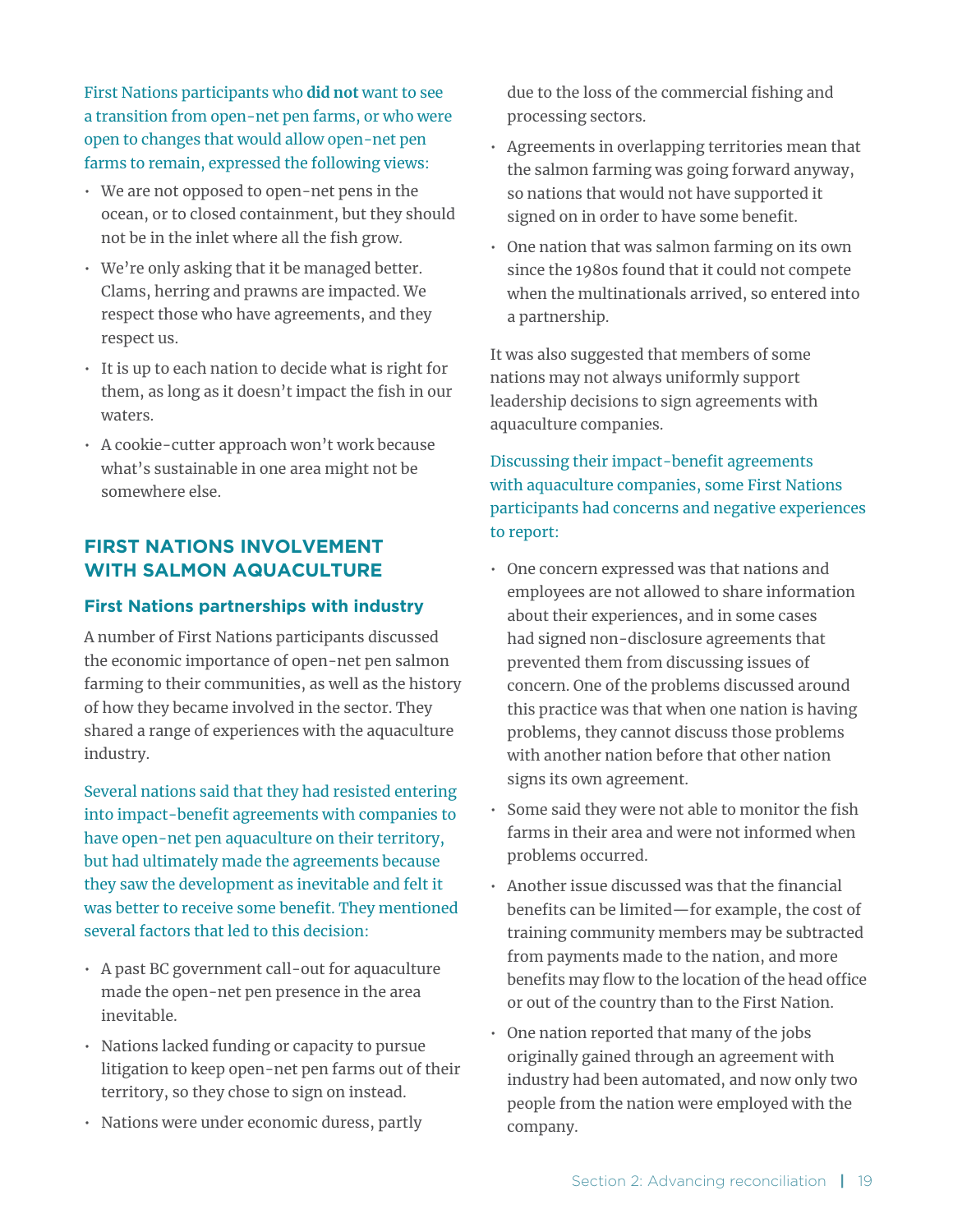Other nations said that their relationships with aquaculture companies had been positive and beneficial—in some cases providing the funds for wild salmon restoration efforts. Several described their positive experiences in depth:

- One nation said that their industry partnership in salmon farming provides 50 percent of their jobs, and the farming is all done on the nation's terms. They have operated at the same scale for 15–20 years and they deny industry requests to expand the operation.
- Another nation described their industry partnership as a positive relationship that involves a strong protocol agreement that addresses all environmental concerns. At the company, 30–40 percent of the staff are members of the First Nation, and up to half of the community is employed in fish farming. They said that this was a better option than commercial fishing for wild stock, which in their view could wipe out wild salmon populations.
- Another nation described a "cutting-edge" monitoring agreement with its industry partner, which is one of the biggest employers in the region and a key source of jobs for the nation. The nation has two independent biologists doing research and monitoring.

Among First Nations involved in open-net pen salmon farming, responses to a potential transition from this method varied, from a commitment to defending the right to continue open-net pen aquaculture on First Nations territory, to a willingness to work with an industry partner who was open to moving to a land-based operation.

#### **Economic impacts of closing open-net pen salmon farms**

First Nations involved in open-net pen salmon farming echoed many of the concerns expressed by other communities regarding a transition from this form of aquaculture, making the following comments:

- The cost of transitioning from open-net pens would be millions of dollars over the next five years.
- Thousands of jobs would be lost. Many jobs are being created in open-net pen salmon farming while layoffs are occurring in other industries in the community.
- Other First Nations businesses that support open-net pen salmon farming would not survive.
- Some First Nations would be left in debt after significant capital investments in vessels and infrastructure.
- Industry partners that have good working relationships with First Nations may leave the communities, resulting in "a devastating crisis."

# **Economic options for First Nations communities that rely on aquaculture**

Among those First Nations who wanted or were willing to transition from open-net pen farming, views varied on which alternatives would be acceptable. Some said that the only way to protect wild stock was to fully transition to land-based aquaculture. Others said they were open to exploring various technologies and would decide for themselves which options would address their concerns.

Some nations said they are not ruling anything out and are open to learning about the options, but generally stipulated that any form of aquaculture adopted would have to pass environmental and business assessments.

Some industry participants discussed challenges with regard to developing alternative aquaculture technologies with First Nations partners:

- Capacity issues: Some nations are overwhelmed with incoming requests from resource sectors in BC and this presents a challenge to building relationships with industry partners.
- Lack of reliable utility services (water, power, etc.)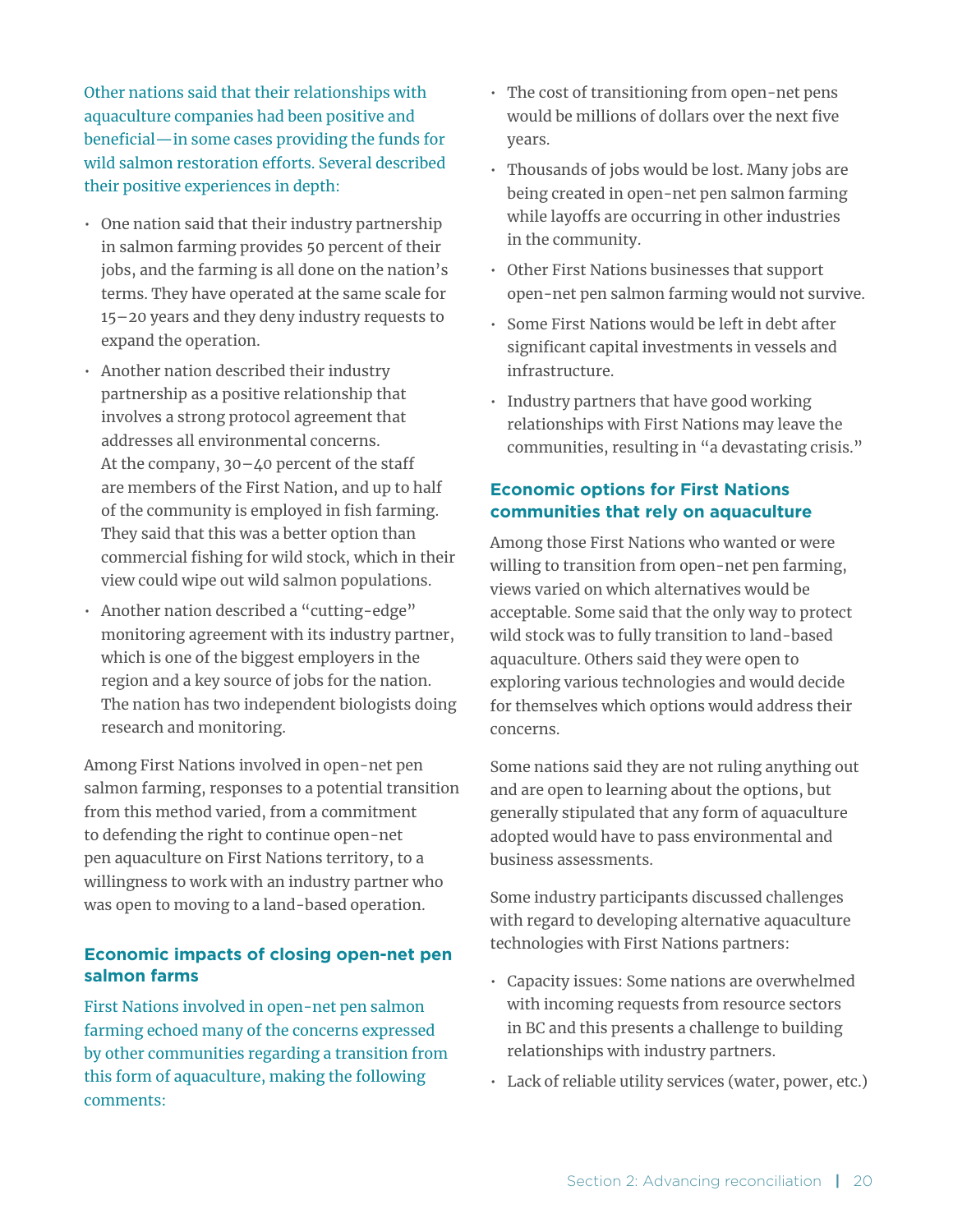- Isolation/remoteness (plane and boat access only) presenting logistical challenges
- Overlapping territories

#### *Land-based aquaculture*

Some First Nations suggested that land-based aquaculture was an economic development opportunity for First Nations that would allow them to retain aquaculture jobs while transitioning from net pen aquaculture. It was suggested that government incentives could help to develop landbased aquaculture. One First Nation suggested that in their area the rivers could provide abundant hydro power, and land use would be more affordable than in the Vancouver area. It was also noted that for those nations in the process of treaty negotiations, interim measures are available to set aside lands for this type of activity.

One point made was that while larger companies may not see land-based aquaculture as profitable enough for shareholders, First Nations could run successful aquaculture businesses on their own, in a different corporate model that would simply focus on building sustainable businesses.

An opposing view was that in some communities land-based aquaculture would be too expensive and impractical.

#### *Alternatives to salmon aquaculture*

Several First Nations expressed interest in kelp and seaweed farming, shellfish aquaculture, and mariculture as emerging opportunities that could also be environmentally beneficial alongside watershed restoration efforts. It was noted that kelp farms could provide habitat and shelter for fry as they emerge from the river on their way out to sea, and be a source of income or blue credits.

One First Nation currently involved in open-net pen salmon farming said that switching to other aquaculture species would require significant investment and would not be an option for them.

In a brief discussion of ocean ranching, some participants expressed interest but it was suggested that pilot programs had not led to this sector taking off.

Excess-to-surplus fisheries were also mentioned as one option for helping salmon and also providing revenue. If enhancement efforts are successful, a nation could take some of that excess.

# **CONSIDERATIONS FOR A TRANSITION PLAN THAT ADVANCES RECONCILIATION**

Various First Nations listed some principles and ideas for the transition plan that they said would be important to honour in their territories:

- When the pens are moved, do environmental assessments to learn what has been happening beneath them.
- Allocate funds toward rehabilitation and enhancement programs and implement them.
- Oversee the decommissioning of the sites to ensure that there is no net loss of habitat.
- Turn tenure over to First Nations—transfer licences to them.
- Strive for local management, local decisions and local benefits.
- Support the rights and title of First Nations to the wild salmon fishery.
- Ensure First Nations collaboration in the economic opportunity of aquaculture development and the development of the Blue Economy in BC.
- Protect First Nations culture.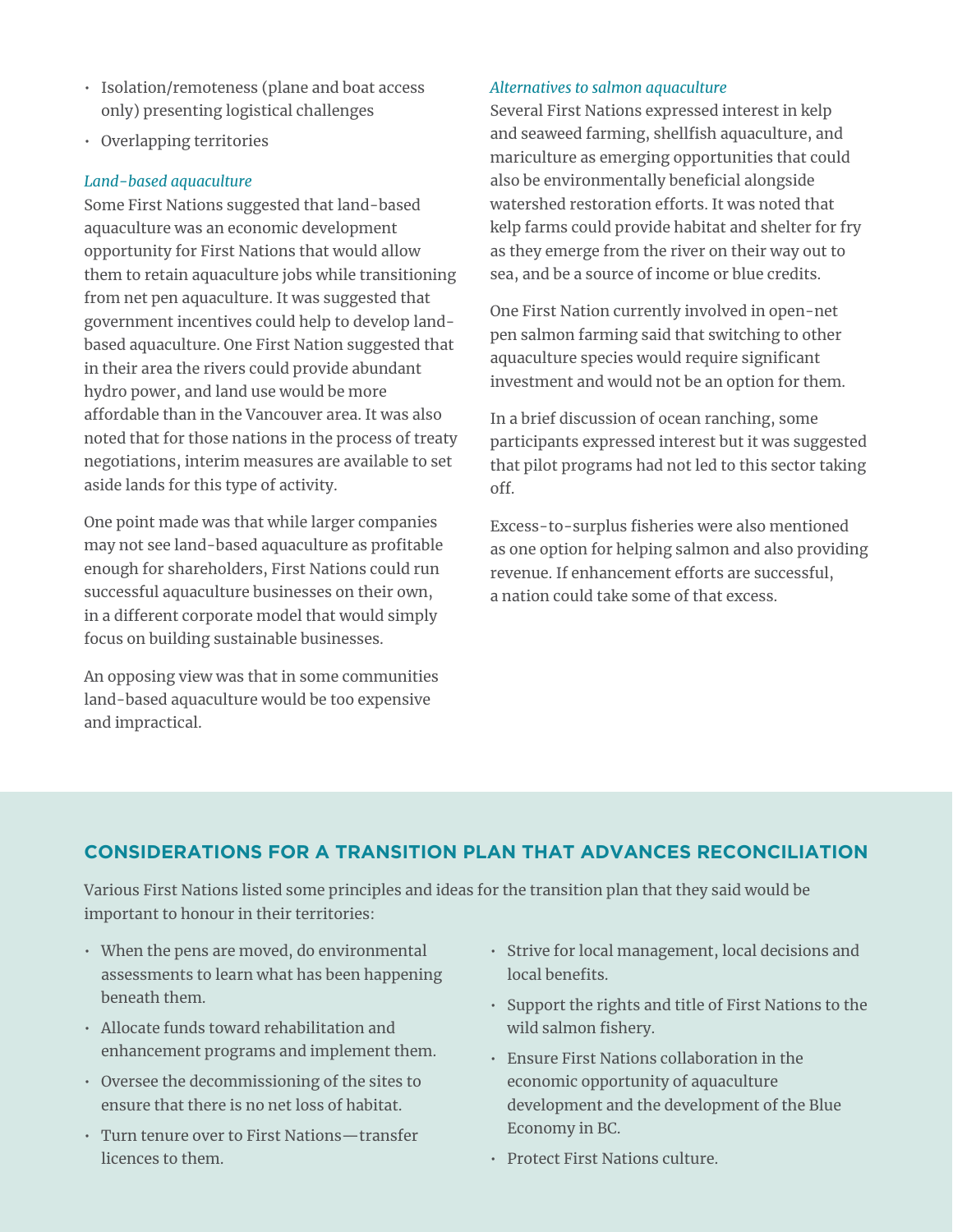# SECTION 3

# Pacific salmon



# **RELATIONSHIP BETWEEN OPEN-NET PEN SALMON FARMING AND WILD PACIFIC SALMON**

Participants agreed that conserving and protecting wild Pacific salmon is a top priority. There were a variety of views on the relationship between this goal and the mandate to create a responsible plan to transition from open-net pen salmon farming in BC. Some participants expressed the view that this transition is an urgent step required to protect wild Pacific salmon, stating that Pacific salmon are affected by many stressors and the precautionary principle should apply in this situation. Others said open-net pen farms do not present a significant risk to wild salmon and pointed out the impacts of numerous other stressors on wild salmon, such as overfishing, illegal and unregulated fishing on the high seas, commercial and recreational fishing, climate change, ocean conditions, habitat loss, new pollutants, forestry and urbanization, as well as ocean ranching in Alaska and Russia.

Some said that the primary concern for wild salmon is not the existence of open-net pen fish farms, but rather certain practices. For example, some salmon farms are located on migratory routes of salmon smolts, and keep their lights on at night, which some asserted attracts young salmon. Another issue is that juvenile salmon tend to stay closer to shallow waters while the adults move to deeper water, thus the contact between juveniles and farmed fish is higher. However, the view was also expressed that sufficient work has not been done to calculate the real damage to juveniles from fish farms, including sea lice impacts.

Some participants expressed the view that opennet pen farms can have a harmful impact on wild salmon, but said that there is room for compromise on how the issue is addressed. One suggestion was that if open-net pen farms cannot all be removed in the short term, the highest-priority areas would be the ones near migratory paths. However, another view was that there is nowhere on the BC coast to locate farms away from migratory routes, and closing only some sites would simply mean choosing some stocks to put at risk over others.

One concern raised was the belief that DFO has "no teeth" to enforce proper sea lice management. Stronger regulatory enforcement, it was suggested, could allow open-net pen farming to continue.

# Those who said that open-net pen farms do significantly harm wild salmon offered the following opinions:

- Many stocks are still listed under the Species at Risk Act as "Of Concern," despite a massive reduction in commercial fishing.
- Given the other environmental threats to wild salmon (in both freshwater and saltwater environments), salmon aquaculture must take its share of the dislocation.
- Farming can impact the environment and, through those impacts, can have a secondary impact on wild fish populations.
- The salmon aquaculture sector has not been able to demonstrate that open-net pen farming poses little to no risk to wild salmon.
- Salmon farms located in the migratory pathway of wild salmon are a "smoking gun" in relation to the dramatic decline in stocks in nearby areas.
- While climate change is a serious issue for wild fish, not all west coast salmon populations are failing. Some populations that are away from fish farms, such as Alberni Inlet and Campbell River pink salmon, are thriving. Hydro-acoustics show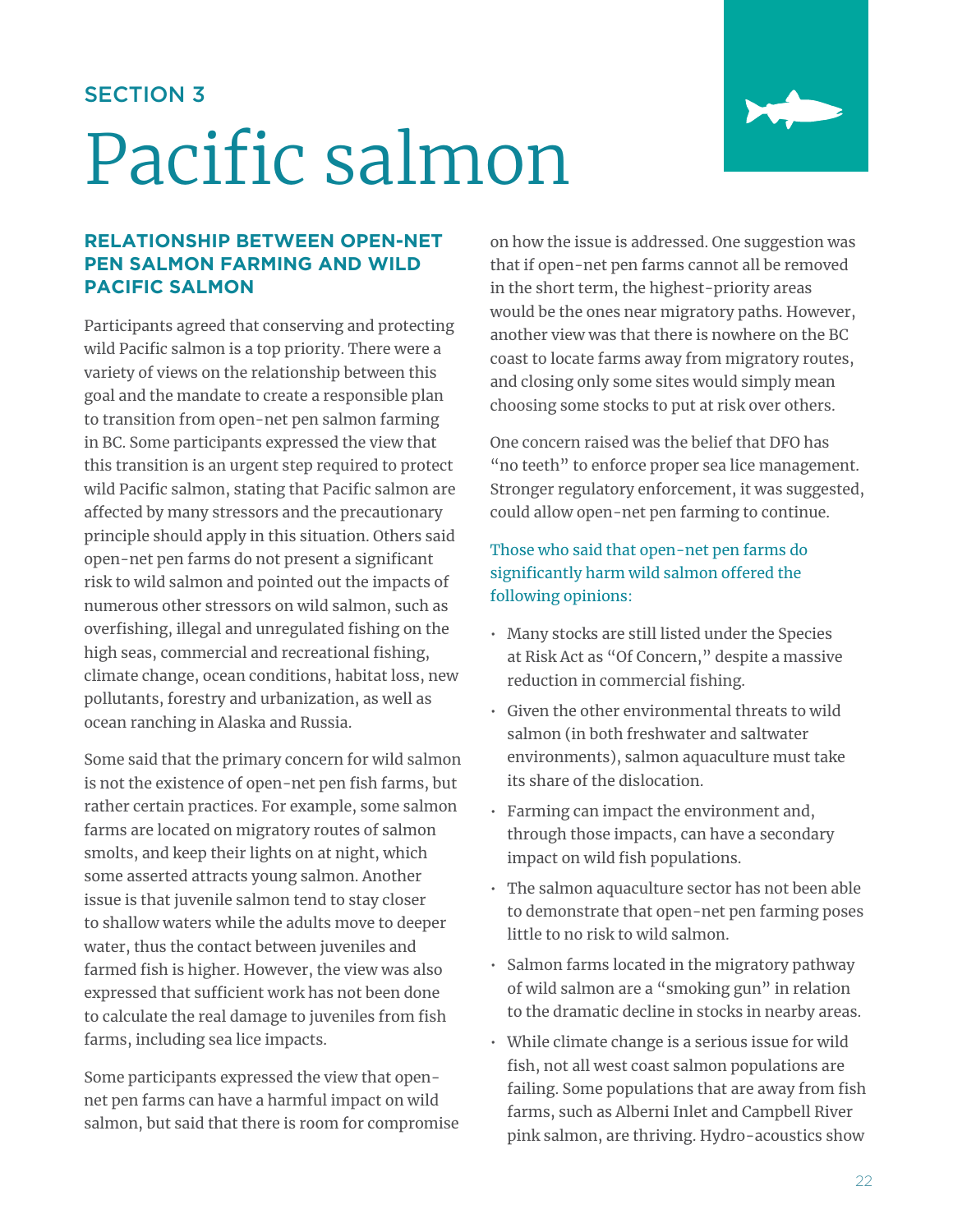that fish are being lost somewhere around the east coast of Vancouver Island. This points to the fish farms as a stressor, and removing one or two stressors will help wild fish fare better against other stressors like climate change.

- BC must move toward a regime where Atlantic salmon do not have the ability to interact with wild Pacific salmon through escapes, and where farms do not impact wild salmon through fecal waste, antibiotics, pesticides, and other factors. All these problems must be contained within the farmed salmon habitat. Open-net pen salmon farming is currently polluting the ecosystem.
- At least 13 studies have been published in peerreviewed journals showing the increase in sea lice from farmed salmon driving pink, coho, and sockeye toward extinction. Sea lice in southern BC open-net pens are a huge problem.
- The biggest mortality for smolts is the early marine phase. Most juveniles use the same areas year after year. The impact of hundreds of thousands of fish in these areas is extreme.
- The precautionary approach is the only approach for BC.
- Mouth rot is another threat to wild salmon. New information shows that it causes considerable risk to coho, chinook, and sockeye.

# Those who said that open-net pen farms **do not** pose a risk of significant harm to wild salmon offered the following opinions:

- There is no solid scientific information linking open-net pens directly to any negative impacts on stocks of wild salmon—including sea lice and piscine orthoreovirus (PRV).
- It does not make sense to link the rebuilding of fish stocks with transitioning from open-net pen farming. Other environmental and human stressors would need to be addressed if wild salmon populations are going to recover.
- Interactions between wild and farmed salmon are not significant.
- Disease transfer between aquaculture and wild fish in BC is not significant enough to warrant closing down open-net pen farms.
- While BC and Alaska have seen wild salmon catches reduced catastrophically, other locations in the world, like Russia, are seeing historically high commercial catches. One hypothesis is that a climate-related ocean effect has led to a regional decline in the carrying capacity of the coastal BC waters.
- There is enough area along BC's coastline to support the continuance of marine net-pen salmon farming.
- Salmon runs were already decreasing before fish farms were set up along the coast.
- The west coast cannot be compared with other regions in relation to some issues. Issues with diseases in other regions are not mirrored in BC. For example, Norway's issues are mostly viral and production-related, while BC's issues are mostly bacterial.
- DFO data from 2018 on the monthly mortality attributed to infectious disease showed that the risk of pathogens potentially spilling over to the wild is less than 2.5 percent per month.
- Sea lice have been monitored for two decades in the Broughton Archipelago, and during most years the majority of pink and wild salmon migrating through the archipelago have no sea lice on them, or just one.
- Science proves that with measures in place such as noise limits in water, surveillance for pathogens and monitoring of the environment the residual risk is acceptable.
- Climate change, industrialization, and carbon emissions are key factors in the decline in salmon.
- More studies are needed on the effects of light on salmon (wavelengths affecting wild fish).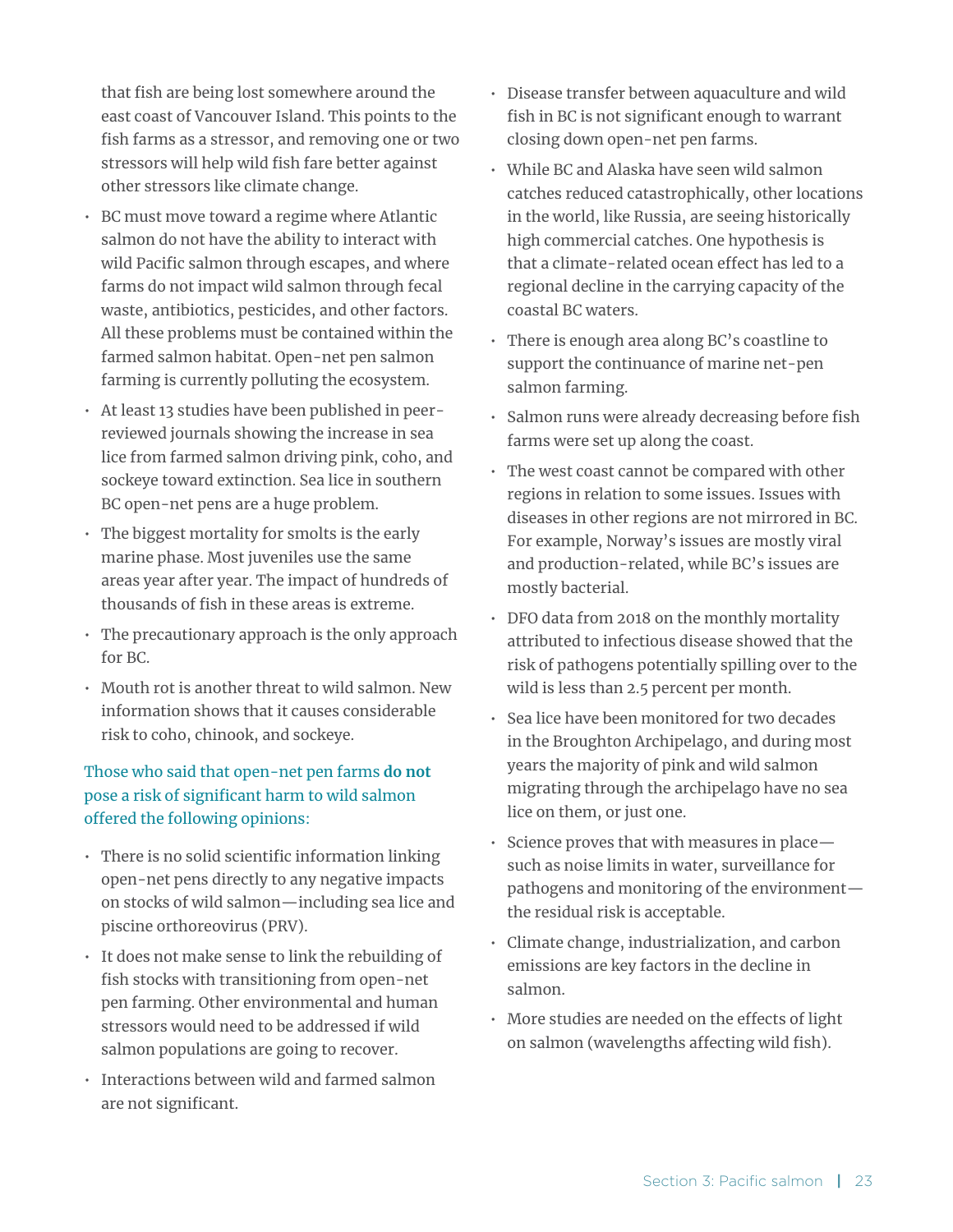# **SIGNIFICANCE OF WILD PACIFIC SALMON TO COMMUNITIES AND FOR RECONCILIATION**

Regardless of their position on open-net pen salmon farming, participants agreed on the importance of rebuilding wild Pacific salmon stocks. A number of comments were made on the significance of wild Pacific salmon to communities:

- Wild salmon are an iconic BC species and are important to the social, environmental, and economic fabric of BC coastal communities.
- Wild salmon are essential to the spiritual, cultural, and economic well-being of BC First Nations and are part of their traditional diet.
- Pacific salmon are a "keystone species."
- Fishing communities such as Port Hardy and Prince Rupert used to be vibrant, active communities, but are now a shadow of what they were, due to the decline in abundance of wild salmon stocks.
- A rebound in the health of wild Pacific salmon would rejuvenate the vitality of commercial and recreational fishing and of First Nations communities that use wild salmon for food.
- Salmon farmers are passionate about protecting and preserving wild salmon stocks and stand behind initiatives to support these efforts.
- Wild salmon have a large significance, but so does salmon aquaculture. Farmed fish are an important food. One should not eat or fish wild Pacific salmon because they are endangered animals.

# **ECONOMIC SIGNIFICANCE OF WILD PACIFIC SALMON**

Wild Pacific salmon were discussed as a resource for the commercial fishing sector, First Nations fishing and food, and sport fishing tourism. In all these areas the decline in abundance of salmon stocks has had a significant impact.

#### **Commercial fishing**

Participants discussed the importance of the commercial fishery in BC, the decline in salmon populations, and the sacrifices that had been made to protect remaining stocks. Some participants said that in its current state, the wild salmon population can no longer support a commercial fishing industry.

In spite of the challenges the commercial fishery has faced, its economic importance along the BC coast was still emphasized. With the potential added value of processing within Canada rather than in other countries, as is currently the practice, the potential economic value could be increased exponentially. It was suggested that the BC competitive advantage in the global salmon industry could best be supported through a federal commitment to rebuilding wild Pacific salmon and sustaining the local ecology, which would rejuvenate the wild salmon fishery as well as the tourism industry—particularly sport fishing.

Conversely, several participants said that wild salmon fishing is currently being managed too conservatively and there is no opportunity for inseason management decisions that would allow for larger catches when there is a surplus in the stock. When runs exceed native spawning requirements for one species, the fish may go unharvested due to federal policies related to other species of salmon. This limit is unwarranted, it was suggested, and commercial fishers are being unfairly impacted. A "made in BC" solution would allow for better regulation of wild salmon harvesting.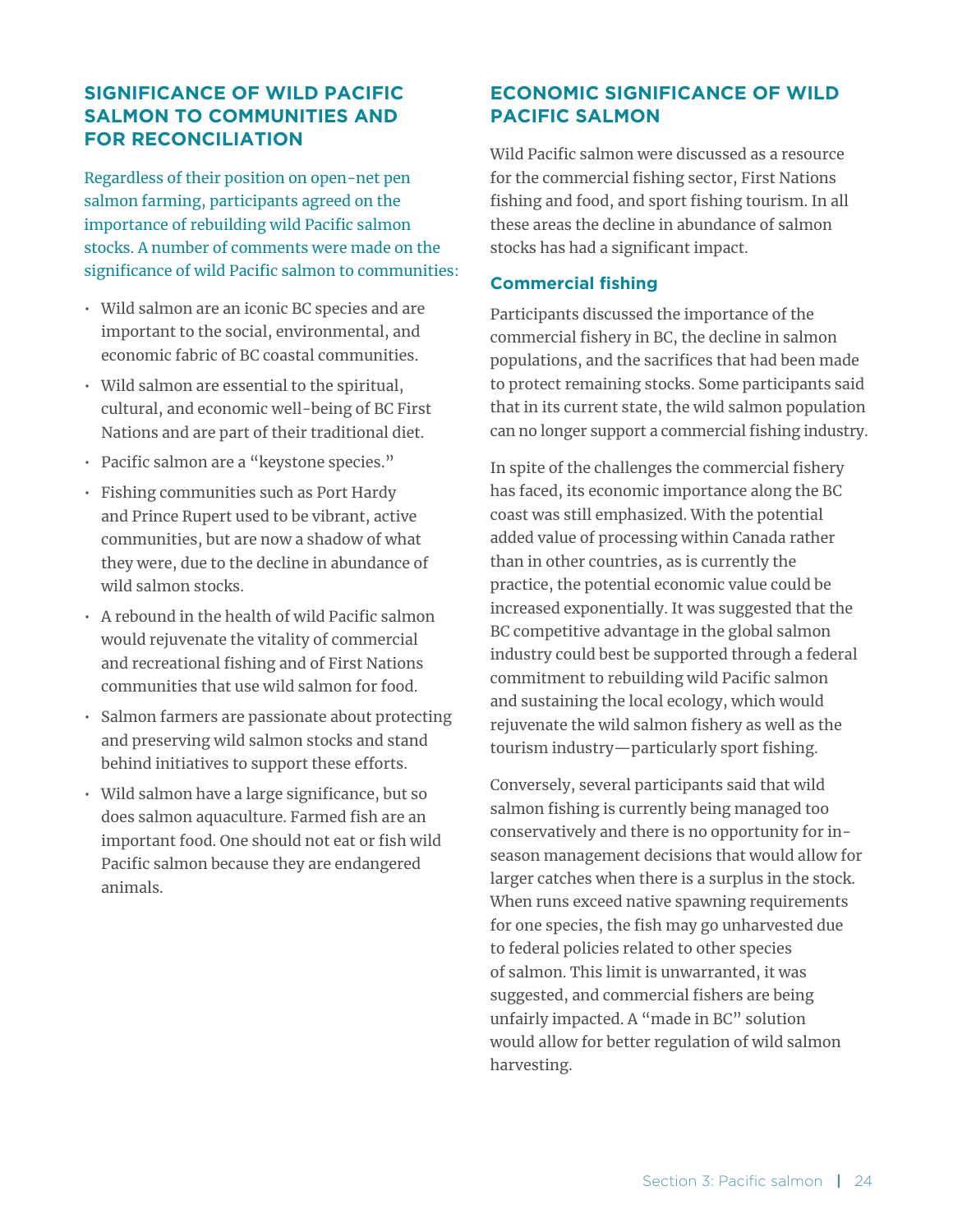One suggestion was that DFO speed up research on mark-selective fishery management and use mass marking to learn more about stocks. This would provide information on where different species spend time and how much they travel. Through mark-selective fisheries, species that do not travel much could provide benefit to communities once they reach minimum legal size.

#### **Recreational/sport fishing**

One participant reflected on the enormous success of the recreational fishing sector in decades past, recalling that in the 1980s, Campbell River was the sport fishing capital of the world. But after more than 20 years of not catching Coho, the salmon population has not come back. Although the participant expressed hope that removing open-net pen farming would help, they noted that with many factors at play there is no certainty that the Strait of Georgia Coho population will improve.

Another participant expressed optimism that the wild salmon economy could return, and said that the tourism industry focused on recreational and sport fishing could be rejuvenated and become an important sector in BC if wild salmon stocks are rebuilt.

# **FACTORS TO CONSIDER IN PROTECTING AND REBUILDING WILD FISH STOCKS**

#### **Restoration of wild salmon**

Many participants shared their views that wild salmon are in a disastrous state and said that habitat restoration efforts and enhancements need to address broad areas ranging from climate change to habitat restoration. Some participants suggested that all wild salmon fishing should cease until wild stocks improve.

Participants made the following recommendations regarding restoration of wild salmon and their habitat:

- Involve multiple orders of government.
- Focus on rehabilitation of estuaries, rivers, and streams. Protect and restore habitat and spawning grounds.
- Renew wildlife management programs that employ scientists and others to count fish and monitor natural areas.
- Revamp forestry practices to protect spawning habitat.
- Limit commercial and recreational fishing, and stop ocean ranching in Alaska.
- Ensure there is no illegal or unregulated fishing of wild stocks, including internationally.
- Create a generational plan for wild Pacific salmon, and a generational investment, as a shared responsibility among all governments and partners in the process. Hire people to implement the policies.
- Address pollution sources in BC's rivers.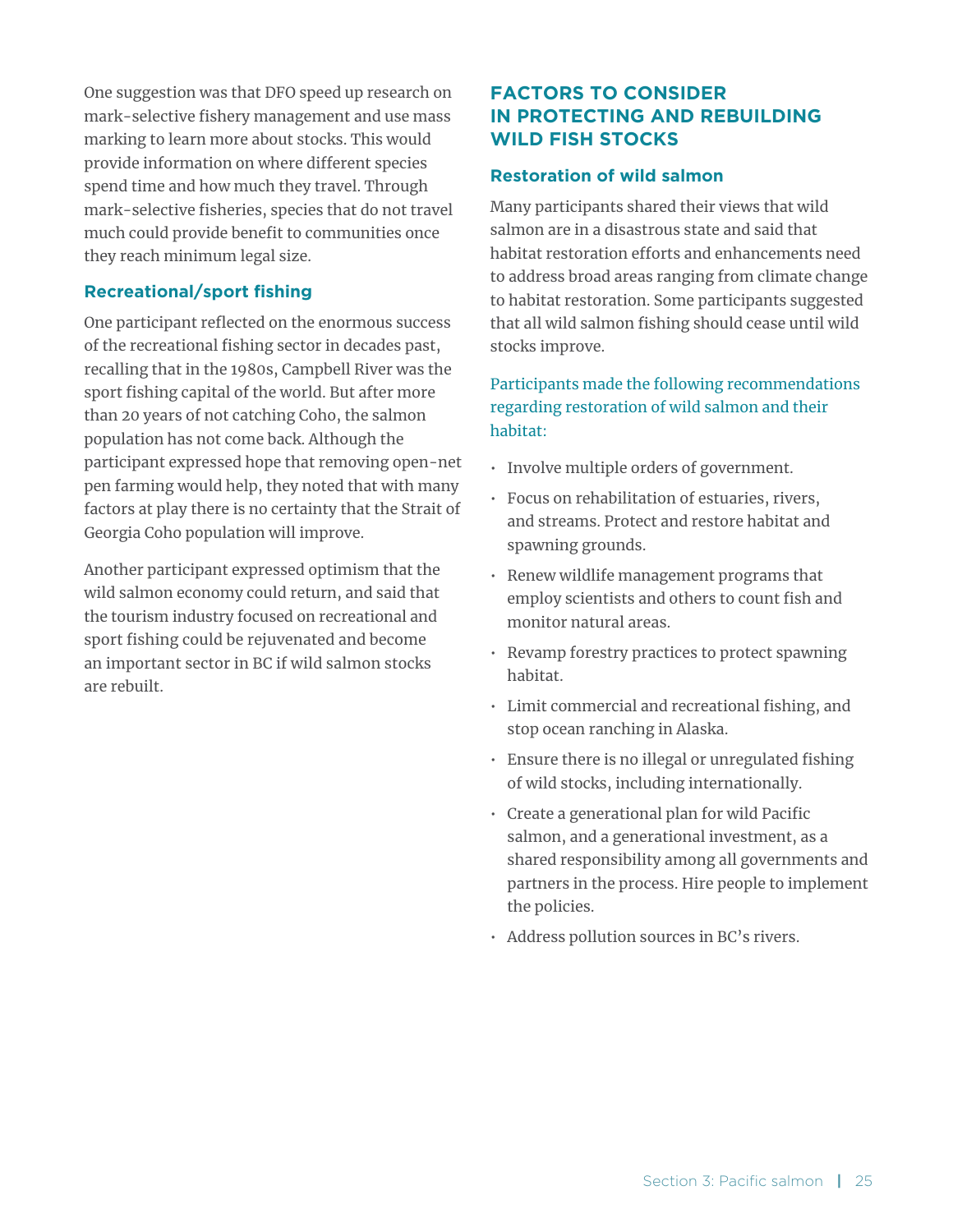#### **Financial support for rehabilitation**

It was suggested that the government should invest more heavily in rehabilitating wild salmon stocks. Several participants advocated for grants to support enhancement work and wild salmon restoration. While the BC Salmon Restoration and Innovation Fund (BCSRIF, a \$100 million federal–provincial grants and contributions program) was mentioned as a good start, participants said that investment must be increased exponentially to support wild salmon restoration, and made several suggestions:

- Provide continued support through mechanisms such as grants and enhancement work.
- Use revenues from carbon credits for rebuilding wild salmon stock.
- Require forestry companies and others who use local resources to contribute to salmon restoration.
- Invest in research on migration routes and timing.
- Provide funding for small-scale enhancement efforts and watershed monitoring activities.
- Support initiatives for marine debris cleanups in salmon corridors.

#### **Policy, regulatory requirements, monitoring and enforcement**

Some participants called for policy and planning that would support the restoration of wild Pacific salmon, including a "generational plan" for wild Pacific salmon and better implementation of existing policy such as *Canada's Policy for Conservation of Wild Pacific Salmon* and the *BC Water Sustainability Act.*

Discussion of additional regulatory aspects to consider for protecting and rebuilding wild fish stocks is summarized in the "Governance considerations" section of this report.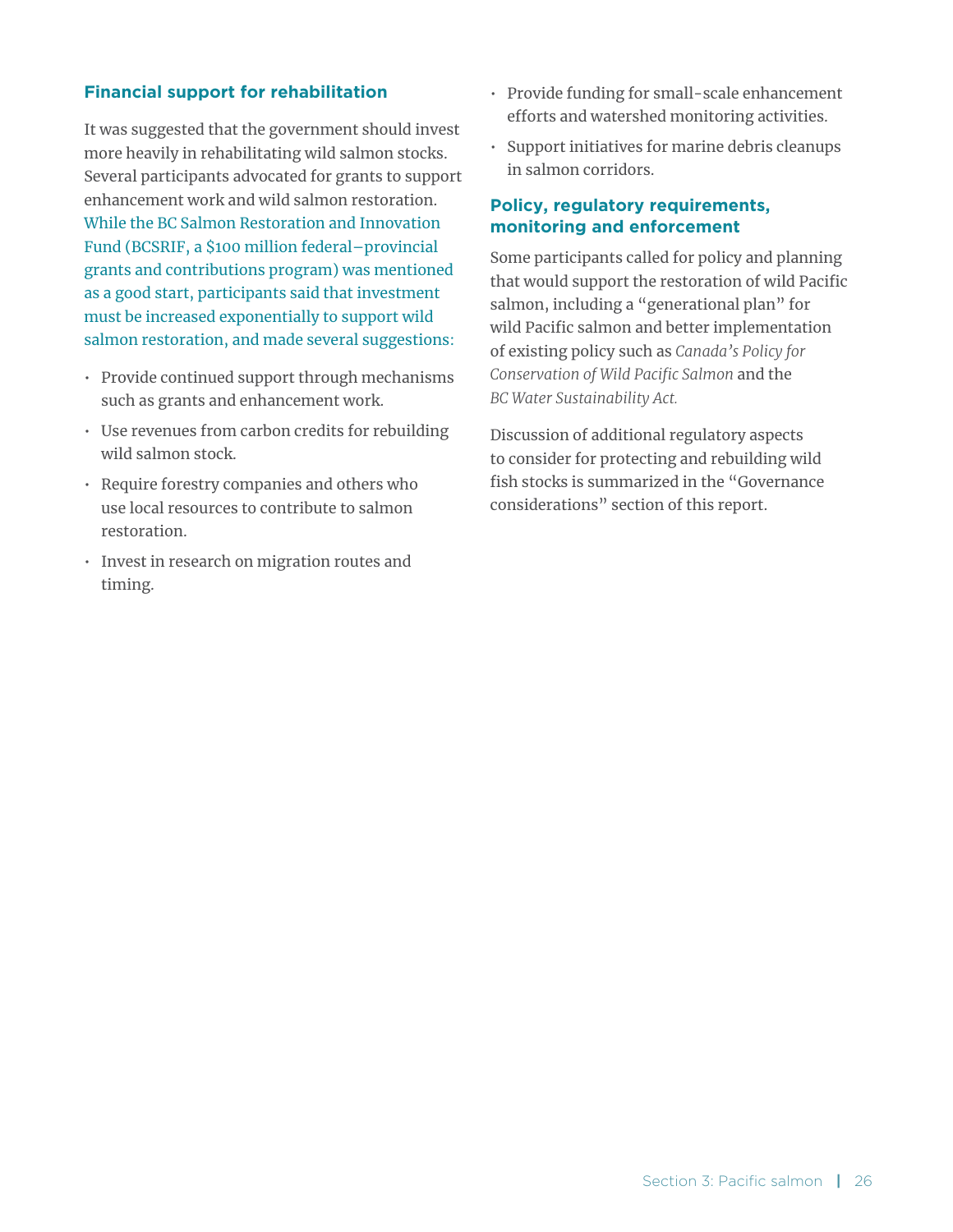# SECTION 4



# Encouraging investment in BC aquaculture

Discussing BC's competitive advantage and how to improve upon it, participants spoke of the network of businesses and expertise that supports the industry, the technologies and practices developed in BC waters and exported around the world, and the pristine environmental conditions. There were different views on whether BC would continue to have a competitive advantage in farmed salmon production if communities transition from open-net pen farming. Some participants expressed the view that BC's competitive advantage had already been lost with recent policy decisions that have cooled industry interest. Others had suggestions for how to encourage investment in the sector.

### **IMPROVING CERTAINTY FOR COMMUNITIES AND INDUSTRY**

Uncertainty—specifically regarding the regulatory environment—was cited as a key factor that is stalling plans for business activities and new projects, including plans for collaborative research and foreign private investment. In particular because of the growth cycle of salmon, it was emphasized that companies need certainty over a period of years so that investments can come to fruition.

One question put forward was when the federal government would create a more comprehensive aquaculture policy to serve the sector. Participants said that unless industry could see a clear path forward for growth in BC, it would be difficult to make investments. One broad policy recommendation was for Canada to create a federal Aquaculture Act that provides clear and consistent policies, procedures, and operating models for the salmon farming industry. This would foster confidence and drive innovation. It was suggested that financial incentives are less important than security of tenure, certainty in regulation, and a vision for aquaculture in Canada. Another

complementary suggestion was to make a federal commitment to the Blue Economy platform signed by the Prime Minister in 2020.

Participants also suggested identifying a conclusive decision-making process with a clear path forward and a recognized place for everyone. The federal government should clearly define sustainability in relation to aquaculture and articulate its priorities in relation to fish welfare.

# **REGULATORY STRUCTURES AND RISK TOLERANCE**

### **Optimizing the regulatory environment**

Regulatory challenges were cited by some as a barrier to innovation. Several participants emphasized that industry needs clarity from government on which specific environmental issues need to be addressed, so that they would know what type of solutions to invest in.

Participants also called for a clear regulatory structure and reporting framework, ideally with a single point of access that would eliminate fragmentation among multiple regulatory agencies.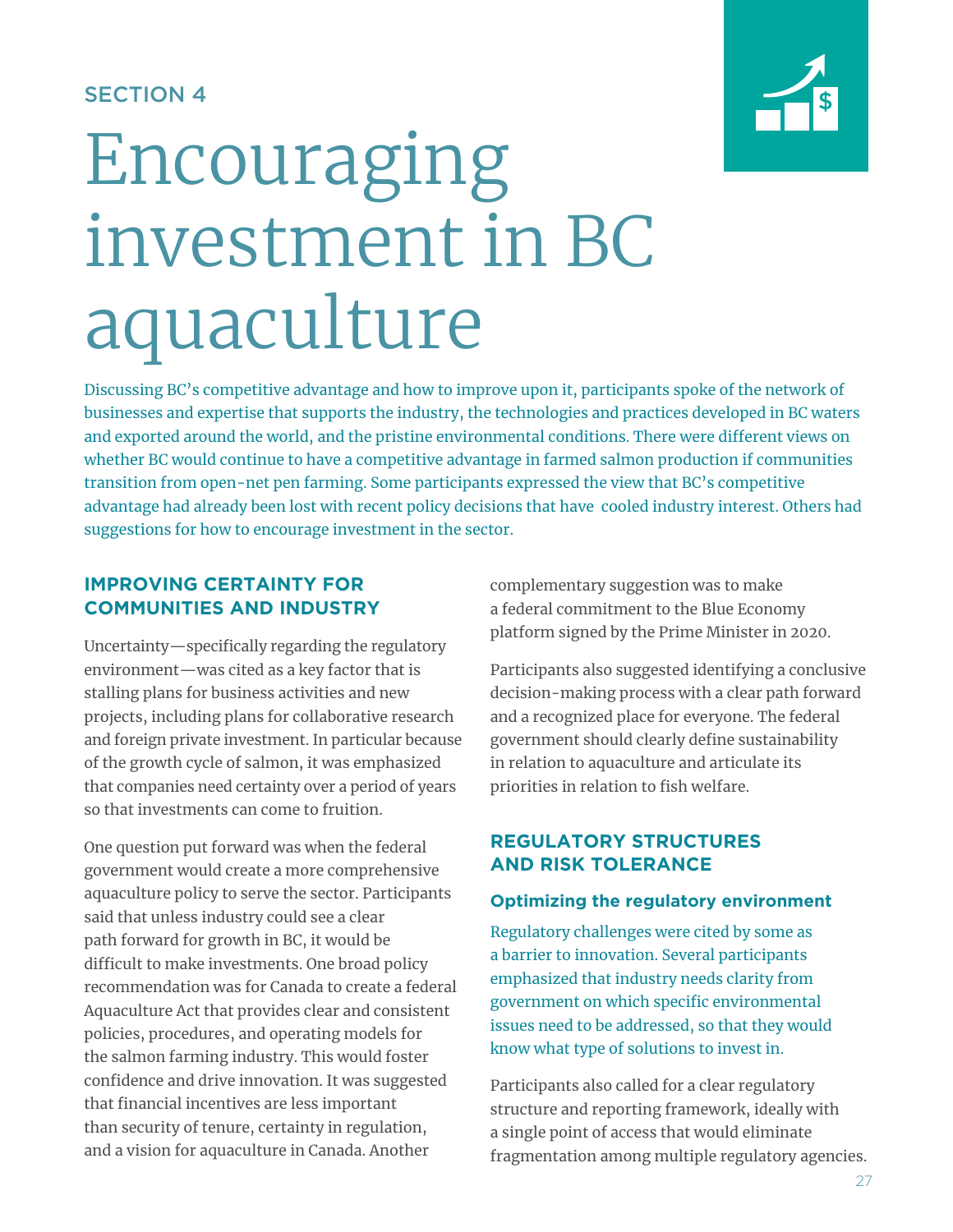They also said that there should be long-term alignment of all orders of government (federal, provincial and local).

Some international examples were shared for how to make regulatory processes more efficient to reduce timelines from application to operation. One participant explained that Mexico allows companies to obtain a start-up permit enabling a short-term pilot project that serves as proof of concept. Once the project is shown to do no harm, one can apply for a larger commercialization permit. Norway was offered as an example of a country with an efficient permitting process where the time between applying for a licence and putting fish in the water is just four months. Six months was mentioned as a benchmark for a timeline that would be globally competitive.

# Participants made several recommendations for optimizing the regulatory environment for investment in BC aquaculture:

- Identify a government champion to help with fast-tracking the regulatory process, getting clear policy support, and developing a framework to encourage participation.
- Streamline, clarify, and expedite the permitting process, and shorten the timeline. Having knowledge of all the technicalities up front can reduce the time to cash flow for a new site developer.
- Expedite environmental assessments.
- Take care to resolve regulatory issues without compromising the environment.

### **Risk tolerance**

Risk tolerance was cited as an important consideration for innovation. The level of risk tolerance—for companies and regulators—can block or support innovation. Some innovations will fail, and there needs to be flexibility in the system to allow for failure. If a company tries something new and it fails, causing it to violate regulations, that failure should be a practical issue and not a legal issue, said a participant.

# **LOCAL CONDITIONS, INFRASTRUCTURE AND WORKFORCE**

Participants from companies listed some of the key considerations when evaluating whether a local area is attractive for aquaculture investment:

- Access to clean water appropriate for the technology (e.g. high-salinity seawater)
- Sufficient and reliable power
- Bricks and mortar infrastructure
- Supply chain infrastructure
- Proximity to markets
- A specialized workforce (the level of training sought varied—some companies had their own training programs)
- Social licence for the presence of the business or technology

For land-based operations, companies said they would need sufficient land area and would prefer to build on Agricultural Land Reserve (ALR) lands. One participant said that if the land was available at no cost (such as through a partnership with a First Nation) that would be attractive, and added that their company would like to set up a division of its land-based business with First Nations.

It was noted that several post-secondary schools already have programs to train an aquaculture workforce, including marine veterinarians—giving BC an advantage in providing qualified personnel.

# **LOCAL KNOWLEDGE AND RESEARCH CAPACITY**

To leverage BC's existing knowledge base, it was suggested that the government provide long-term funding for research toward the development of new aquaculture technologies as well as monitoring and restoration of wild fish stocks. Other suggestions included creating a technical working group to advise the sector, and creating an institute dedicated to fish health (wild and farmed) and environmental stewardship.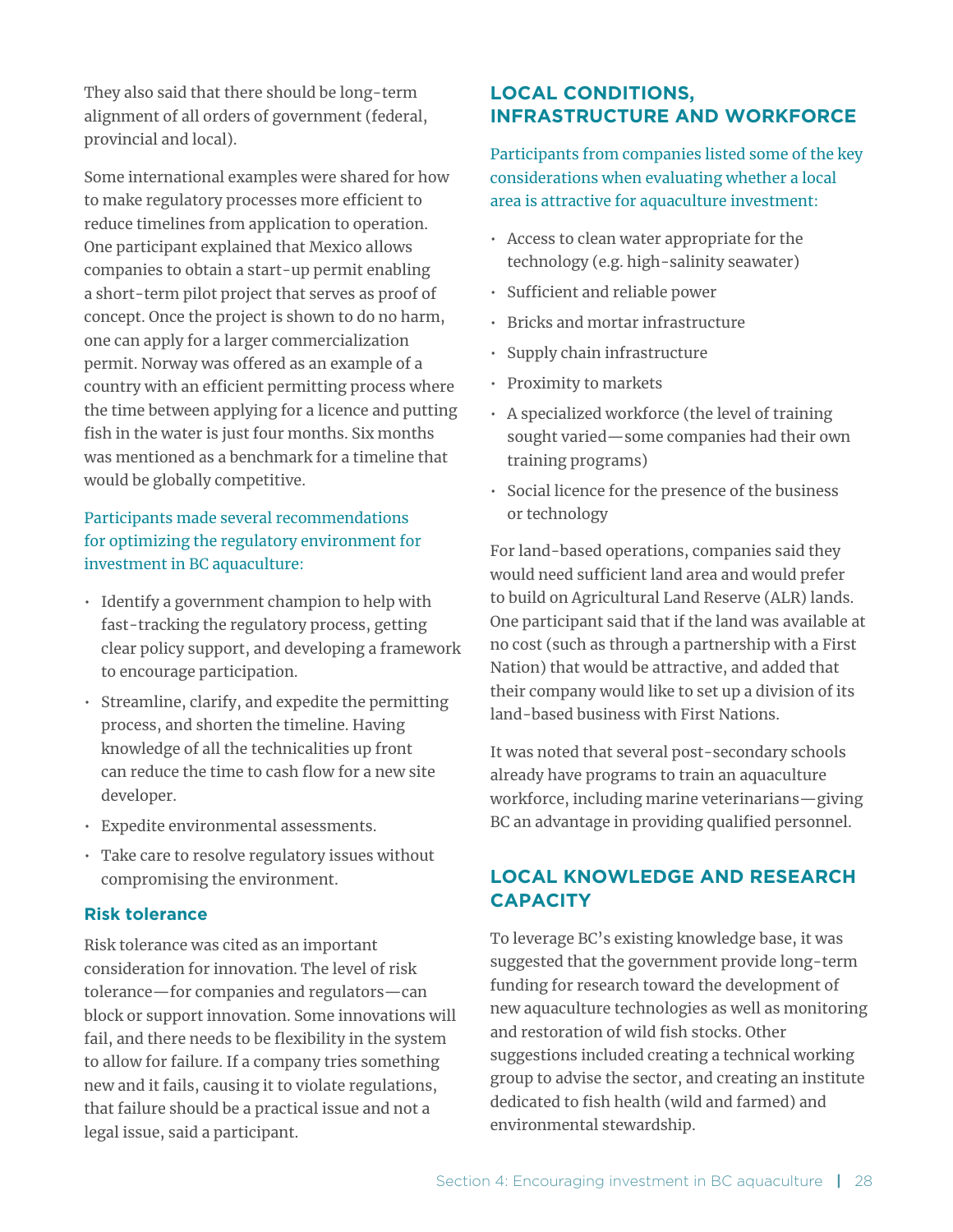It was suggested that UBC and SFU researchers could help with literature reviews and studies; however some participants observed that some of the scientists who had been working in BC to help the industry improve aquaculture have been lost a situation exacerbated by the freeze on investment by many companies after the recent Discovery Islands decision. Another suggestion was to offer R&D funding to aquaculture businesses to develop new aquaculture methods and technologies in partnership with academic institutions.

# **GOVERNMENT INCENTIVES AND CATALYSTS**

Several participants emphasized that although incentives are useful, at the end of the day any new technology must be viable in business terms companies must be able to make a profit and be globally competitive. As well, one participant cautioned that there may be socioeconomic issues associated with offering government support for one production system over another. It was also noted that incentives should not be offered at the expense of the environment. However, there was general support for the concept of government incentives, which could facilitate the transition to more sustainable technologies, build trust with industry, and offset the challenges of transitioning from open-net pen aquaculture.

### Participants made the following suggestions regarding government incentives and catalysts:

- Support small businesses, joint ventures, and cooperatives. Cooperatives allow for local ownership while also organizing for volume and scale. Support structures where local communities prosper not just through employment but through ownership, joint ventures, or profit-sharing.
- Increase fees or taxes for open-net pen farming and use the funds to subsidize more sustainable technology.
- Provide funding or support to help the industry, including Canadian companies, transition to alternative technologies for land-based or offshore salmon farming. Incentivize the first 5,000 to 15,000 tonnes of land-based production—for example, through loan guarantees or tax credits to improve the riskreturn ratio. This incentive can be limited and defined, to kickstart the industry.
- To keep jobs along the coastline, fund the development of technologies for marine-based production or fund rural land-based farming.
- Make it easy for the industry to dissolve current agreements with local First Nations and move to land-based sites.
- Provide funding for innovation in alternative energy sources for farms, as well as feed alternatives.
- Provide direct funding for demonstration and pilot projects, for five to ten years. Support small-scale prototypes in collaboration with communities.
- Offer tax incentives, training incentives, labour rebates, and capital incentives early on, recognizing that aquaculture is a capitalintensive business.
- Provide long-term loan guarantees.
- Indicate clearly what types of technology will be supported, to help guide investment decisions.
- Favour technologies that are environmentally friendly and friendly to fish welfare, while enabling farmers to increase production.
- Champion access to global genetics for Atlantic salmon raised in land-based farms, to help in producing higher-performing fish.
- Support the BC aquaculture industry in becoming a major supplier of cultured seafood around the world. Promote sustainable BC salmon and seafood both domestically and internationally as a quality product.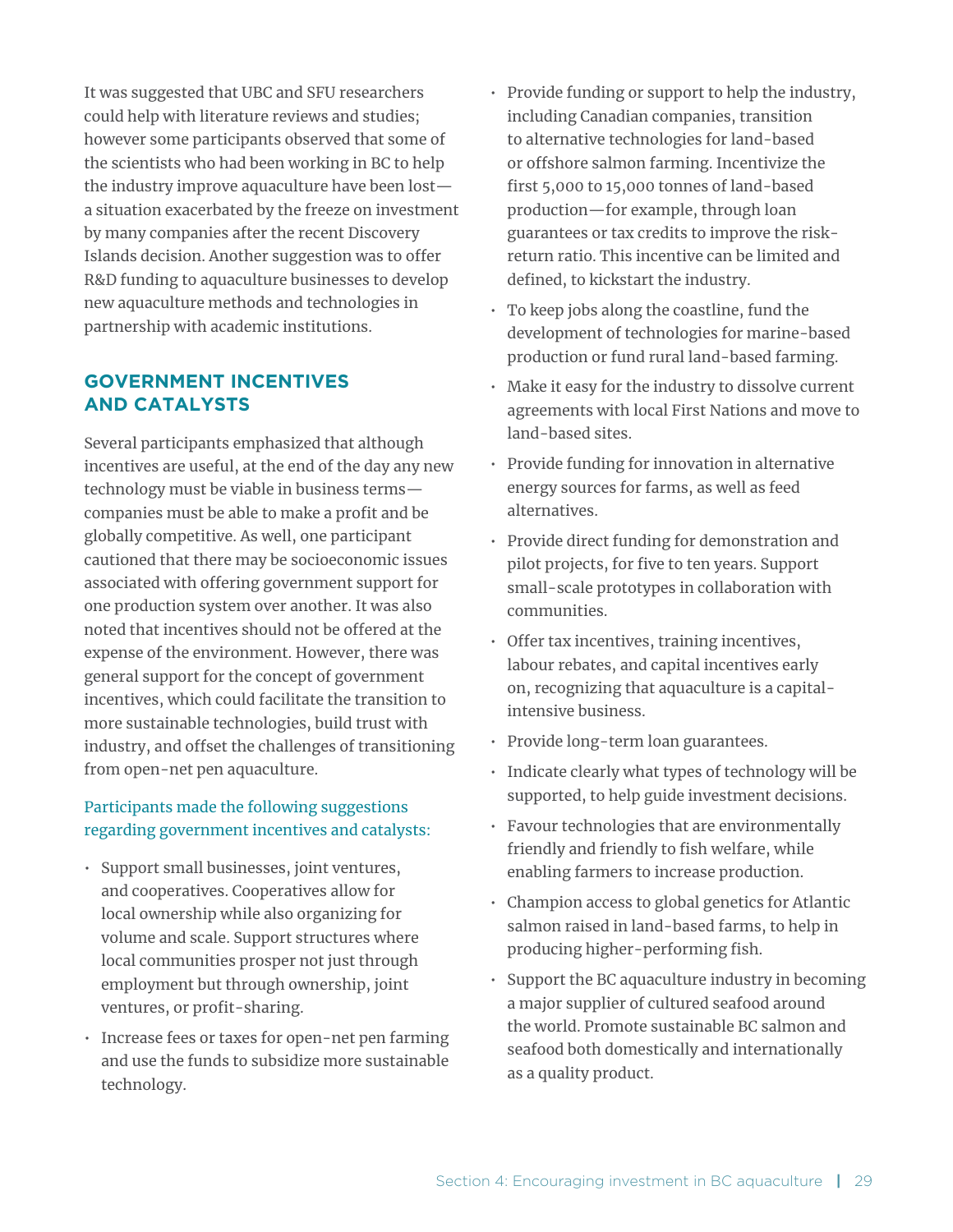# **INTERNATIONAL MODELS: INCENTIVIZING INNOVATION AND LEVERAGING KNOWLEDGE**

There was some discussion of various international models for incentivizing innovation in aquaculture. One participant described an EU program that provides financial support to cover a portion of the capital costs for the construction of land-based facilities. Other international models for incenting innovation in aquaculture were shared by individuals from Norway and Scotland.

#### **Norway**

Several people described the Norwegian system, where the government prices licences lower for those who are testing out new methods of fish production and rewards companies with licences to increase production if they have an innovative idea that could have a positive environmental impact. If the idea does not work, the company is still allowed to keep the licence as a reward for investing in innovation.

It was also suggested that Norway has a good model for using research to inform policy and regulations, funding that research with taxes from the industry. The country's traffic light system was mentioned as an innovative way of managing the growth of aquaculture.

CtrlAQUA, a Norwegian centre for research and innovation, explained that their recommended strategy is to prioritize long-term innovation R&D, collaborate closely with industry, and collaborate with end users and groups that have concerns. It was suggested that Canada could connect with Nofima, a Norwegian research institute, to explore options for joint research projects focused on advancing closed containment technology in BC.

#### **Scotland**

The Scottish government explained that the Sustainable Aquaculture Innovation Centre (formerly the Scottish Aquaculture Innovation Centre) supports the drive to enhance aquaculture sustainability. It helps to bring different groups together and apply the latest science to drive sustainable growth through innovation. The sector leads the way in identifying and developing technological innovation that will enable future sustainable growth, with government, academia, and other agencies supporting those endeavours through appropriate incentives.

Scotland indicated that it already enjoys good collaboration with Canada through the Quadrilateral agreement of 2015 and plans to continue this relationship.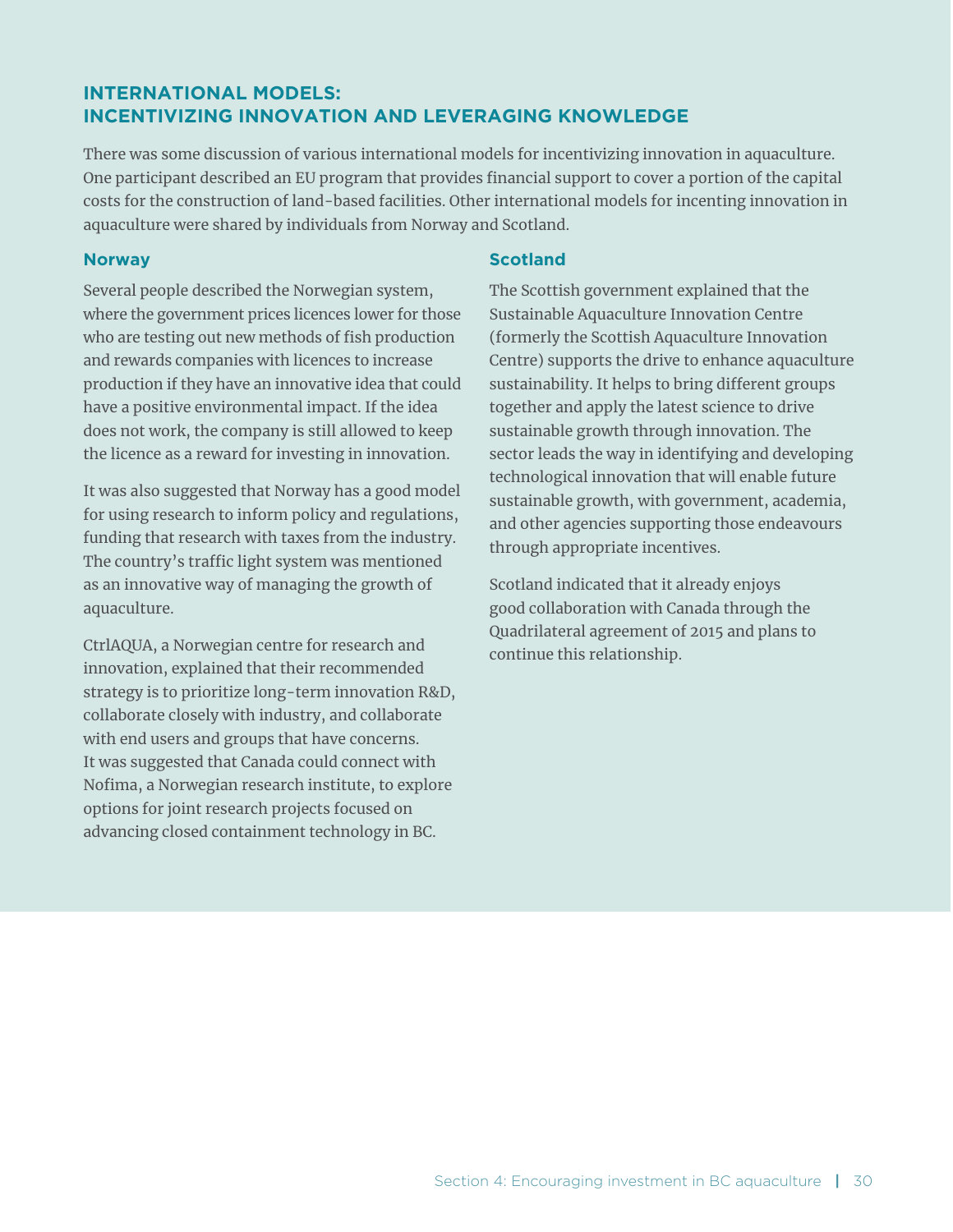# SECTION 5

# Technology and Innovation



#### **EXISTING AND NEW TECHNOLOGIES OF INTEREST**

Participants discussed a variety of technologies and alternative methods of farming salmon both land-based and marine-based. Several cited the 2019 report prepared by Gardner Pinfold Consultants Inc., *State of Salmon Aquaculture Technologies*, as well as the 2020 report and recommendations prepared by the Indigenous and Multi-stakeholder Advisory Body's Salmonid Alternative Production Technical Working Group, as useful resources. Views varied on the viability and sustainability of the various technologies. Some groups said that closed containment would be the only acceptable technology. Others favoured a combination of approaches that involves landbased and in-water farming. Some supported semiclosed containment, and some said that semiclosed containment could be a short-term solution during the transition, but with a clear stop date.

One recommendation was not to look to a single farming method as the solution, because a technology's appropriateness will depend on where and how it is implemented. The participant also advised against referring to specific technology in government regulations, since technology is evolving faster than the regulatory process. Several people said that policies should prioritize results over the method by which they are achieved.

#### **International knowledge and experience**

The Scottish government shared its observations regarding innovation in Scottish aquaculture, commenting that further investment is expected in a number of areas: reducing sea lice loads, trialling snorkel nets, waste capture systems, sustainable cleaner fish, offshore technology for higher energy sites further from the coast, producing super smolts to reduce interaction time at sea with wild salmon, and combatting disease on farms.

The Scottish government commented that closed containment technologies (land or marine) may solve certain challenges but can introduce their own unique set of potential issues, particularly with regard to energy requirements, water quality, water chemistry and dissolved gas management. A great deal of R&D investment is required, and the larger Norwegian-owned companies are working on proof of concept in Norway.

CtrlAQUA, a Norwegian centre for research and innovation, commented that in Norway the idea of growing salmon to market size in land-based closed containment is quite new, with only one such facility in operation (i.e. Fredrikstad Seafood). They indicated that many projects are at different stages in the pipeline, but the technology will need to be proven successful before others jump in.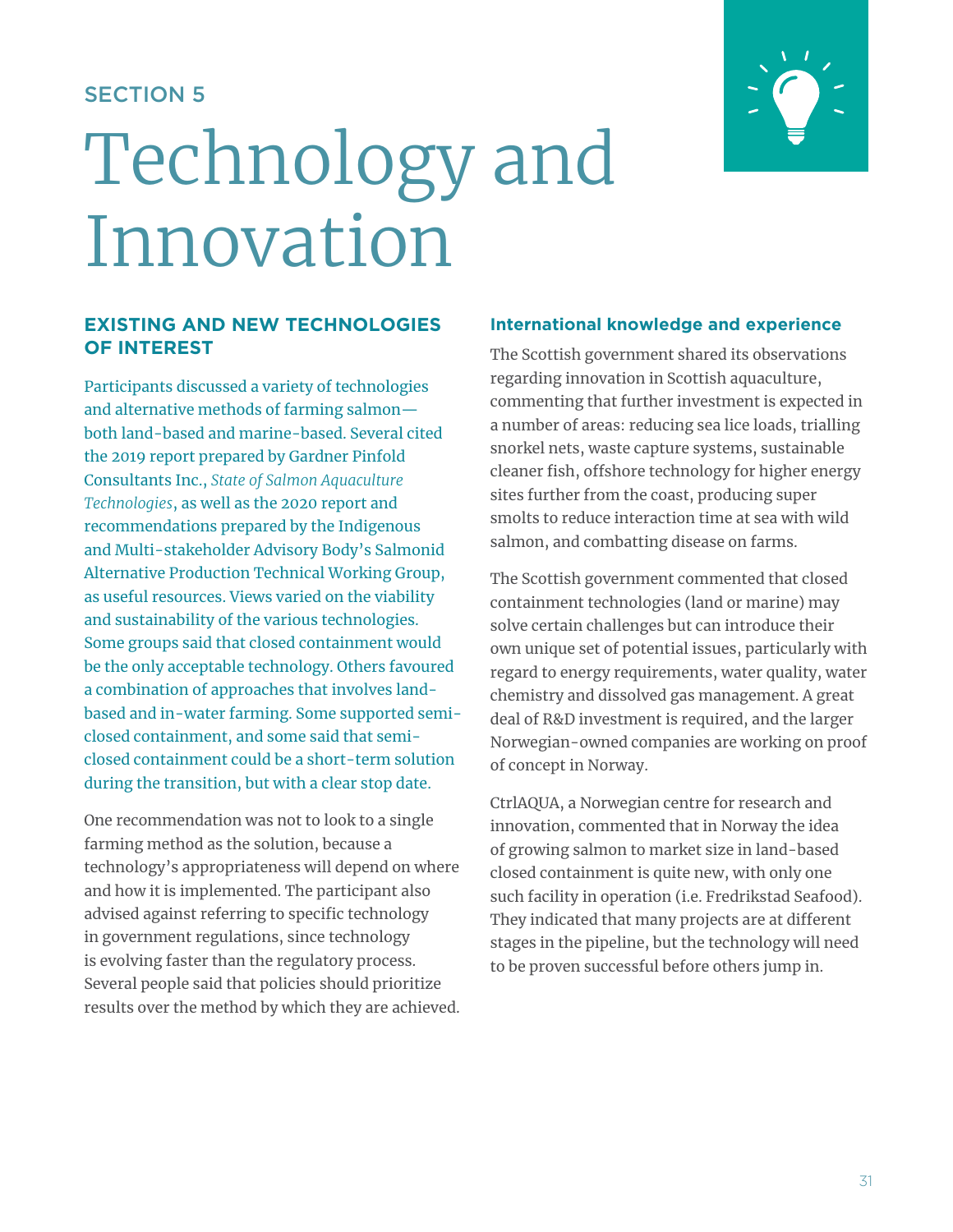#### **Land-based closed containment systems4**

Some participants expressed the view that landbased aquaculture, featuring the recirculating aquaculture system (RAS), was a good alternative to open-net pen farming, while others expressed doubt that it was economically or environmentally sustainable. It was noted that there is an upsurge of investment interest in land-based aquaculture, with the technologies moving from the vision/ model stage to the operation of scaled production systems (e.g. in locations like Florida and Maine). Some mentioned that land-based operations currently exist in BC, are showing promise and can be profitable, but it was also suggested that Canada was "missing the boat" by not moving fast enough to foster this form of aquaculture as industry is currently ready to invest.

Others expressed the opinion that, to date, this technology is either still at the planning stage or, if in operation, not yet proven. Some expressed concerns about environmental impacts, and doubts about the economic viability of this type of system, particularly in the small communities of Vancouver Island. It was noted that the viability of land-based aquaculture depends on available land area. The operations will require land and will be visible, and this may be in conflict with other interests, such as tourism and recreation. The time required to implement land-based aquaculture was another issue, with lengthy steps needed including finding sites, designing and building facilities, and getting them up and running.

#### **Marine-based systems**

Participants discussed several forms of marinebased aquaculture: **offshore aquaculture**, **semiclosed-containment systems**; and **marine closed containment systems**. 5

Many emphasized the importance of ensuring that any new technology would mitigate interactions between farmed and wild salmon.

#### *Offshore aquaculture*

Some participants remarked on a lack of clarity about what is defined as "offshore" (i.e. how far an operation would have to be from shore to fit into this category). While the technology is developing fast, some said it was not clear whether it was logistically feasible or had been commercially successful, and cited the need for significant infrastructure to support operations at sea. Others said that offshore farming options would be more likely than land-based aquaculture to benefit local communities that currently use open-net pen farming and were "more realistic" than land-based options at this point.

One participant described an open-ocean aquaculture system featuring submerged pens spaced apart and located 12–15 km offshore. This system uses real-time automation to monitor the pens from a distance, including biological factors, at a six-kilometre radius around the area. The company's monitoring of the area around the pens has shown no negative impacts from the farm. It was described as a financially sustainable model. This technology is currently being used for warmwater species, and has not been tested in cold waters.

<sup>4</sup> **Land-based recirculating aquaculture systems (RAS)** involve growing salmon in recirculating tanks in closed-production facilities on land. (*[Salmonid alternative production technologies technical working group report and recommendations](https://dfo-mpo.gc.ca/aquaculture/publications/sapt-twg-eng.html)*, 2020)

<sup>5</sup> **Floating semi-closed containment systems** are marine-based, feature a walled-barrier, pump water from depths, and do not capture all waste. There are various designs. **Offshore production** "is defined differently across the globe; however, it is primarily defined by a high level of exposure and lack of protection from land masses, rather than a predetermined distance from shore. The variety of designs include open and semi-closed systems, floating and submersible options, as well as fixed and mobile systems." (*[Salmonid](https://dfo-mpo.gc.ca/aquaculture/publications/sapt-twg-eng.html)  [alternative production technologies technical working group report and recommendations](https://dfo-mpo.gc.ca/aquaculture/publications/sapt-twg-eng.html)*, 2020)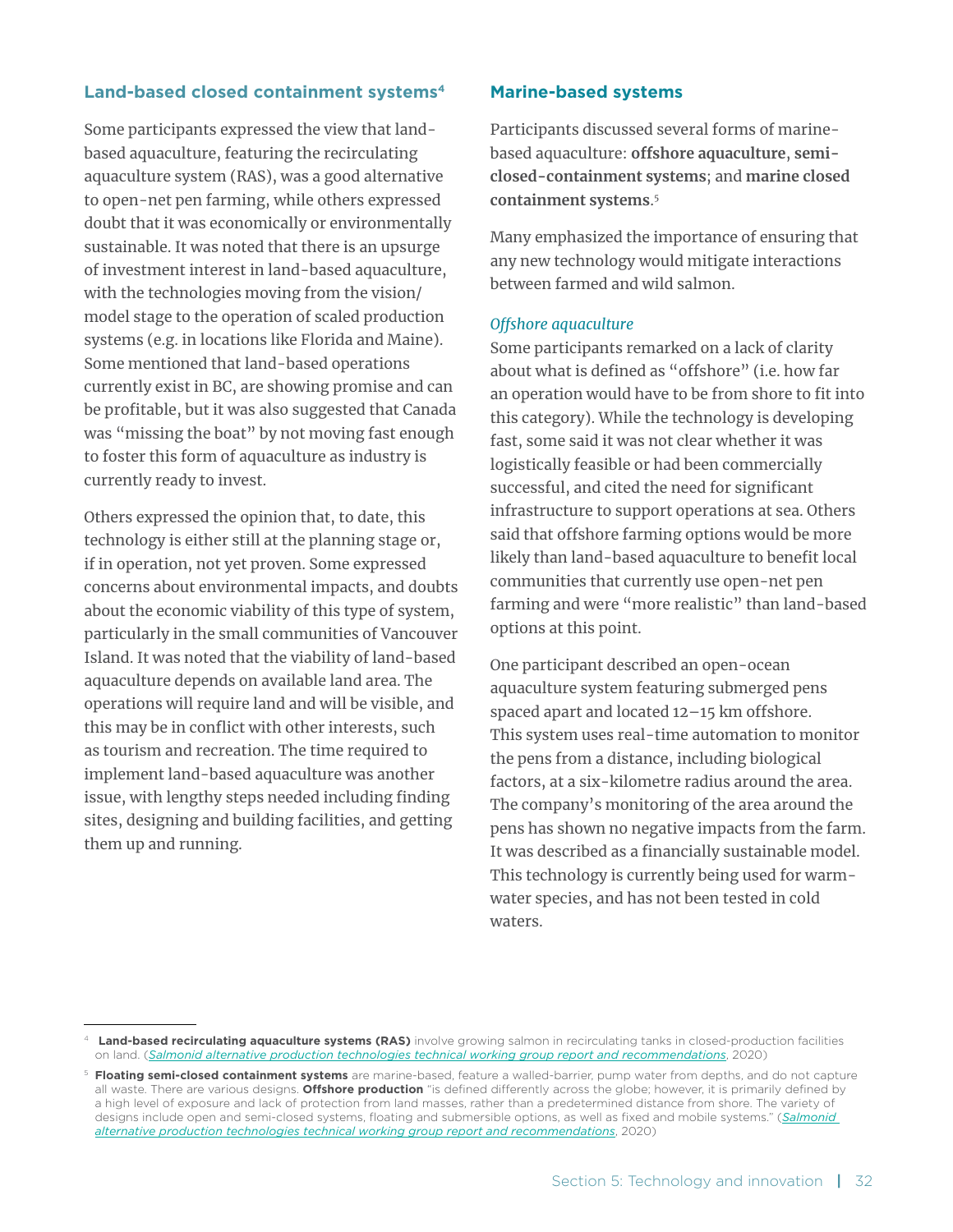#### *Semi-closed containment*

Some participants suggested that these floating technologies are in the early stages of development, and some suggested the upfront capital costs for building these systems are higher than with fully contained marine facilities. While proponents said that semi-closed containment operations were a good alternative to open-net pen farming, others maintained that they could not promise to contain parasites and diseases.

Participants discussed the development of semi-closed containment systems in Norway and Australia, where they said the technology has become more viable and commonplace and the cost is significantly lower compared to the land-based RAS system. One suggestion was that semi-closed containment could be used to open the northern coast of BC to salmon farming, as water temperatures rise along the west coast of Vancouver Island, making those waters inhospitable to salmon.

One company described an example of a semiclosed containment system that features buoyant, durable pens lined with ultra-strong polymer. Viral risk is greatly reduced by collecting the saltwater for the pens at significant ocean depth, maintaining oxygen and temperature levels, using healthy stock, and vaccinating. The system also avoids lice. The pens have a sediment trap at the bottom that captures 90 percent of sediment, and then the effluent is pumped for water treatment.

#### *Closed containment (marine)*

One suggestion was that in-water closed containment technology could be used as part of a responsible plan to transition, providing there are standards for no interaction with wild salmon and zero effluent mixing. This would have to be monitored in a quantitative way.

One new technology described by a participant involves a closed-containment eggshell barrier that would separate wild and farmed fish. Cold water is pumped into the closed-containment shell, with water exiting through the bottom of the eggshell barrier. The effluent is intended to sink into the deep-water column.

#### **Hybrid systems<sup>6</sup>**

Some participants expressed positive views on hybrid systems as a way to create a more sustainable industry that still has a place for open-net pens:

- The risks associated with open-net pen farms could be reduced through a "big smolt system" where smolt are grown in land-based facilities or floating semi-closed containment systems until they are bigger (e.g. 800 grams) and then transferred to the open-net pen farm.
- RAS technology makes it possible to produce big smolts and ultimately increase the biomass produced without changing the licence size, by reducing the amount of time fish spend in the water.
- Producing big smolts requires a combination of land-based and in-water farming. Government can bring value to the industry by facilitating communication within the industry to share knowledge.

<sup>&</sup>lt;sup>6</sup> In a **hybrid system**, post-smolts are produced "in land-based RAS or floating semi-closed containment systems before the salmon are transferred to traditional marine-based net-pens for grow-out to market-size." (Salmonid alternative production technologies [technical working group report and recommendations](https://dfo-mpo.gc.ca/aquaculture/publications/sapt-twg-eng.html), 2020)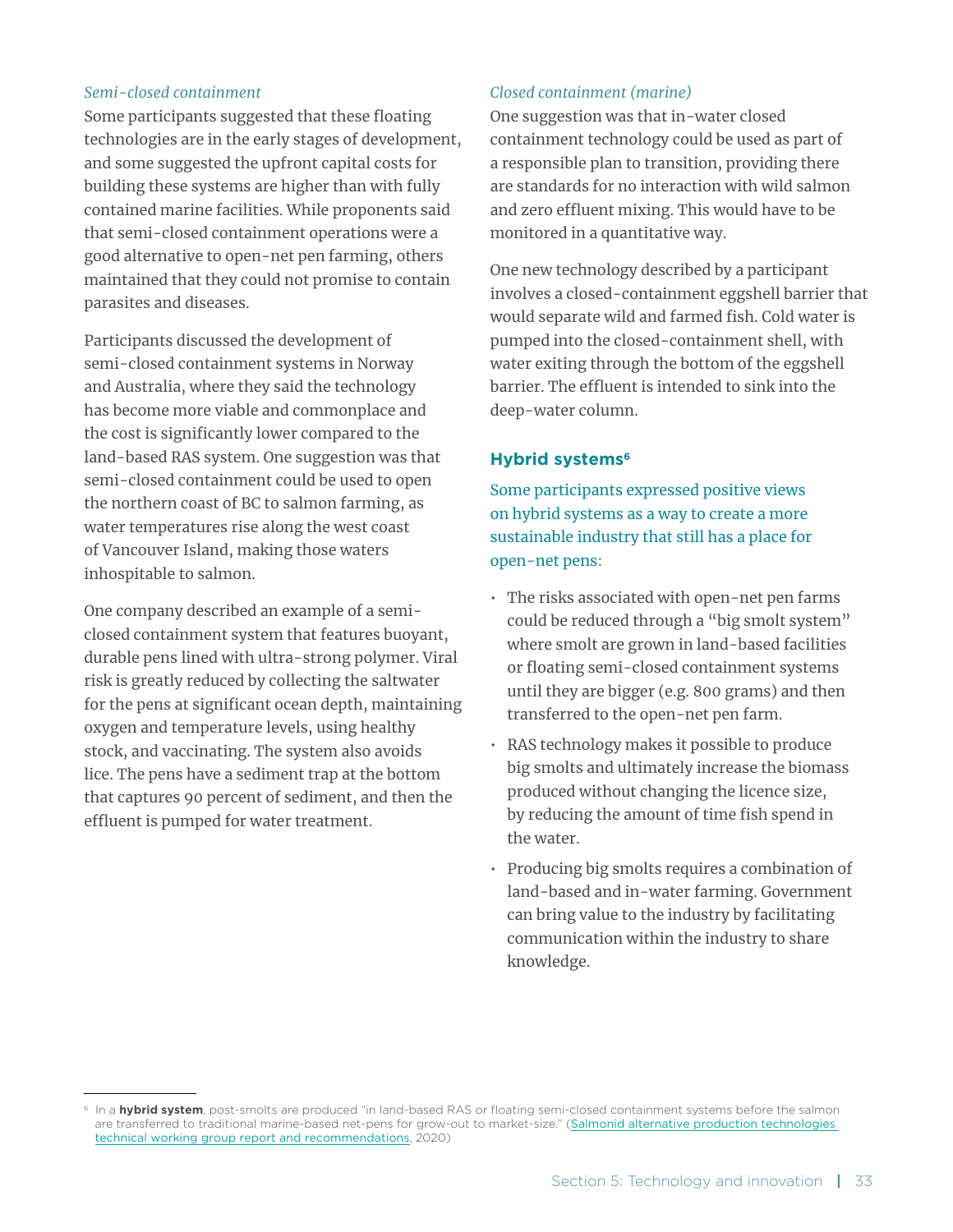#### **Other technologies**

Other technologies and features of interest included: zero-effluent designs and aquifer-only water intake; enhanced growth; disease resistance; plant/insect-based feeds; remote feeding and monitoring systems; low-carbon technologies for moving water efficiently; feed and vaccines to reduce antibiotic use and impacts on wild fish; wind and solar power; hydro turbines; genomic technologies for fish health, sea lice resistance and adaptation to changing conditions; and waste capture and recycling.

#### **Innovation in open-net pen technologies**

It was suggested that the BC aquaculture industry has made significant improvements in addressing risks to wild salmon, and has designed solutions that have been exported to other countries. Several technologies and practices were discussed that could better protect wild salmon from the impacts associated with open-net pens, such as using an artificial protection barrier and better maintaining oxygen levels in pens.

#### **ENVIRONMENTAL CONSIDERATIONS FOR ALTERNATIVE TECHNOLOGIES**

#### **General concerns—environmental impacts and mitigation strategies of alternative technologies**

Participants discussed the fact that removing opennet pens would mean developing new aquaculture systems, which could involve new pathogens and parasites, new physiological issues of interest in the farmed fish, and new potential impacts on the environment. Research would be needed and new tests would need to be developed. This is a longterm process, some said.

A key concern was effluent. Some participants stated that no aquaculture system (land-based or marine-based) currently treats its effluent, resulting in waste, pathogens, and diseases still being transmitted to the wild—but others mentioned systems in use now that are treating effluent before discharging it. Participants called for research and risk assessments on ocean discharge of effluent, saying this must be done before the permitting process begins so that the industry can grow confidently.

Some people had suggestions for dealing with effluent from various types of aquaculture operations, such as monitoring, filtering, and treating it.

#### **Land-based closed containment systems**

Some participants expressed strong views that land-based aquaculture is not advisable from an environmental point of view and may have unintended consequences on land ecosystems.

#### Several concerns were raised:

- Land-based aquaculture has a large footprint. It would result in massive land clearing and would use a large portion of Agricultural Land Reserve (ALR) land.
- Most land-based facilities use freshwater rather than saltwater—a limited resource. Alternatively, using saltwater and discharging the effluent on land leads to other problems.
- Land-based facilities need considerable power, at a time when communities need to reduce their carbon footprints.
- Land-based aquaculture would shift the industry toward a feed lot model when other agricultural sectors are moving away from it.
- Atlantic salmon are living sentient beings and should be raised in their natural environment.
- Large land-based aquaculture systems will lead to biological and water issues, such as waste stream problems.
- If an environmental issue is discovered and a land-based facility needs to be decommissioned, restoration of habitat will take much longer than when an open-net pen fish farm is removed.
- Importing eggs from other countries risks bringing in viruses and pathogens. This risk can be partially mitigated by starting the eggs in an intermediary, closed site away from the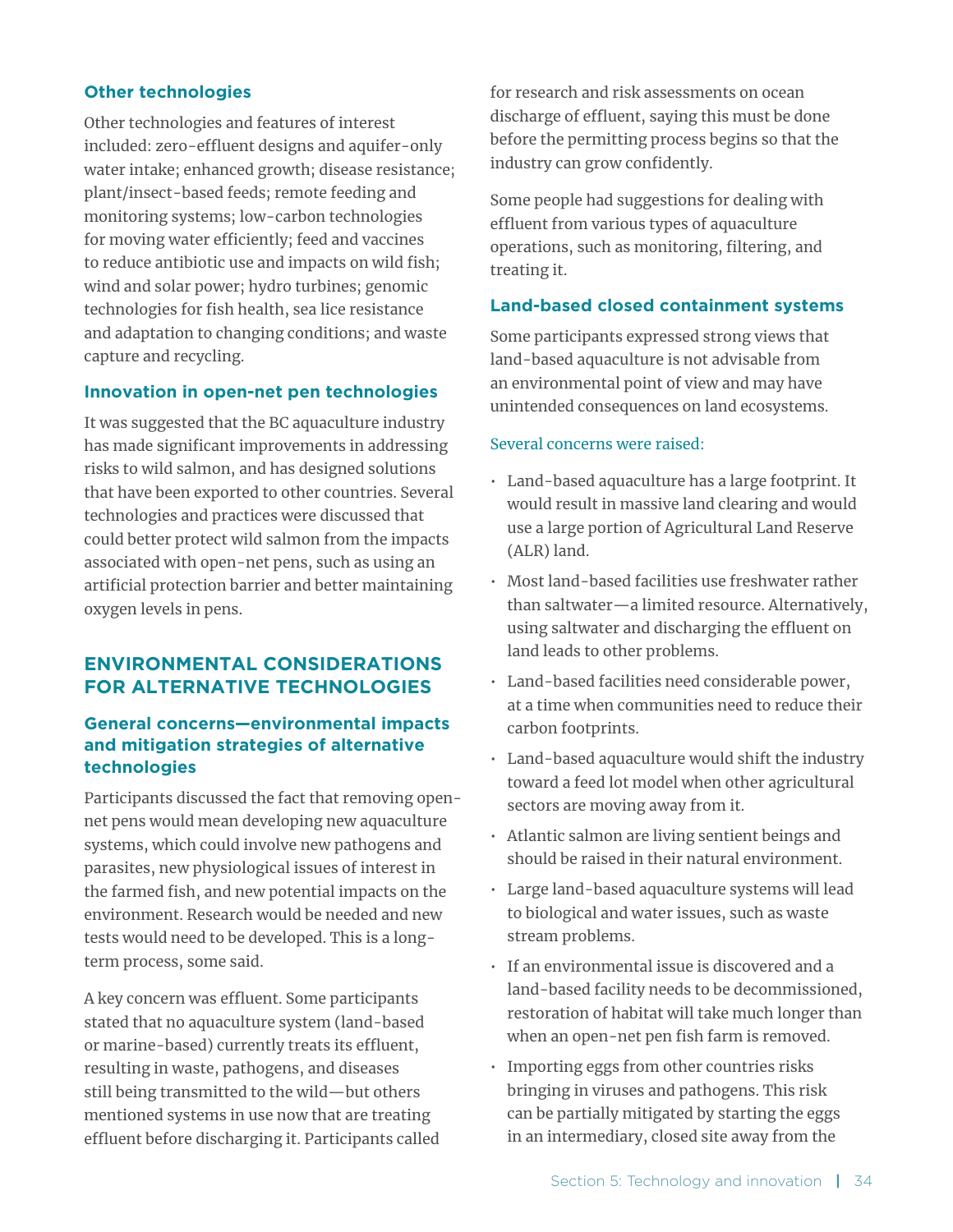main site, to ensure that no disease is spread. The Canadian Food Inspection Agency, as the gatekeeper for imports, should be involved in consultations.

Several participants commented that salmon farmers who work outdoors have the opportunity to stay connected to the local ecosystem and act as stewards for their regions. Moving salmon farming to land-based facilities would change the nature of the experience for the farmers and for the salmon. Salmon farmers would lose their connection to nature and would become system operation managers in a facility where everything is automated. This is a totally different kind of aquaculture, they said.

# Others said that land-based aquaculture is the best alternative to open-net pen farming, and made the following points:

- Land-based systems would have more options for effluent treatment and would avoid polluting the environment with pathogens and disease.
- Initial studies on land-based farms assumed they would be powered by coal, not hydro power, and did not consider the total amount of fuel used by open-net pen farms nor the methane emissions from unprocessed fish feces. These studies miscalculated the carbon impact comparison between the two production methods.
- Researchers are working to develop ways of collecting and processing effluent, prevent sludge production and improve water treatment methods.

# Some initial suggestions were made for mitigating the environmental impact of land-based aquaculture:

- Governments should build upon existing provincial regulations, like those protecting migratory bird nests and raptor nests, to protect terrestrial ecology.
- Agriculture and aquaculture should be separated with regard to ALR land use.

• Regulations can be implemented to require the implementation of technological solutions to reduce power consumption. These solutions exist but currently cost more.

#### **Marine-based systems**

*Sustainability of marine aquaculture as a food source* Several participants remarked that marine aquaculture is the least carbon-intensive source of animal protein and an important part of meeting the protein requirements of a growing world population.

Others said that farmed fish are not a sustainable food source. One view was that while the industry does produce a lot of food, it also consumes food in order to feed the fish, and any assessment of its benefit needs to take into account all the supply chain impacts. As an alternative, it was suggested that aquaculture could be used to grow other types of food, such as kelp, seaweed and shellfish.

#### *Environmental impacts and mitigation strategies*

Comments on the environmental impacts of various marine-based aquaculture systems focused on the different technologies and methods used, and factors associated with their location (such as depth of water and type of ocean current). The following comments were made:

- Closed-containment operations that pump effluent into the deep ocean cannot be placed in areas of high current where diseases and lice will circulate back up to the surface.
- Some semi-closed containment systems reduce the risk of disease spread by using separate units for different groups of fish (compared to the shared habitat of an open-net pen system).
- In some semi-closed containment pens, waste is trapped in a filter at the bottom of the pen and piped back to the top to be collected and dried. It can then be used as fertilizer, to make bio-gas, or even as a source for extracting protein. Treated wastewater is discharged at optimal depth.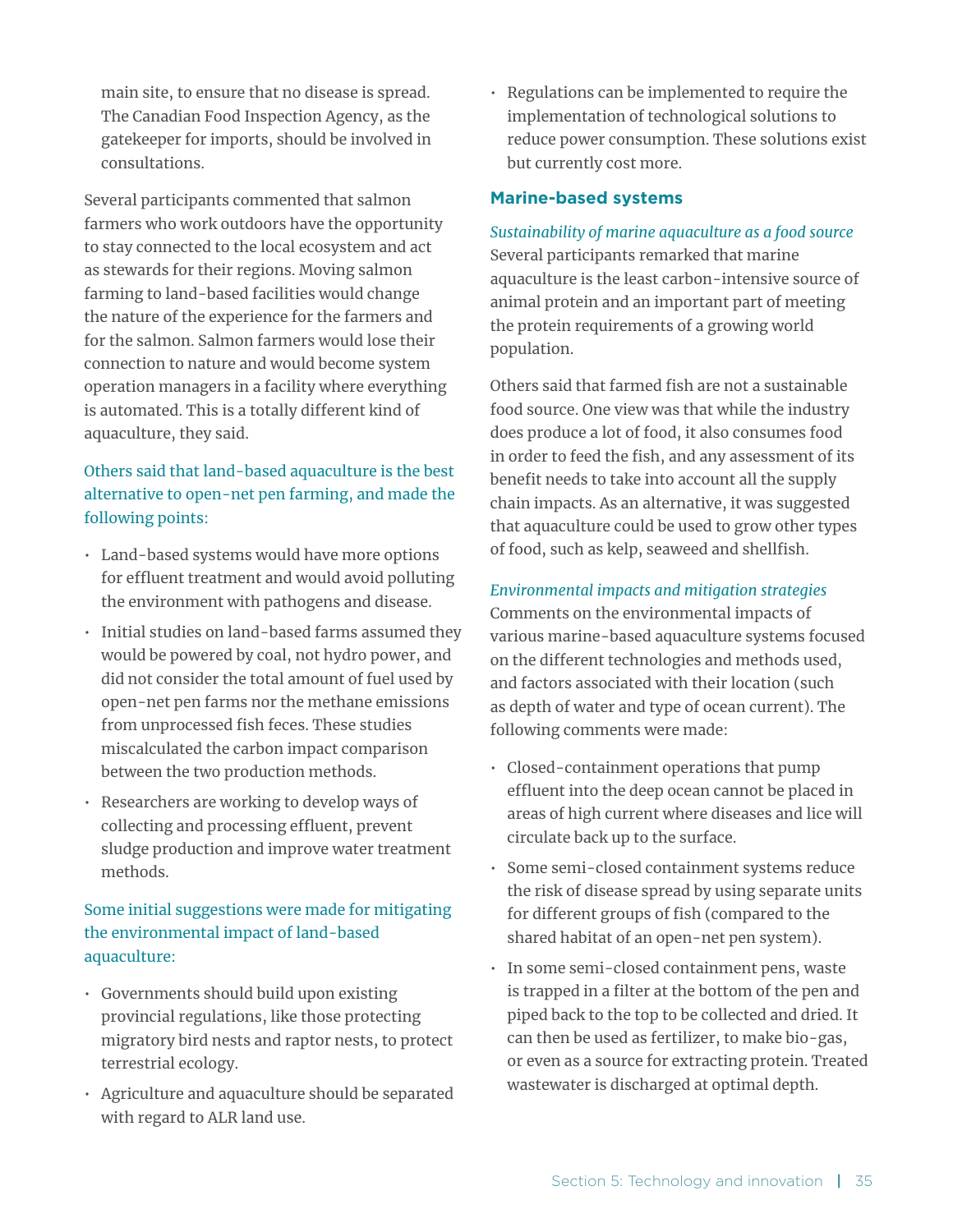- In semi-closed and closed containment systems, it is possible to control temperature, oxygen levels, and feed to reduce the likelihood of disease.
- One new technology disperses effluent into a deep water column, which should sink toward the bottom. However, more research may be needed to determine whether this effluent water would well up in some geographic areas.
- Offshore technologies could still carry many environmental risks, like fish escapes, disease, pollution, and noise pollution, and these risks should not be overlooked just because the operations are further out at sea.

# **ECONOMIC CONSIDERATIONS FOR ALTERNATIVE TECHNOLOGIES**

It was noted that any new direction the sector takes would have to be a sustainable business model. Whatever options are implemented in place of open-net pen farming would have to be cost-competitive and profitable at scale. If local communities and First Nations are to benefit, the technologies would have to work well in those places. Meeting these requirements would make a technology a "real, not theoretical" alternative.

A key economic challenge mentioned was how to maintain production and economic benefits while directing significant capital investment toward a transition from open-net pen farming.

Participants discussed economic considerations for land-based closed containment, marine-based aquaculture (offshore, semi-closed and closed containment), and hybrid systems.

### **Global marketplace and industry direction**

As salmon is a global commodity, one concern was that if cheaper forms of production exist, then the more expensive forms of aquaculture will be less viable. For example, some expressed the concern that with some countries still allowing open-net pen farming, it could be more difficult to compete using different aquaculture technologies in Canada. It was suggested that Canada should move in the same direction as other countries, otherwise the transition plan may not be sustainable.

#### Participants raised some questions:

- Is there global leadership—for example, in land-based technology? Are there companies or countries that the BC industry could look to, that are setting the global direction for the sector?
- Should Canada pivot from being a global leader, and instead strategically target specialized markets?

#### **Land-based closed containment systems**

There was much discussion of the economics of land-based aquaculture, and a number of themes emerged:

- Impacts on small/remote communities: Many participants noted that, for logistical reasons, companies would build land-based aquaculture facilities close to major markets. In this situation, coastal communities and First Nations in BC would no longer be at the centre of things.
- New risks to farmed fish: Potential technological failures would be a new risk factor that could cause large fish mortality events. There are biological issues that may emerge that are unique to these facilities.
- Electricity requirements: For many, the cost (and environmental impacts) of electricity consumption was a concern. One point made was that land-based fish farming could only thrive in areas with low-cost electricity (in contrast to open-net pen farming). Others, however, said that there was an abundance of low-cost hydro power available.
- Profitability: Many stated that land-based aquaculture is not proven as a profitable model, or at least is a more expensive mode of production that is not globally competitive. Others said that some companies are investing heavily in land-based production and have had success. One participant said that capital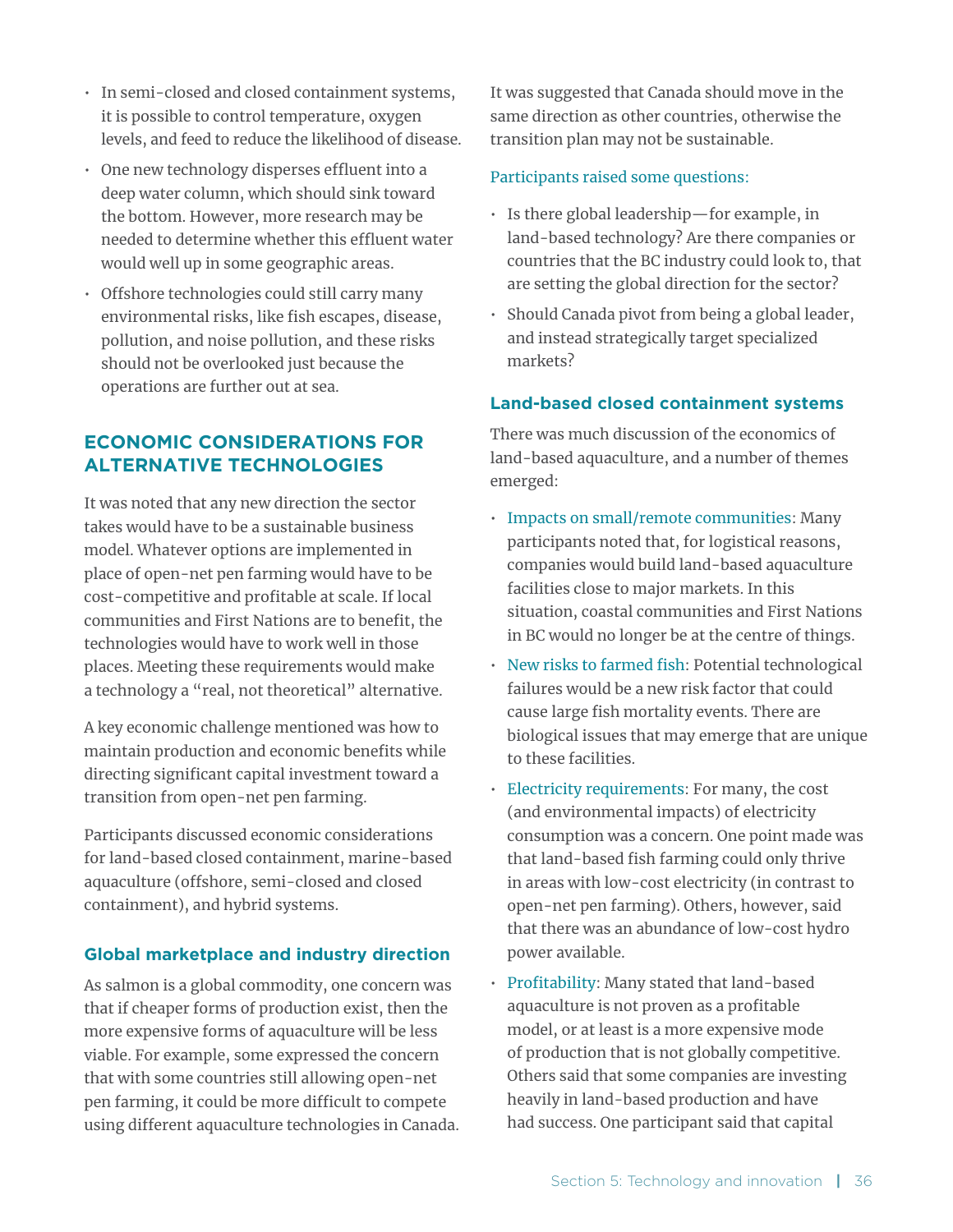costs for open-net pen farms are spread out over time as the pens must be replaced, while land-based aquaculture requires large upfront capital investment but facilities last longer and conditions are easier to control.

• Economic models: One person outlined two economic models for land-based aquaculture: large-scale operations that produce about 10,000 tonnes annually, and small-scale operations that produce 100-1,000 tonnes annually. The latter can be coupled with aquaponic greenhouses for vegetable production. A BC operation producing about 1500 tonnes reported that they were getting a comfortable return on investment by starting at a manageable size and building a strong foundation focused on raising fish.

Some participants said that a key aspect of BC's competitive advantage—its coastal waters at the right temperature for salmon—would be lost if the industry transitions to land-based aquaculture. An alternate view was that the existing network of expertise and services in BC could easily be adapted to land-based aquaculture.

#### **Marine-based systems (offshore, closed containment, and semi-closed containment) and hybrid systems**

Discussions of marine-based systems focused on comparative costs of operating the different systems. Citing the 2019 Gardner Pinfold report, *State of Salmon Aquaculture Technologies*, one participant said that hybrid and marine closed containment systems are the most economically feasible alternatives to open-net pen aquaculture, stating that marine-based closed containment systems are one-tenth the cost of land-based aquaculture.

Some participants said that semi-closed containment pens are cost-competitive with open-net pen aquaculture, noting that although there are extra costs, these systems save money by avoiding lice problems, reducing fish mortality, and achieving a higher feed conversion ratio.

One person described an offshore system that was still being tested at beta sites, but showed promise to be a financially sustainable model. The company is creating the needed technologies as it goes along, and partnering with other innovative companies. He suggested that the land-based approach was "uninformed" and said taking a fish farm out of the water does not solve all the problems.

Other participants suggested that marine-based systems would be more appealing to consumers who are willing to pay more for a product that is more environmentally friendly.

#### **Economic alternatives to salmon farming**

Noting that aquaculture is not limited to salmon farming, several participants discussed successful operations growing other food and suggested that this sector could be expanded in BC. It was noted that the plan to transition from open-net pen salmon farming does not need to focus on salmon—other forms of aquaculture could be an alternate income stream. Several examples were given of food that can be grown in aquaculture environments, including trout, sable fish, scallops, mussels, sea urchins, seaweed and kelp, and water lentils. This could be a way of repurposing open-net pen operations, and in some cases could even contribute to carbon sequestration, said participants.

Others, while supporting the idea of other aquaculture enterprises, emphasized that this may help but will not replace the economic contribution of salmon farming in BC.

# **PARTNERSHIPS, CIRCULAR ECONOMY MODELS, AND WHOLE-SYSTEMS THINKING**

One participant noted that an important global trend is the development of partnerships and joint ventures among different companies. Individual farmers cannot do everything by themselves, and partnerships enable the sharing of knowledge and expertise.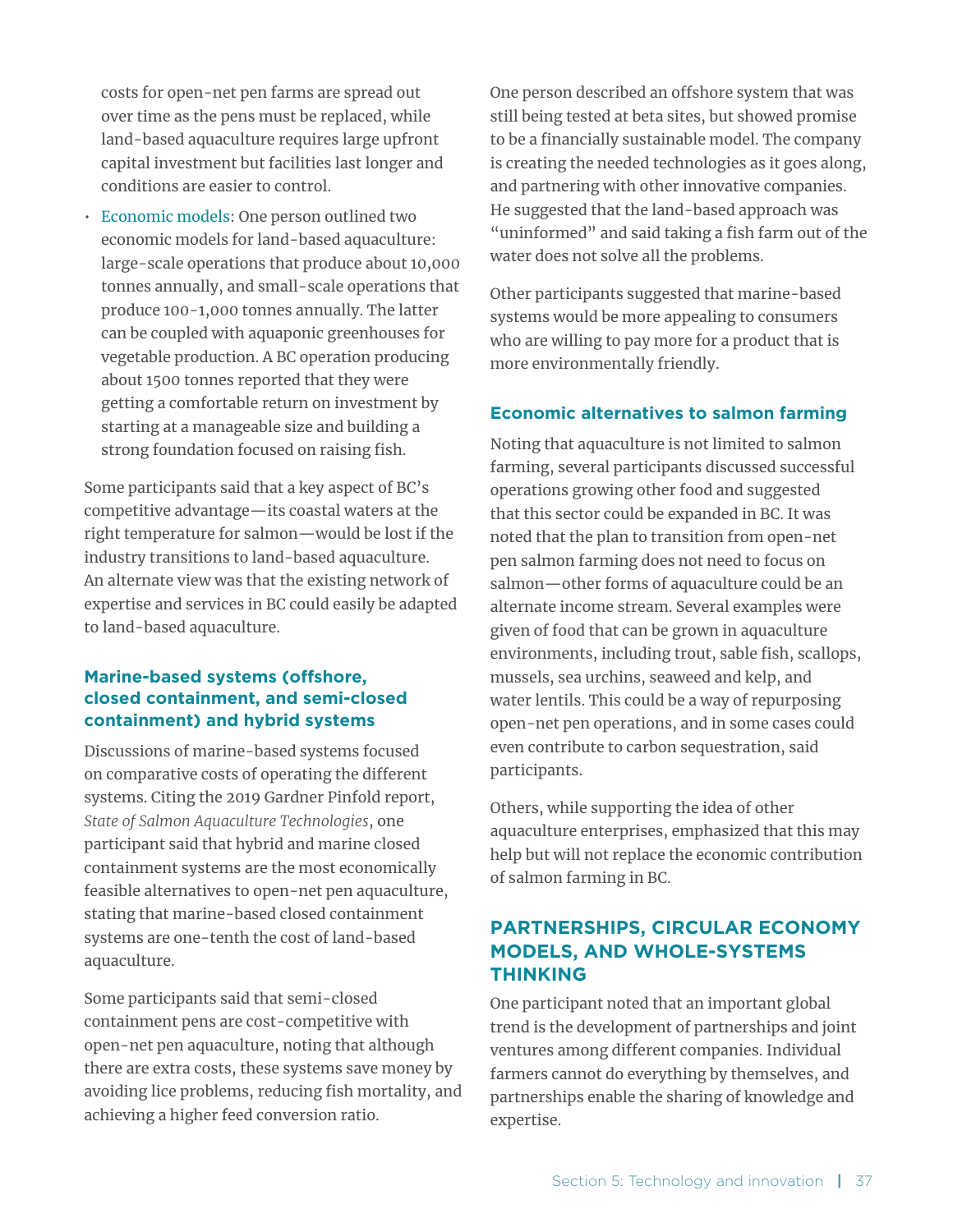The "circular industry" model is becoming a global trend and is a key to sustainability, said another participant. This model focuses on making the whole value chain sustainable—not just the fish farming component. An example of a circular model would be a sustainable green industry aquapark that grows and processes the salmon as well as handling the feed production and processing the wastewater. This approach presents an opportunity for partnerships to leverage knowledge and maximize potential.

Environmental, Social and Governance (ESG) systems, or "whole-systems thinking," was also mentioned as an important global trend. This concept recognizes that humans are not separate from the rest of the environment and companies are not separate from the places and communities in which they operate. A whole-systems approach is an underlying set of principles for investment that honours the fish, the ocean and the local communities.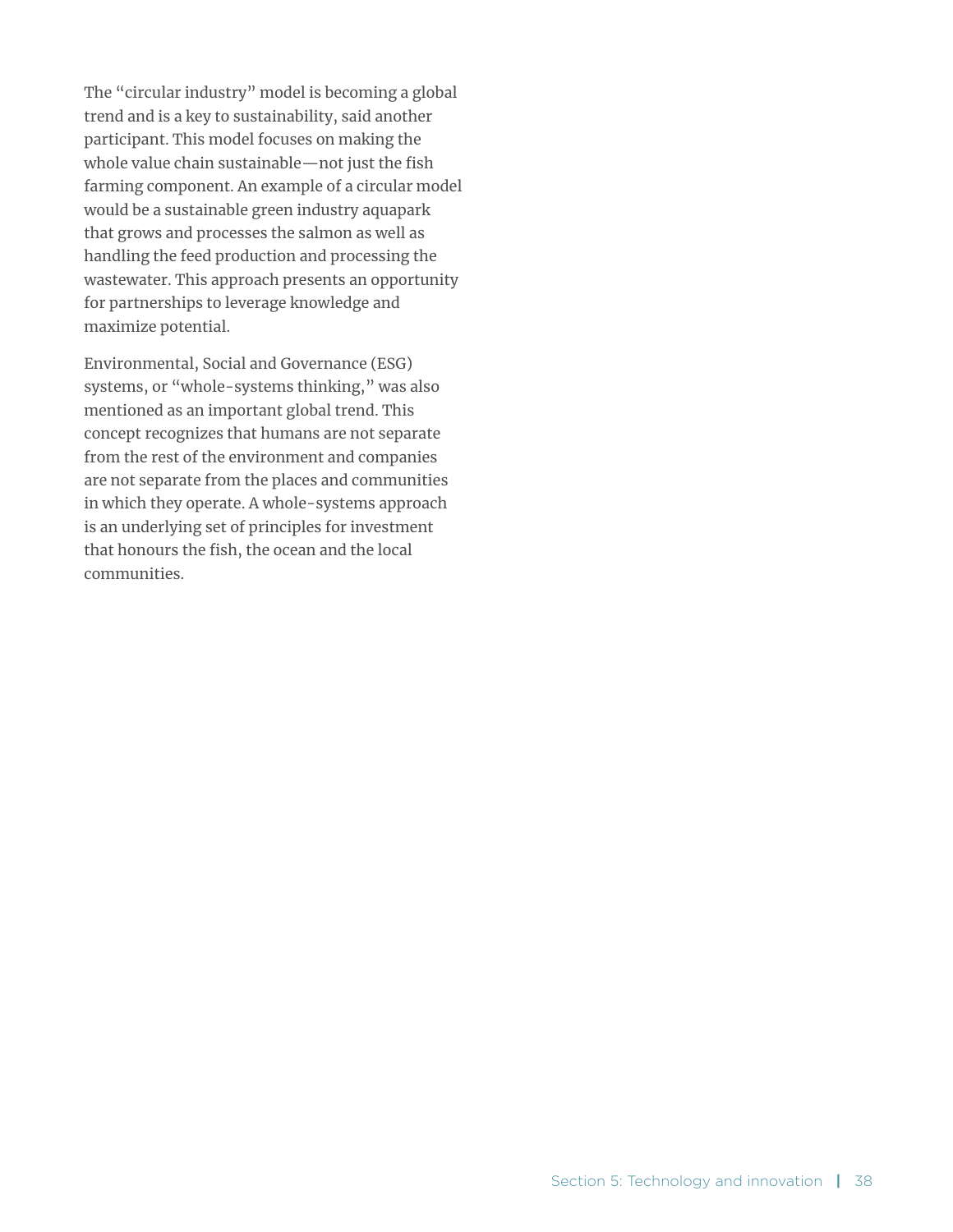# SECTION 6

# Governance considerations

# **LEGISLATIVE/REGULATORY ENVIRONMENT**

#### **Regulatory requirements, monitoring, and enforcement**

Participants discussed some specific ideas for regulations, monitoring, and enforcement, particularly for the open-net pen salmon farms currently in place.

Predator populations and sea lice were both discussed as important challenges to wild salmon. It was suggested that enhanced regulatory mechanisms for marine-based aquaculture—and effective enforcement—are key to limiting the sea lice population in specific environments.

One opinion expressed was the view that DFO uses siting criteria for open-net pen farms as a surrogate for risk assessments. The participant said that while open-net pen farms are in use (active), DFO should be employing risk assessment strategies such as particle flow models (with a vector added to the model) to learn about the local area, rather than just applying siting criteria. According to the participant, risk assessment means knowing where the wild salmon are, where the juveniles are, and where the effluent water flows, then identifying the stressors for stock and monitoring those stressors. Siting criteria, said the participant, are not sufficient to address the threat to juvenile salmon by parasites and disease.

### **International regulatory standards**

Representatives of the Scottish government shared insights on how they approach the regulation of

offshore aquaculture. In 2018, Scotland launched the Salmon Interactions Working Group (SIWG), which included members from the aquaculture and wild fisheries sectors, local government, Scottish government, and other agencies. This group made more than 40 recommendations on matters such as regulation and licensing of fish farms and collection of data. The Regulators Technical Working Group (TWG), made up of experts and local authority representatives, developed an evidence-based practical framework tool for a regulator to use to assess risk posed by sea lice to wild salmon and sea trout. Scotland's Farmed Fish Health Framework (FFHF) focuses on three priority areas: the cause of fish mortality, the impact of climate change, and the development of treatments.

Scotland is working on a "modernized" approach to fish farming development within key regulators— SEPA (the Scottish Environmental Protection Agency) and Marine Scotland. The aim is a quicker, surer, and fairer regulatory regime, balancing the legitimate commercial needs of the sector with the health and welfare of farmed fish, the interaction with wild fish, and protection of the seabed and wider water environment.

*S*EPA will assess the environmental impacts of any finfish technologies proposed for use in the Scottish context within its current overarching regulatory framework. SEPA has also launched a new regulatory framework and sector plan for finfish aquaculture, including measures to improve environmental compliance so that the size of fish farms is better matched to environmental capacity. SEPA is developing its revised framework further,

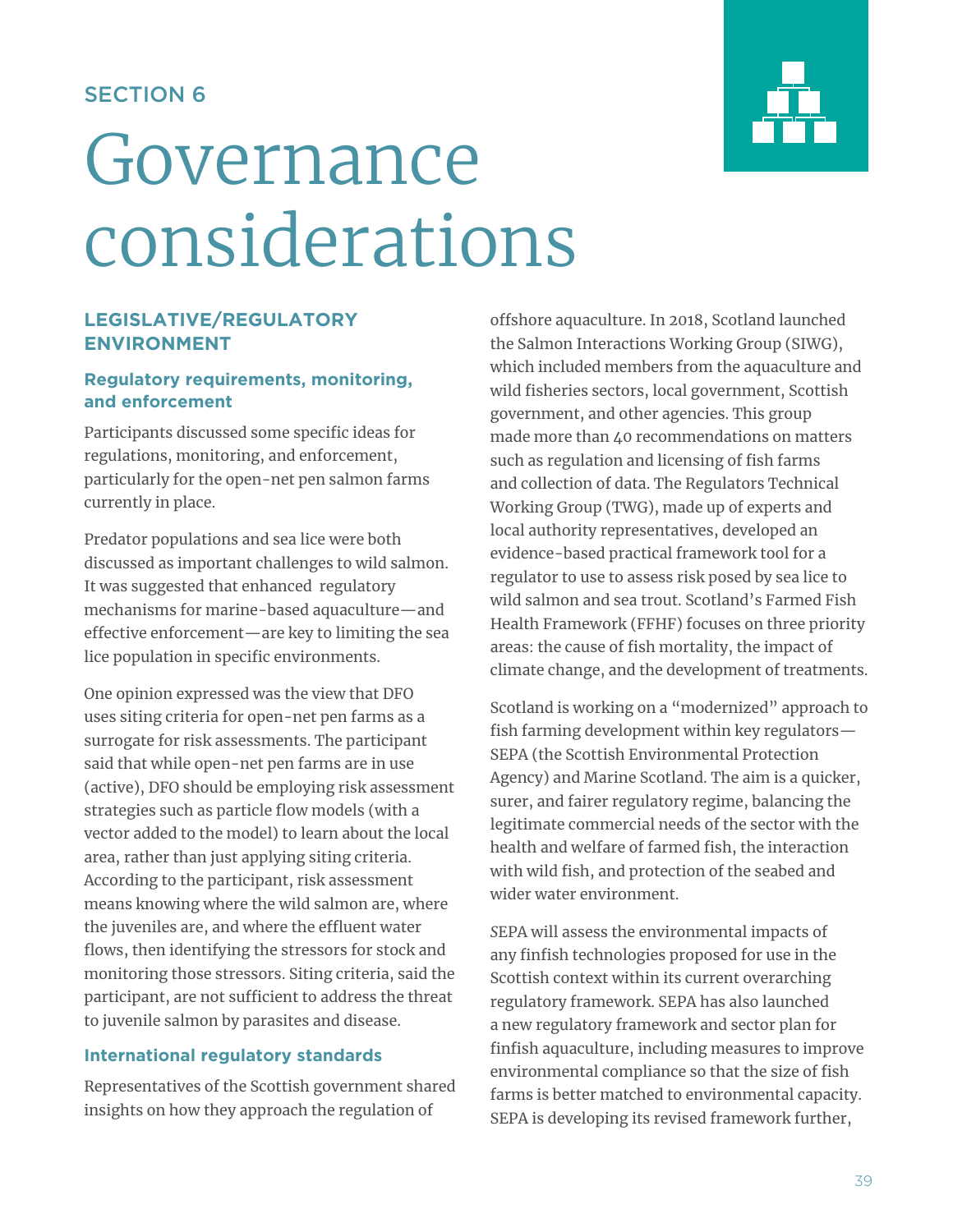particularly with regard to how organic waste discharges from farms are regulated—which is a key issue for stakeholders.

#### **Requirements for commercial fishing vs. finfish aquaculture**

Several participants said that there should be a level playing field for commercial fishers and fish farms, with fish farms held to equivalent standards as those who catch wild fish. One concern was that fisheries harvesting wild salmon must account for every fish caught, while salmon farms are not held to a comparable standard when gauging their impact on wild fish. Another concern was that while salmon farms produce fish at lower cost than commercial fisheries, this does not factor in the real cost of the fish in terms of the impact on the environment. From this point of view, the perspective was that salmon farmers had an unfair advantage compared to commercial fishers.

### **GOVERNANCE MODELS AND MECHANISMS**

The discussions touched on governance models and mechanisms in relation to fish farming. Participants discussed the appropriate federal, provincial and local roles, the diversity across different areas of BC, and the migratory nature of salmon across larger regions. One key consideration was the fact that BC is entering a new governance relationship with First Nations governments as it implements new legislation to align with UNDRIP.

#### The following general suggestions were made:

- Improve licencing regimes to protect wild salmon instead of industry.
- Include the Sparrow priorities within decisions surrounding Section 56(a) for transfer licences.
- Consult on a co-decision model with a tri-partite government-to-government process, including informed reputable advisors.
- Create a single agency (i.e. integrate the policies of the different orders of government).
- Involve First Nations from the beginning in creating and leading the governance structure. Refer to co-governance models such as the Marine Plan Partnership for the North Pacific Coast (MaPP).
- Adopt recommendations from the Salmonid Alternative Production Technologies Working Group May 21, 2020, report.
- Develop regulations in an unbiased way using science and broad consultation to increase social licence for technologies and help improve trust in DFO.
- Set up an independent science advisory group on ocean health, watersheds, salmon habitat, and other matters. Include Indigenous traditional knowledge. Have members write statements of bias upfront, and try to achieve a balance.

# **DFO, PROVINCIAL, LOCAL AND FIRST NATIONS ROLES IN GOVERNANCE**

Participants discussed the many potential roles of different governments in overseeing aquaculture and wild salmon. There was support for relationship-building and collaboration between the federal and provincial governments and with local governments and First Nations.

One point made was that while DFO is responsible for Canadian oceans, if the aquaculture industry is licenced as both land-based and marine-based then the land-based portion of the industry would be regulated by the province. Proponents of landbased aquaculture suggested that it would be better handled as "agriculture" than as "fisheries." It currently faces regulatory requirements that are irrelevant to the land-based industry, and can't access relevant funding because it is not classified as agriculture.

Another issue discussed was the importance of clarifying and following protocols for engaging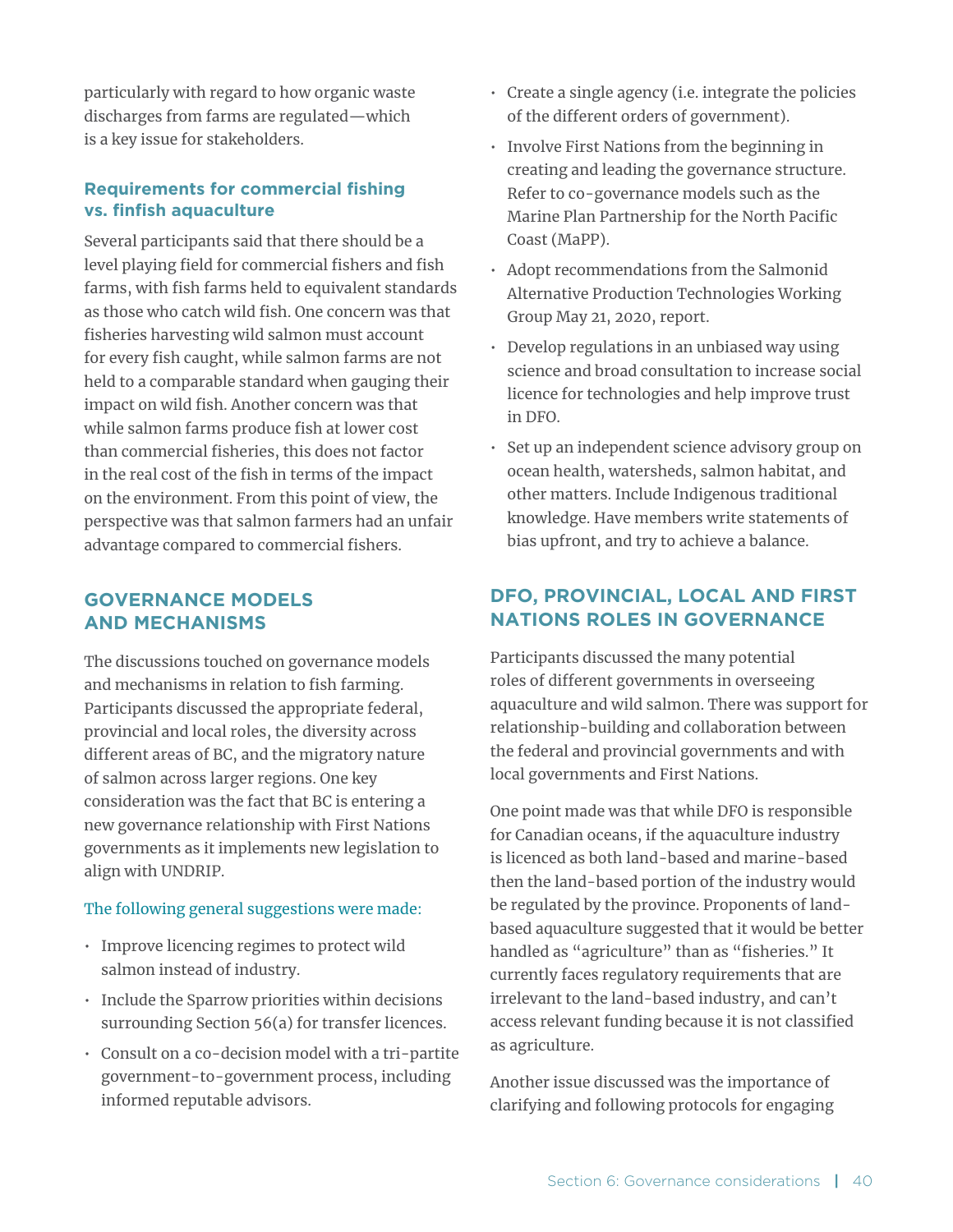with First Nations on a government-togovernment basis, which may vary for different nations. This is discussed in more detail under "*Advancing Reconciliation"*.

# A variety of suggestions were made regarding the roles of DFO, the province, First Nations and communities:

- DFO should not have the dual responsibilities of protecting ocean resources and overseeing the aquaculture industry. DFO's primary mandate should be to protect wild stocks. As suggested by Justice Cohen, DFO should serve as a regulator of aquaculture, not as a promoter of the industry.
- DFO should have a director of wild salmon who would play a leadership role in focusing on the health of wild fish.
- DFO should continue to have regulatory oversight over the use of oceans, but licencing should devolve to the province.
	- There could be community and First Nations involvement in licencing and decisionmaking.
	- Scientific information could be shared with the public before licencing decisions are made.
- Monitoring of aquaculture activities should be handled by the province or locally.
- An overarching provincial approach could be implemented on a regional basis.

# **LICENCING FEES AND OTHER RESOURCE FEE STRUCTURES**

Norway's approach to licences and licence fees was discussed (where the Norwegian government auctions licences for considerable sums of money), with participants noting some factors that make it difficult to compare with Canada's current regulatory regime:

- This practice can result in multiple companies operating in the same areas, which could become complicated in BC because of relationships with First Nations. From this point of view, the Norway model would not work in BC.
- There are differences in the Canadian value chain compared to Norway, which account for the lower licence fees.
- In BC, community involvement is a major aspect of the sector. Large licence fees would not align with the vision of having First Nations involved in the sector, and could become an issue.

One suggestion was to examine the Alaskan fisheries system for fee structures. Other participants suggested that those benefiting from the natural resources should be asked to reinvest something into rebuilding habitat. This policy could extend beyond aquaculture to include ocean ranching, resorts, logging, commercial fishing, and sport fishing. It was also suggested that any funds raised through licences for aquaculture activities on First Nations territory should go back to those territories and not be directed toward outside organizations. One idea was that the federal government work with First Nations to determine a fair fee structure for industry use of land and oceans. Another suggestion was to "charge what is reasonable" for the impacts on the natural resource.

One observation was that the taxes paid by people working in the industry, and corporate taxes collected through the companies, represented value for government revenues as well.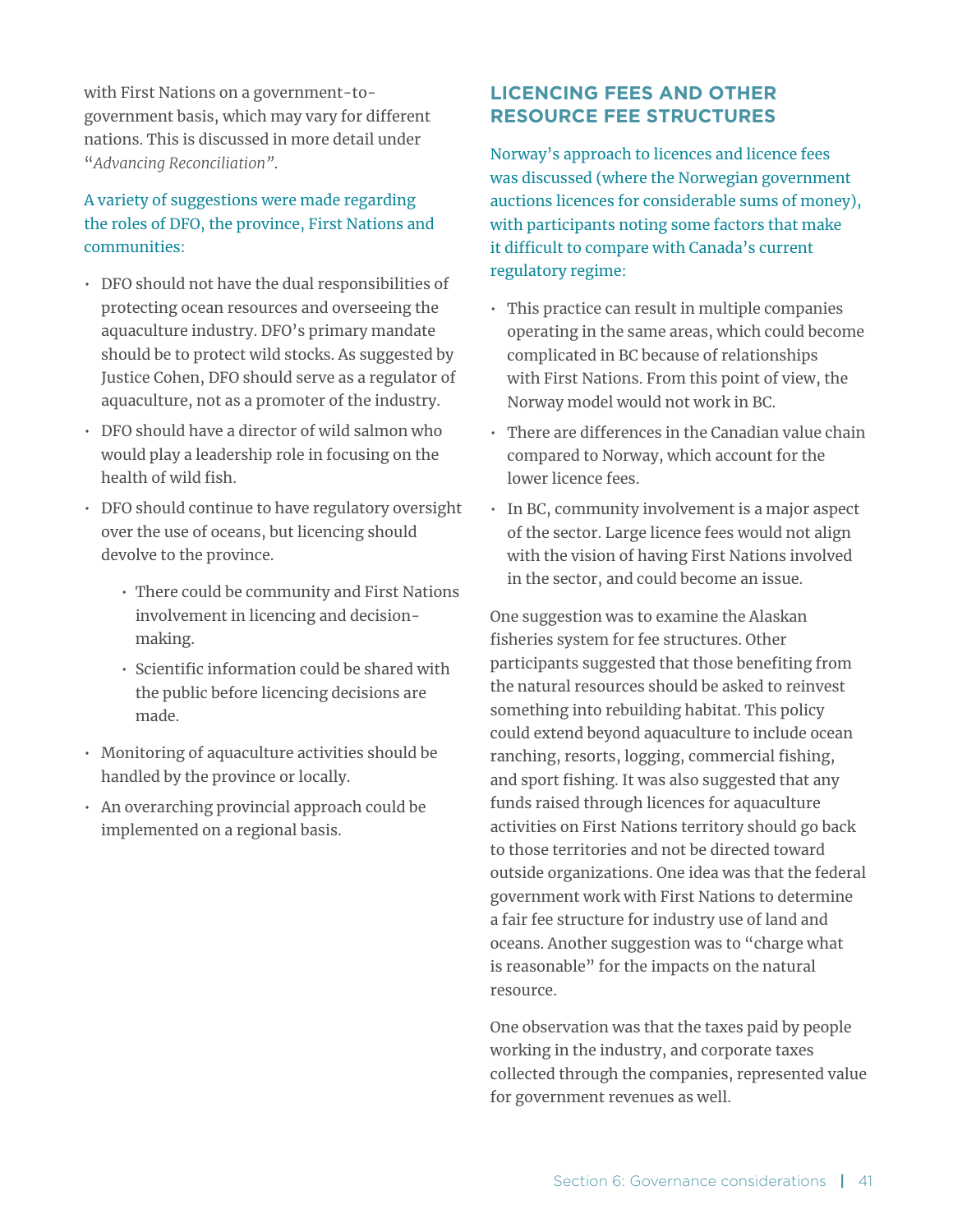#### **AREA-BASED MANAGEMENT**

There was considerable discussion of area-based management as a governance option for BC, with some participants saying that this approach suits BC because it allows aquaculture to grow differently in different places, minimizing conflict, and supporting diversification. The approach was praised for putting the focus on people and ecosystems rather than technology.

One point made was that area-based management should use Indigenous knowledge to inform decisions. Many First Nations emphasized the need for local management making local decisions for local benefits, and some said they wanted to do their own monitoring of farms located in their territories. It was noted that local decisions should reflect the idea that the ocean is not a dumping ground—care must be taken with what is put in and what is taken out.

Norway's local ecosystem approach to licencing salmon farming was mentioned as a good model. Building on that, one person suggested a structure for moving some of the responsibilities currently held federally to a local ecosystem structure where First Nations, communities, and the province would make decisions within defined ecosystems that are directly impacted. These responsibilities would range from consultation through site licencing

and routine environmental monitoring. The federal government would issue leases and have broad oversight of the environmental monitoring. A body of scientists could provide information to communities to aid in decisionmaking.

Some participants cautioned that there were challenges with area-based management for aquaculture in BC, noting that with salmon migratory runs of thousands of kilometres, local decision-making could have an impact on other areas. Some said that the region should not move forward with area-based management if there was any chance of open-net pens remaining in the water. It was suggested that if area-based management is put in place, the federal government must still have jurisdiction over certain standards and regulations. From an industry point of view, one challenge with areabased management is that a company can find itself confined to specific areas.

Other suggested models for area-based management included Ireland's CLAMS (Co-ordinated Local Aquaculture Management Systems), the Cowichan Round Table, and the Somass Salmon Harvesting Round Table.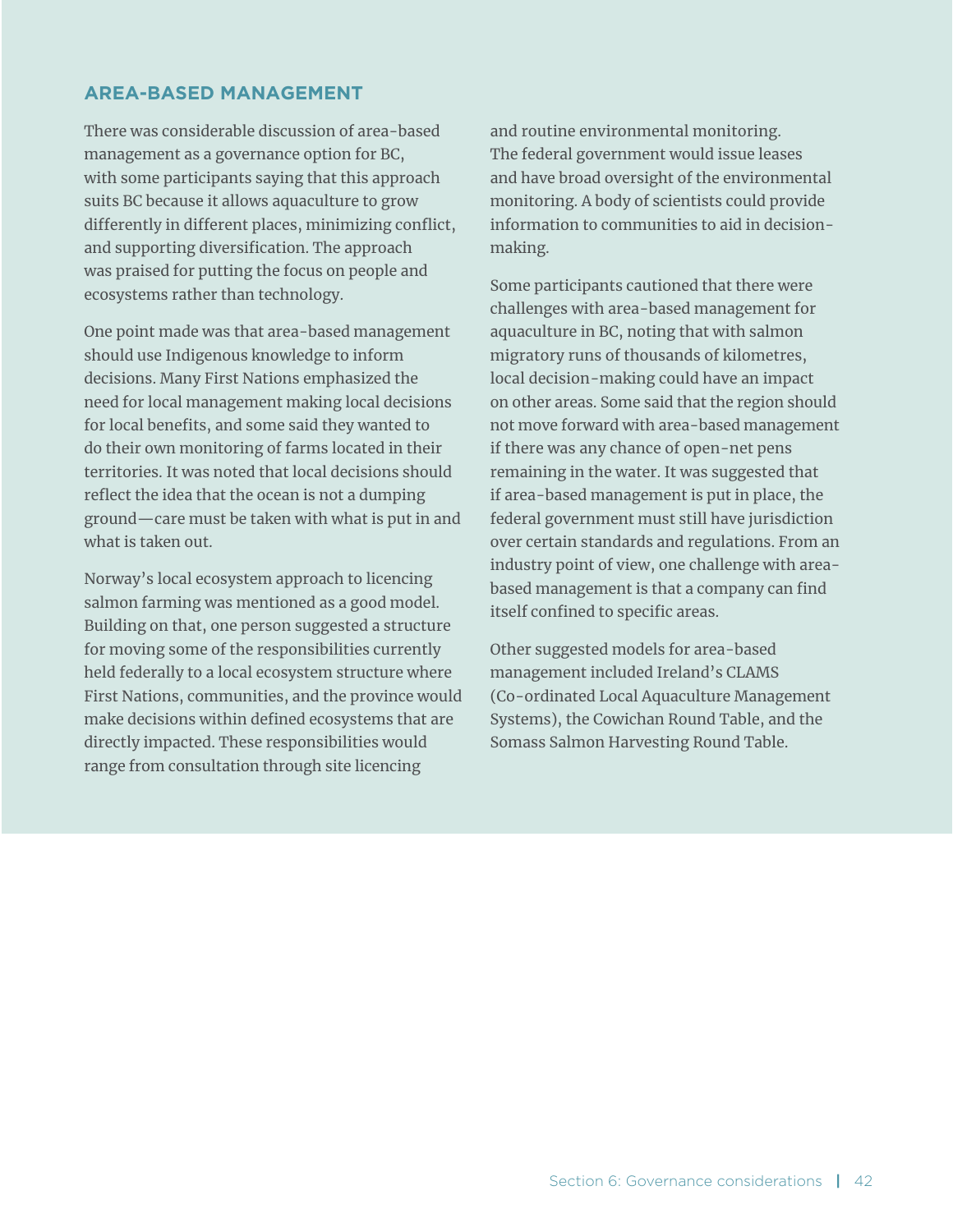# APPENDIX

# Suggested further research

Many participants cited existing resources like the Cohen Commission report, the Gardner Pinfold report, the report and recommendations by the Indigenous and Multi-stakeholder Advisory Body's Salmonid Alternative Production Technical Working Group, and the extensive work done by DFO scientists as important resources. Some people also suggested that more information is needed, and many of these suggestions are summarized here. A more extensive list of resources was collected through web-based and email submissions and all the material will be taken into account to inform further engagement and preliminary analysis in the development of a responsible plan to transition.

# **Relationship between open-net pen salmon farming and wild Pacific salmon**

A number of recommendations were made about ways to gather additional information and make determinations on the relationship between opennet pen farming and wild salmon:

- Identify the specific risks to wild salmon that would be addressed by removing open-net pen farms.
- Obtain baseline data and do appropriate testing and follow-up to determine the actual impacts on both wild and farmed fish, once open-net pen farms are removed from an area. Assess the outcomes of various measures and publish the results.
- Gather data from the Broughton Archipelago and Discovery Islands now and annually, to measure the return of salmon stock in the rivers (particularly juvenile salmon going up-river) and evaluate the impact of removing open-net pen farms.
- Do further research on the effects of fisheries on wild stocks, to investigate declines in fish stocks that do not pass by fish farms.
- Learn from researchers who are looking at wild salmon migration routes to understand whether

outmigration routes can be varied, and how to minimize interactions.

- Review the CSAS risk assessments, which some feel were not done objectively and could be improved upon. These were focused on a specific pathogen in a specific region for a specific population, using existing data. Current impacts on salmon may be the result of several factors combined.
- Listen to the full range of views held by all DFO scientists, and not just the "squeaky wheels."
- Create a three-person advisory council in which all the members must be approved by both sides of the debate (rather than having one member endorsed by one side of the debate, one endorsed by the other side, and a third member "in the middle").

#### **Developing a responsible transition plan**

The following suggestions were made for further research that would be useful in developing a responsible transition plan:

- Review the benefits, impacts, and costs of various finfish aquaculture technologies with a critical lens.
- Assess the cumulative impact of sea lice and pathogens/disease on wild salmon.